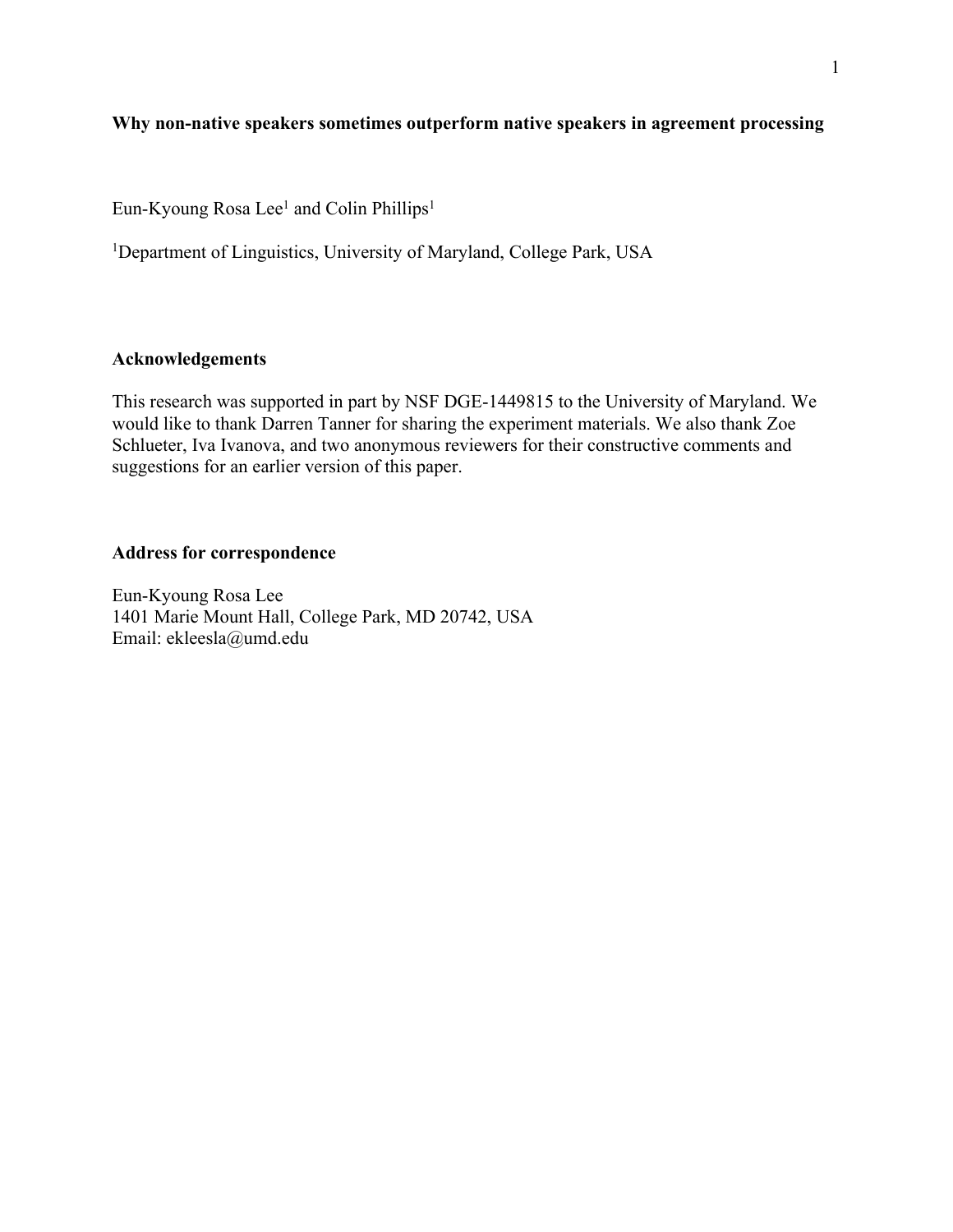#### **Abstract**

 It is well-known that native English speakers sometimes erroneously accept subject-verb agreement violations when there is a number-matching attractor (e.g., \*The key to the cabinets were...). Whether bilinguals whose L1 lacks number agreement are prone to such interference is unclear, given previous studies that report conflicting findings using different structures, participant groups, and experimental designs. To resolve the conflict, we examined highly proficient Korean-English bilinguals' susceptibility to agreement attraction, comparing prepositional phrase (PP) and relative clause (RC) modifiers in a speeded acceptability judgment task and a speeded forced-choice comprehension task. The bilinguals' judgments revealed attraction with RCs but not with PPs, while reaction times indicated attraction with both structures. The results therefore showed L2 attraction in all measures, with the consistent exception of judgments for PPs. We argue that this supports an overall native-like agreement processing mechanism, augmented by an additional monitoring mechanism that filters explicit judgments in simple structures.

Keywords: agreement attraction, sentence processing, subject-verb agreement, prepositional phrase, relative clause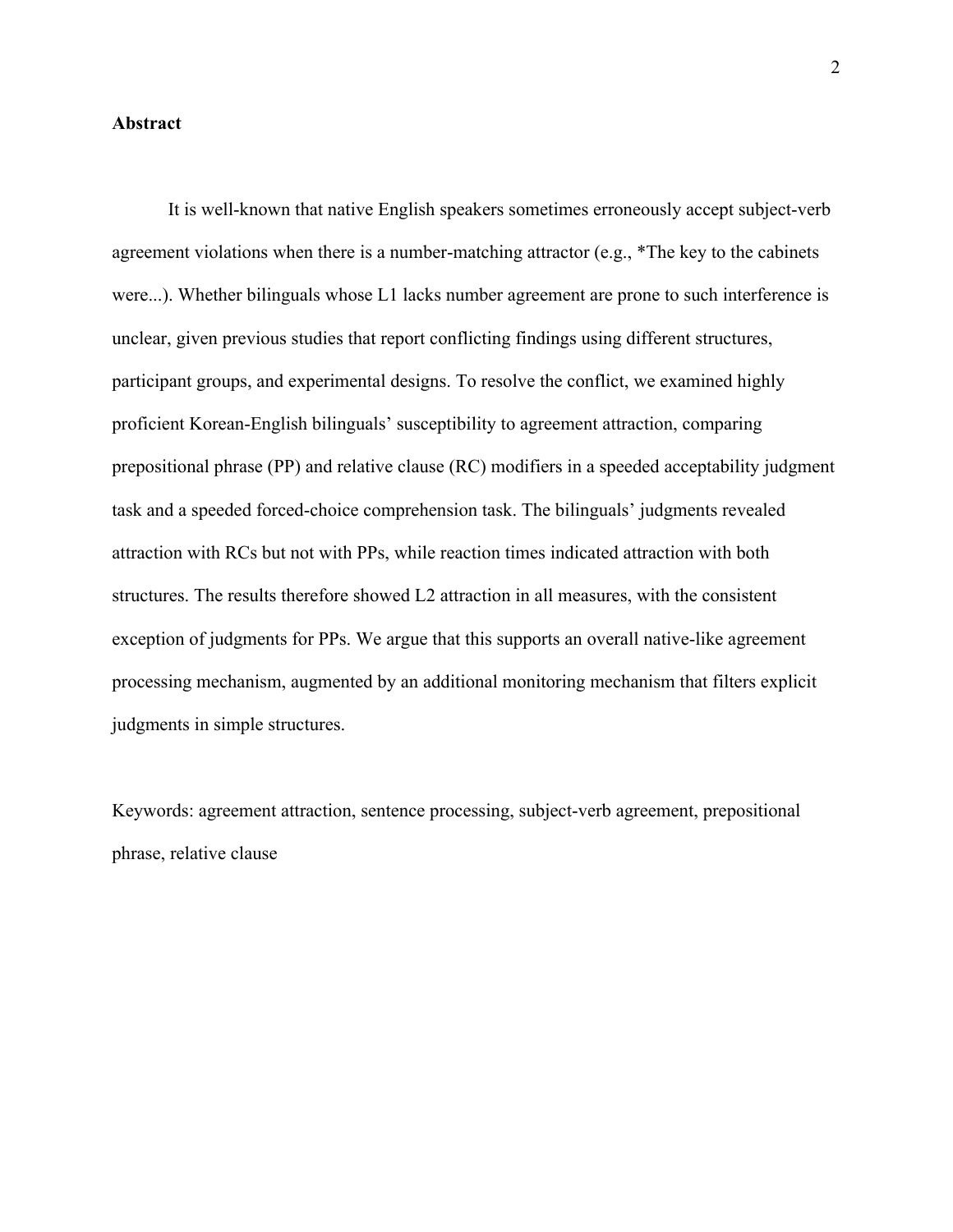#### **Introduction**

Learning a second language involves acquiring new morpho-syntactic features and rules. While the knowledge of such rules may develop through increased experience with the language, being able to put them to use to quickly process sentences in real-time remains a challenging task for a non-native speaker. Some studies have shown that highly proficient L2 learners show native-like sensitivity to morpho-syntactic violations in online sentence comprehension, including number, gender, and tense agreement (Hopp, 2006; Foote, 2011; Tanner, 2011; Sagarra & Ellis, 2013; Coughlin & Tremblay, 2013), but other studies have found significant differences in the way non-native speakers respond to such grammatical errors (Jiang 2004, 2007; Keating, 2009; Jiang et al., 2011; Chen et al., 2007; Tanner et al., 2012; Lago & Felser, 2018; Song, 2015). This pattern has often been noted in cases where learners had to newly acquire the L2-specific feature, such as number agreement for Chinese learners of English (e.g., Jiang, 2002) or Korean learners of English (e.g., Song, 2015).

Despite the growing research on non-native speakers' morpho-syntactic processing and the unresolved debate of whether L1-L2 differences play a critical role in determining ultimate attainment of L2 morpho-syntactic sensitivity, less work has investigated the underlying cognitive mechanism in non-native speakers' computation of less-familiar operations that are specific to the L2. A psycholinguistic phenomenon that is useful for probing such mechanism in native speakers is agreement attraction, a case of systematic failure in native speakers' processing of a relatively simple operation like subject-verb agreement, which informs psycholinguistic theories about how the parser uses different kinds of information to process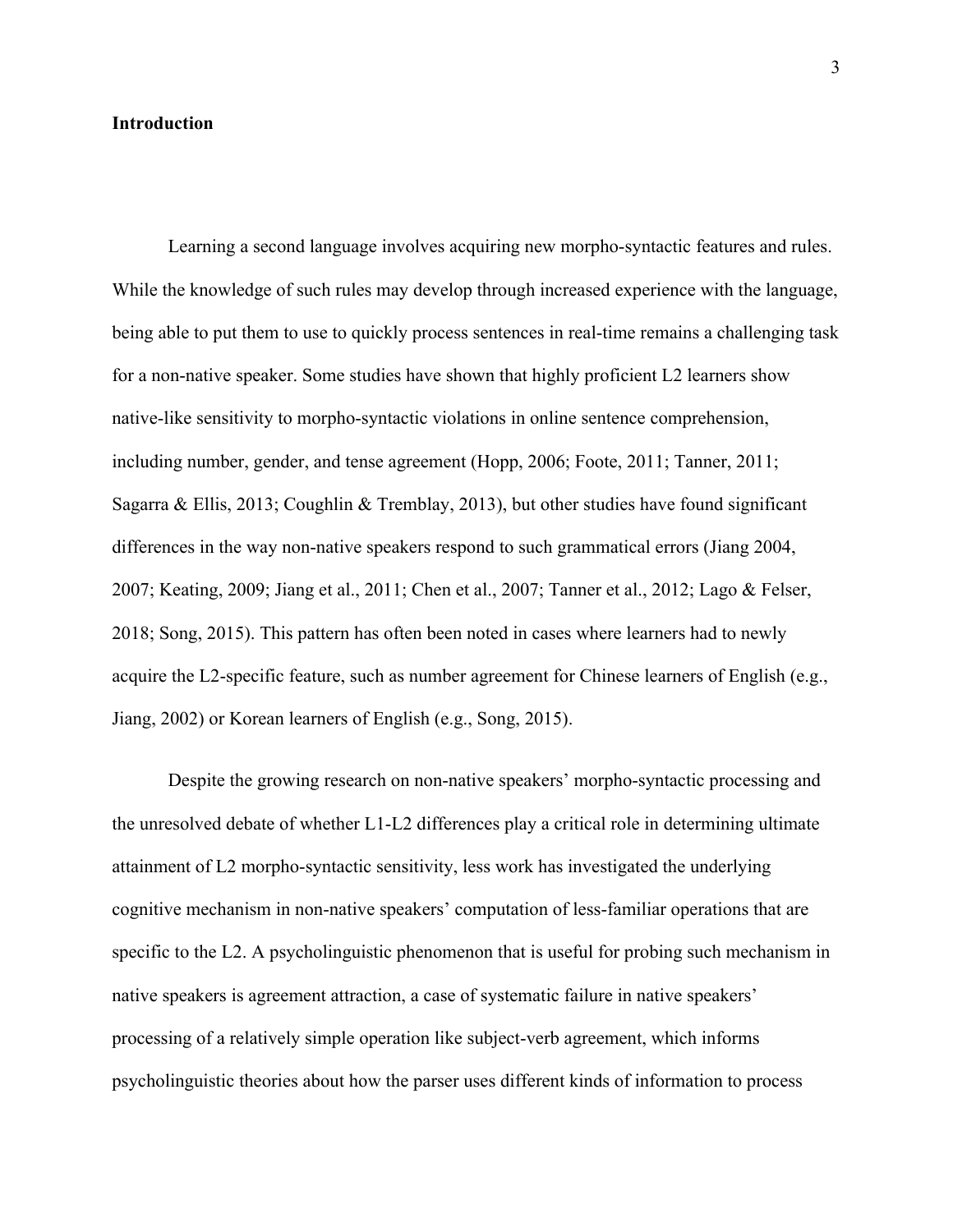agreement in real-time. Examining whether non-native speakers show attraction effects like native speakers, with similar attraction profiles, can provide supporting evidence for either a shared or fundamentally distinct language processing mechanism in native and non-native language processing and provide insight on whether difficulties in L2 processing are due to a unique underlying mechanism that is more error-prone compared to what is utilized in native language processing. Agreement attraction also provides a promising test of parallels between native and non-native language processing, because it has been attributed to pervasive processing operations such as cue-based memory retrieval (Wagers et al., 2009; Dillon et al., 2013; Lago et al., 2015). Unlike some other well studied language processing phenomena, agreement attraction is likely less affected by capacity limitations, probabilistic knowledge of L2 structures, or ability to recover from error. While some previous works show that L2 learners whose first language has agreement show susceptibility to such illusion like native speakers (e.g., Tanner, 2011; Jegerski, 2016; Lago & Felser, 2018), studies with learners whose first language lacks agreement seem to show conflicting results, where attraction is found in one study (Lim  $\&$  Christianson, 2015) but not in another (Schlueter et al., 2019). Since those studies used different methods, examined different structures, and tested speakers of different L1s, it is difficult to ascertain the underlying reason for the divergence in the results. The goal of the present study is to resolve the conflict by directly comparing the different structures tested in the previous studies, namely prepositional phrase (PP) and relative clause (RC) subject modifiers, in the same experimental design with the same group of L2 learners, and in so doing, to examine whether highly proficient Korean-English bilinguals whose first language lacks number agreement use the same mechanism to compute subject-verb number agreement in their L2 English as native speakers.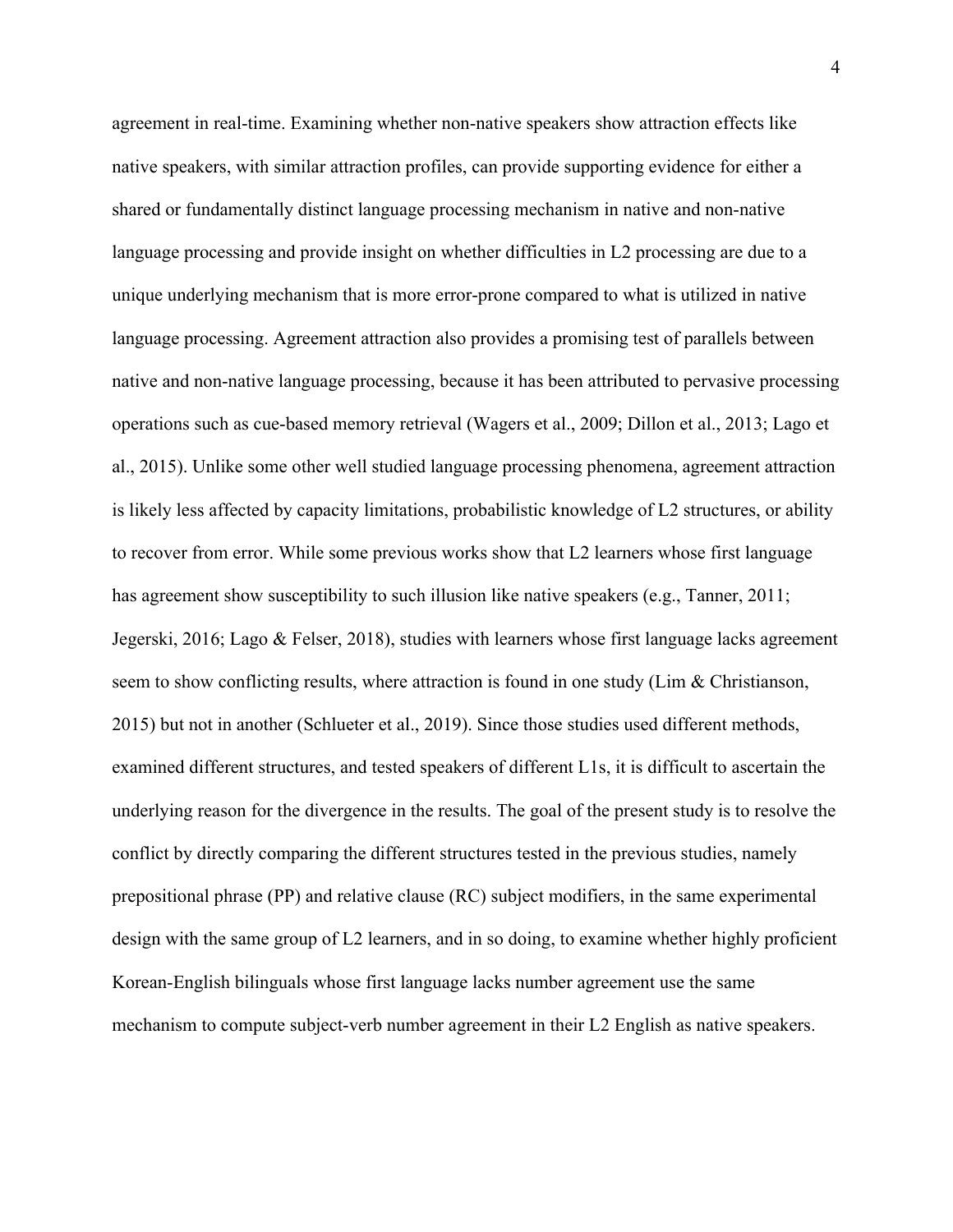#### **Agreement attraction in L1 sentence processing**

Agreement attraction refers to a phenomenon commonly found in real-time sentence comprehension and production (e.g., Bock & Miller, 1991). Here, we focus on agreement attraction in comprehension, where the parser fails to notice a number mismatch between the subject and the verb when a nearby noun matches the verb's number. To take an example, (1a) and (1b) are both ungrammatical in English, because they violate subject-verb number agreement. The critical difference between them is whether the nearby noun agrees with the verb in grammatical number (1b; *cabinets*) or not (1a; *cabinet*). Studies have shown that native speakers tend to show facilitated processing of ungrammatical sentences containing an attractor that matches the verb's number (1b) compared to those without an attractor (1a), in various measures including acceptability judgments (e.g., Clifton et al., 1999), reading times during comprehension using self-paced reading (e.g., Pearlmutter et al., 1999; Wagers et al., 2009) and eye-tracking (e.g., Dillon et al., 2013), and neural responses using ERPs (e.g., Tanner et al., 2014).

- 1. a) \*The key to the *cabinet* were old and rusty.
	- b) \*The key to the *cabinets* were old and rusty.

This kind of illusion in online sentence comprehension has been observed with different kinds of structures in English, including prepositional phrase and relative clause subject modifiers (Tanner, 2011), double modifier constructions (Lago & Felser, 2017), and even object relative clause constructions (Wagers et al., 2009), which indicates that the attractor does not need to linearly intervene between the subject and verb. It is not specific to English; agreement attraction is found cross-linguistically with other kinds of agreement, such as number agreement in Spanish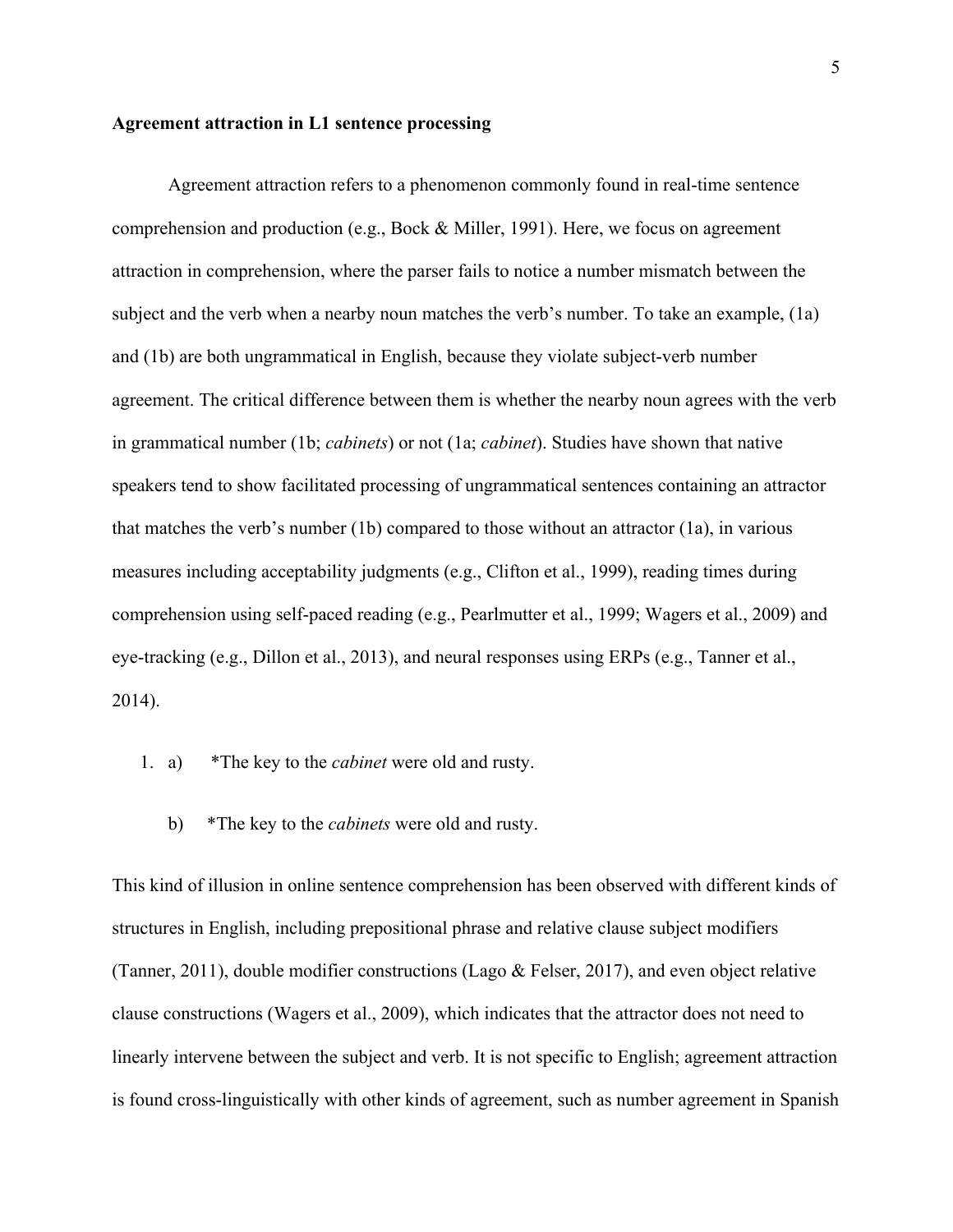(Lago et al., 2015), gender agreement in Russian (Slioussar & Malko, 2016) and Spanish (Gonzalez Alonso et al., 2021), and honorific agreement in Korean (Kwon & Sturt, 2016). Although their degree of susceptibility may differ, children (Veenstra et al., 2017), older adults (Reifegerste et al., 2017), and non-native speakers (Tanner, 2011) all seem to be prone to the illusion to some extent.

There are several reasons why agreement attraction has gained interest in the psycholinguistics literature. One is that it represents a situation where even native speakers fail to correctly compute a simple syntactic operation which is not limited to certain cases but rather robustly found across various structures, languages, and populations. Another more theoretically motivated reason is that the attraction effect has allowed psycholinguists to investigate the cognitive mechanism involved in computing linguistic dependencies like subject-verb agreement, where the parser has to complete the dependency while encoding and maintaining other elements in the sentence in memory. While there have been various accounts explaining the phenomenon, a widely adopted view has been cue-based memory retrieval accounts (Wagers et al., 2009; Dillon et al., 2013; Lago et al., 2015), which suggest that the illusion occurs because of how memory retrieval works (Lewis & Vasishth, 2005; Lewis et al., 2006; McElree, 2000; Van Dyke & McElree, 2006). According to this view, as the parser comprehends a sentence, each element is encoded and stored in memory until a point at which a previously encountered item has to be retrieved, and this backward search for the target item is driven by retrieval cues that define the features of each item, such as [+subject] or [+plural]. This mechanism makes the parser susceptible to similarity-based interference, where sometimes irrelevant items that partially match those cues are retrieved instead of the correct target. For example, when processing the ungrammatical sentence (1b), the parser initiates a backward search at the verb to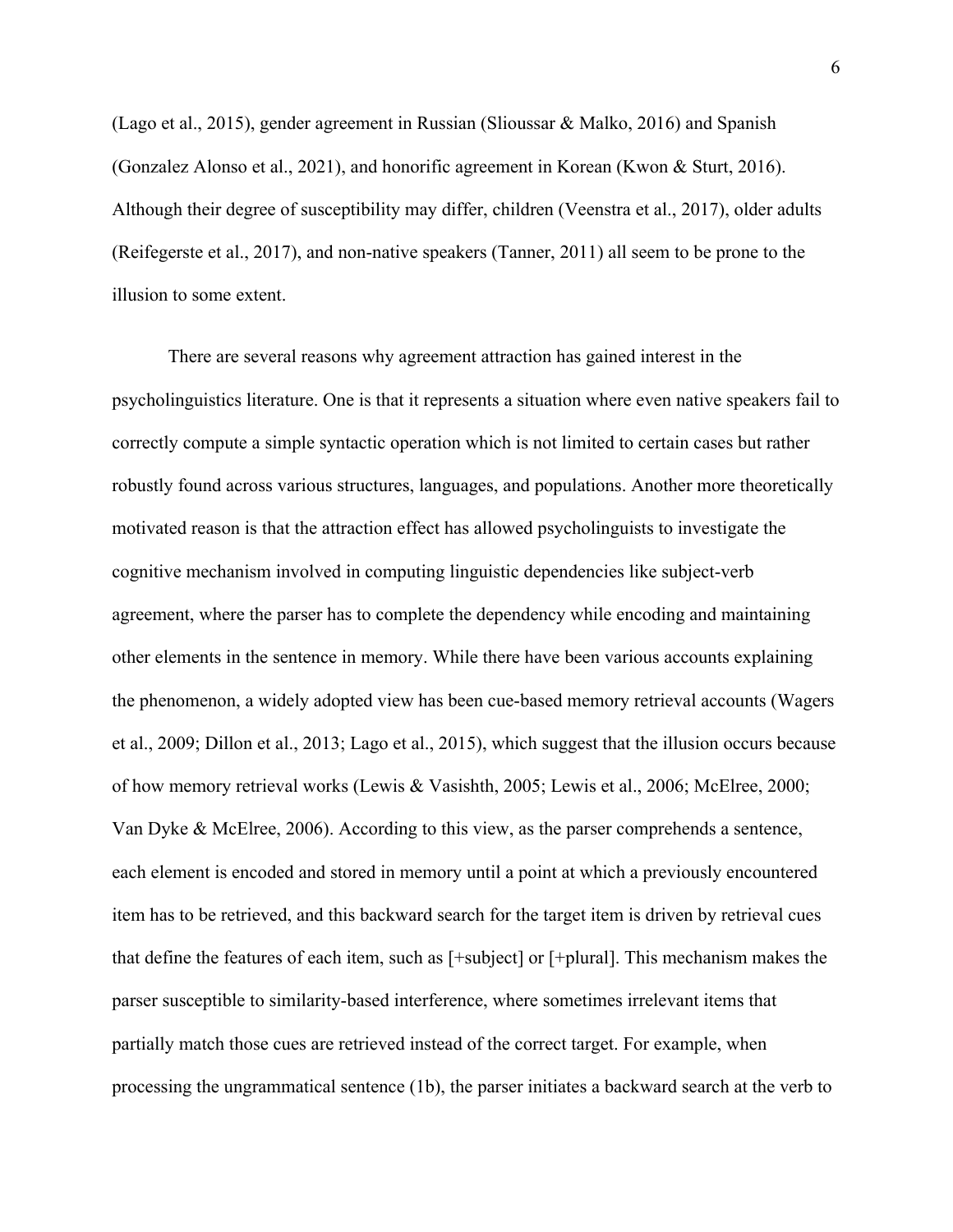find a plural subject to agree with the plural verb, using the [+subject] and [+plural] cues. The subject *key* provides a partial match ([+subject; -plural]) while the plural attractor *cabinets* also provides a partial match with the number cue ([-subject; +plural]). As a result, the numbermatching attractor *cabinets* is sometimes mistakenly retrieved instead of the subject *key*, resulting in higher acceptance rates or reduced reading times for the ungrammatical sentence.

An alternative explanation for the illusion proposed by representational accounts (e.g., Pearlmutter et al., 1999; Franck et al., 2002; Eberhard et al., 2005) is that agreement errors arise due to uncertainty in the encoding of a complex subject noun phrase. A plural modifier might lead the parser to incorrectly treat the whole NP as plural, leading to erroneous acceptance of an ungrammatical sentence containing a plural attractor. A key piece of evidence that favors cuebased retrieval accounts over this alternative representational view is the grammatical asymmetry, where attraction effects tend to be large and robust in ungrammatical sentences but small or absent in grammatical sentences<sup>1</sup> (Wagers et al., 2009; Tanner et al., 2012; Lago et al., 2015). While such an effect can be explained through a cue-based retrieval mechanism, the grammatical asymmetry is not expected under a representational view, because the misrepresentation of the head NP should occur in grammatical sentences just as often as it does in ungrammatical sentences (but see Hammerly et al., 2019 for a proposed explanation of the grammatical asymmetry under a representational account). In the present study, we also observe the grammatical asymmetry, even in the L2 learners in cases where they show susceptibility to agreement attraction. We therefore interpret our findings as supporting evidence for the idea that

<sup>&</sup>lt;sup>1</sup> Although some studies have reported attraction effects with grammatical sentences (Pearlmutter et al., 1999; Jiang, 2004; Kwon & Sturt, 2016), it has been proposed by others that these cases reflect spill-over effects which arise from the processing cost differences between singular and plural nouns, instead of retrieval processes (Wagers et al., 2009).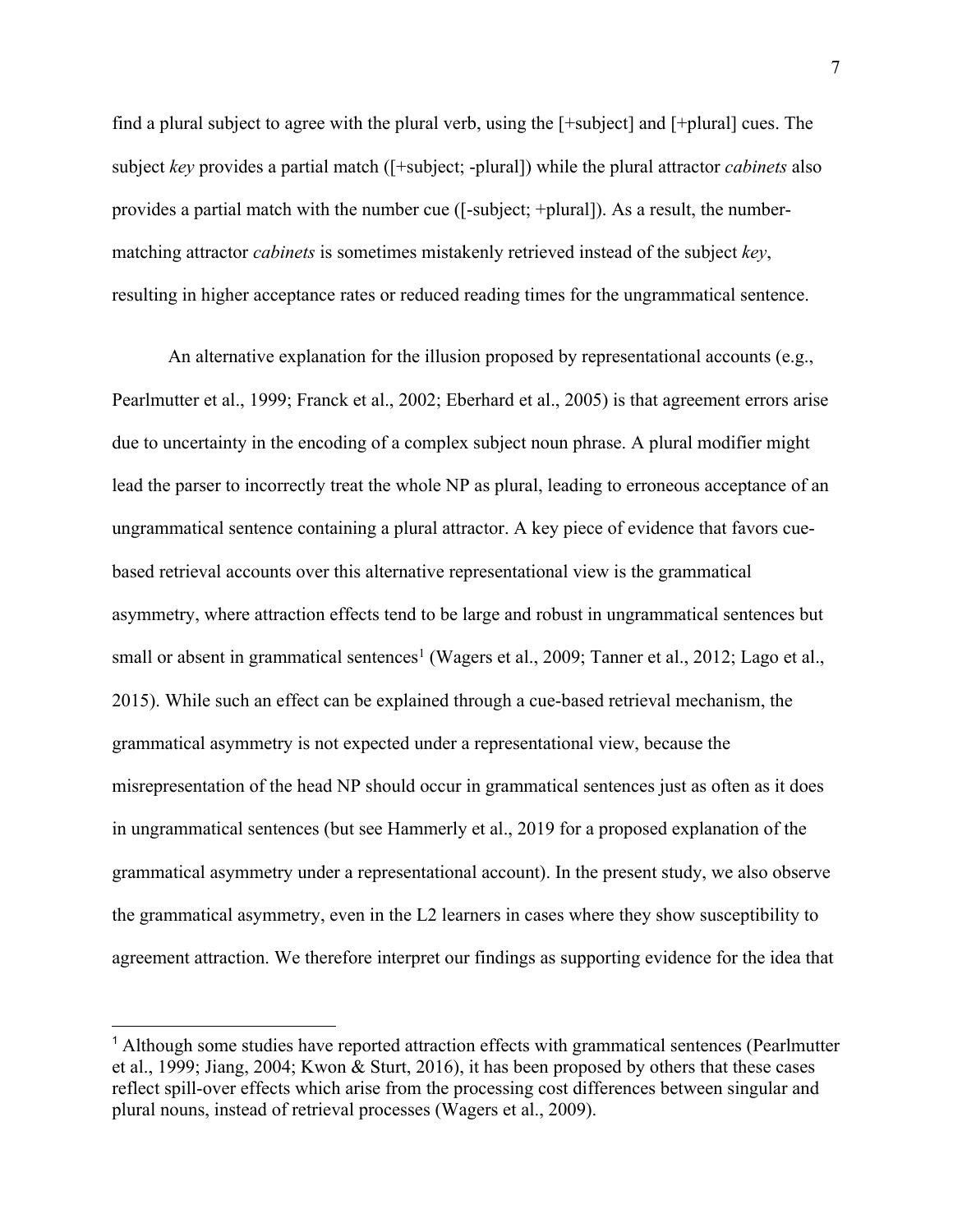both an L1 and L2 parser use a cue-based memory retrieval mechanism to compute subject-verb agreement.

For the purpose of the present study, the presence of a grammatical asymmetry would not only provide support for either the retrieval account or a representational account, but it would also indicate whether a similar mechanism is used to compute agreement in the L2. If non-native speakers show the grammatical asymmetry, it would suggest that learners who had to newly acquire the number agreement feature use a native-like cue-based retrieval mechanism to compute agreement in the L2.

#### **Agreement attraction in L2 sentence processing**

Most of the previous studies on agreement attraction in L2 sentence comprehension have investigated learners whose first language also has agreement (e.g., Tanner, 2011; Jegerski, 2016; Lago & Felser, 2018). These studies tend to show that L2 learners are also susceptible to agreement attraction, suggesting that the same cue-based memory retrieval mechanism is involved in processing subject-verb agreement in a non-native language. For example, Tanner (2011) showed that Spanish-English bilinguals' behavioral judgments and ERP responses revealed native-like attraction effects regardless of a structural manipulation. Native-like L2 attraction effects have also been found with English-Spanish bilinguals (Jegerski, 2016) and Russian-German bilinguals (Lago & Felser, 2018). However, it remains unclear whether learners whose first language lacks the agreement feature that is required in L2 processing also show susceptibility to agreement attraction, given the sparse existing literature. Two studies that specifically investigated the agreement attraction phenomenon in L2 real-time comprehension

8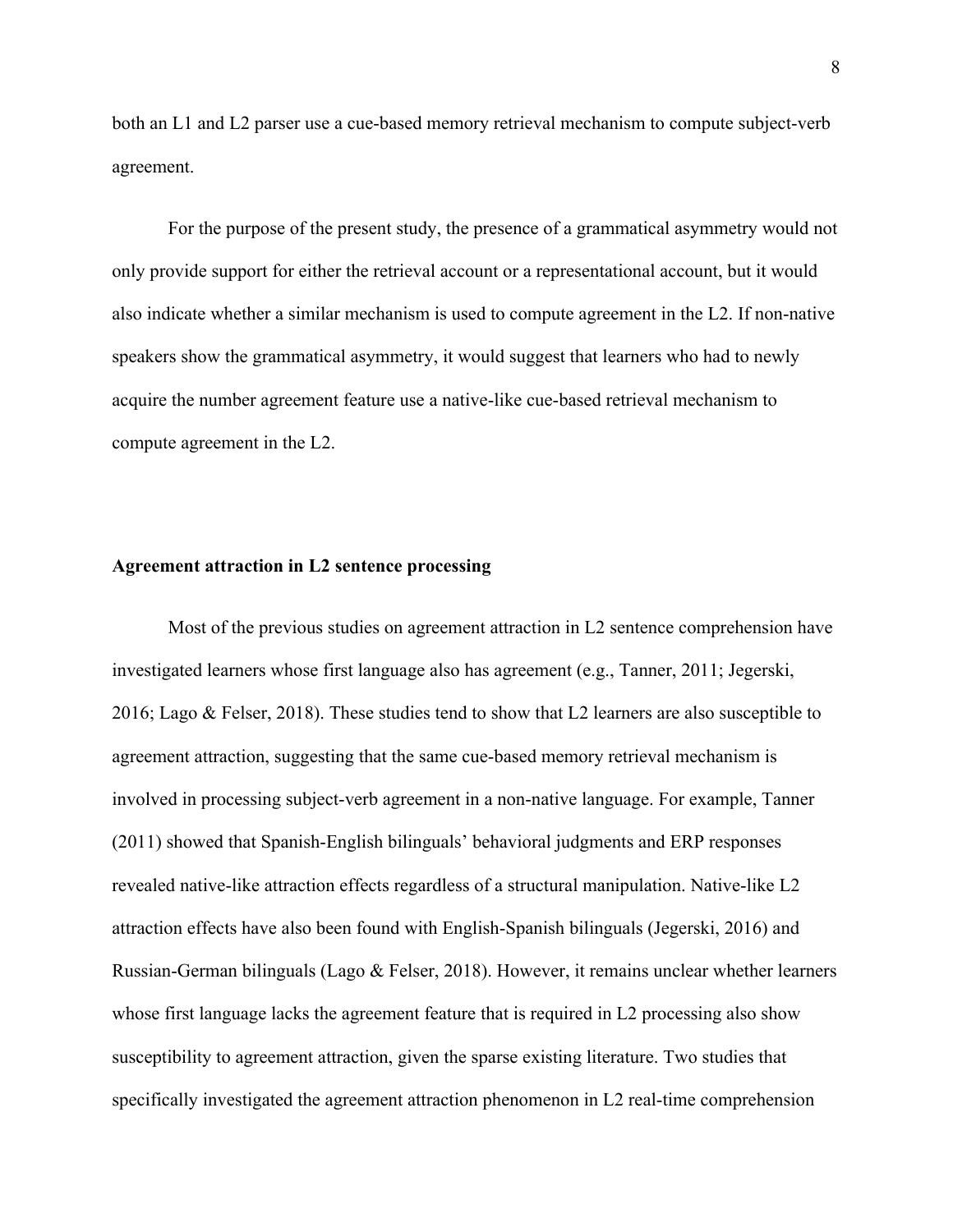and which included comparisons between grammatical and ungrammatical sentences with and without attractors are Lim & Christianson (2015) and Schlueter et al. (2019). They present conflicting results.

Lim and Christianson (2015) examined number attraction effects in native English speakers and highly proficient Korean-English bilinguals using eye-tracking.

(2)

- a. The teachers who instructed the students were very strict.
- b. The teachers who instructed the student were very strict.
- c. \*The teacher who instructed the student were very strict.
- d. \*The teacher who instructed the students were very strict.

The results showed that both groups fixated longer and regressed more when reading ungrammatical sentences with subject-verb mismatches (2c, d) than reading grammatical sentences (2a, b), indicating that they were sensitive to agreement errors. Critically, both groups made shorter fixations and fewer regressions on the verb and one word following the verb in sentences that contained number-matching attractors (2d) compared to those that did not have attractors (2c), suggesting facilitation of processing agreement violations when a numbermatching attractor was present. Similar attraction effects were replicated in another study, where Korean-English bilinguals' eye-fixations revealed interference from attractors, regardless of animacy manipulations (Chung & Nam, 2019). Only a quantitative difference between the native and non-native speakers was observed in Lim & Christianson (2015): the Korean-English bilinguals exhibited a delay in showing the effects, indicating that relatively more time is needed to process and register information in the L2.

In contrast to Lim and Christianson (2015), Schlueter and her colleagues (2019) did not find an attraction effect with highly proficient Chinese-English bilinguals.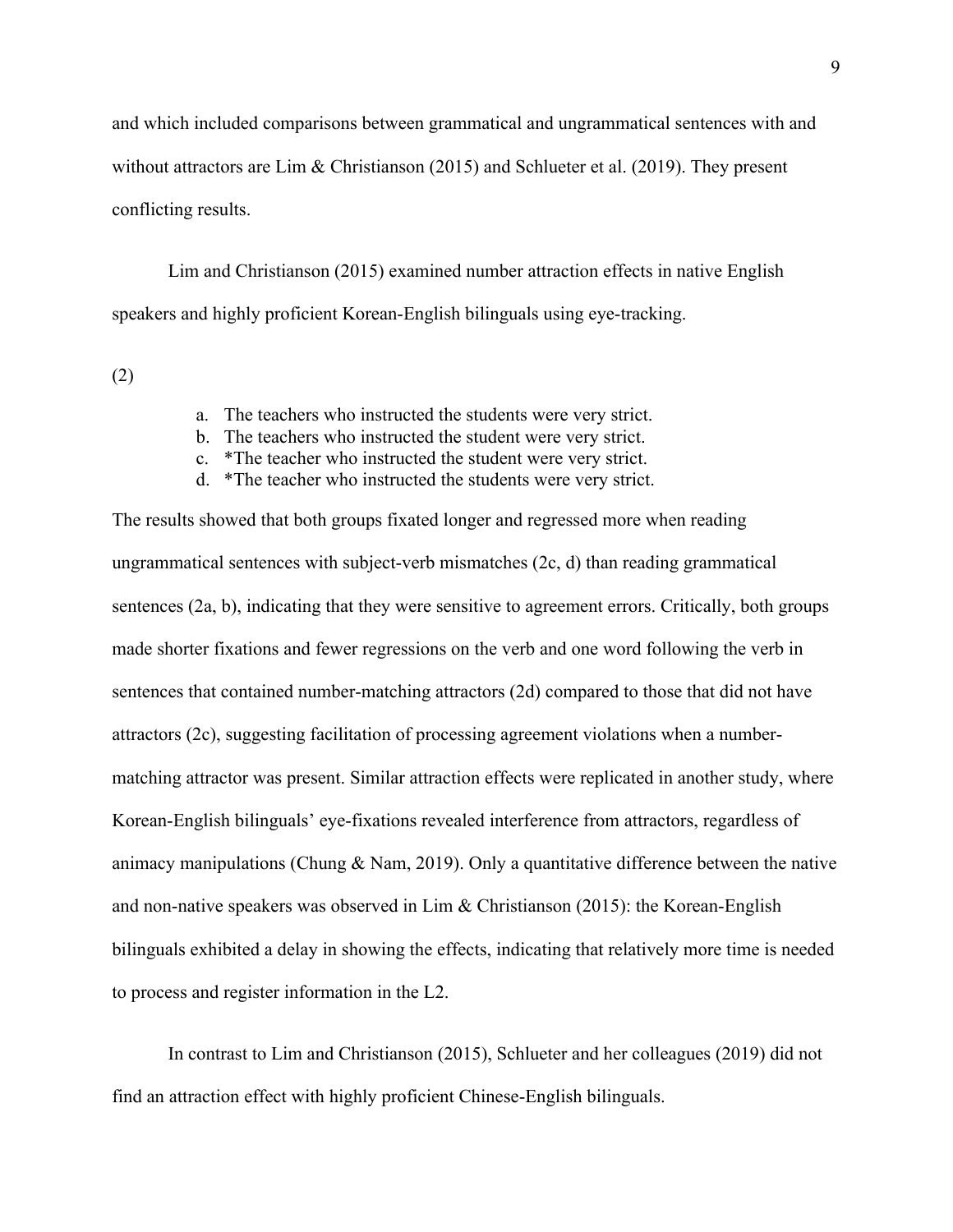a. The owner of the expensive car has been drinking a lot.

- b. \*The owner of the expensive car have been drinking a lot.
- c. The owner of the expensive cars has been drinking a lot.
- d. \*The owner of the expensive cars have been drinking a lot.

In both a speeded acceptability judgment task and a self-paced reading task, the bilinguals demonstrated sensitivity to the subject-verb number mismatch (3a vs. 3b; 3c vs. 3d) but showed no significant difference in performance between the attractor and no-attractor conditions (3a vs. 3c; 3b vs. 3d). However, the reading time data did not reveal attraction with the native English speakers either, which was unexpected considering that it is a reliably observed effect with native speakers. As the authors mentioned, this makes it difficult to draw strong conclusions from the Chinese speakers' performance in the self-paced reading task. Nevertheless, their judgment data showed clear contrasts between native and non-native speakers regarding the attraction effect: the non-native speakers were not susceptible to agreement attraction, in contrast to the L2 attraction effect found in Lim & Christianson (2015).

At this point, it is important to note that the main issue at hand is not a question of whether or not L2 learners who had to newly acquire the L2 agreement feature are sensitive to agreement violations in online sentence comprehension, since non-native speakers in both Lim & Christianson (2015) and Schlueter et al. (2019) showed sensitivity to agreement violations, even though the findings diverged in whether that sensitivity was modulated by the presence of attractors. While the question of L2 learners' sensitivity to agreement has been extensively investigated in the literature (e.g., Jiang 2004, 2007; Chen et al., 2007; Hopp, 2006; Keating, 2009; Foote, 2011; Jiang et al., 2011; Tanner, 2011; Tanner et al., 2012; Sagarra & Ellis, 2013; Coughlin & Tremblay, 2013; Song, 2015; Lago & Felser, 2018), the focus of the present study was whether learners who have already achieved high L2 performance and are able to compute

(3)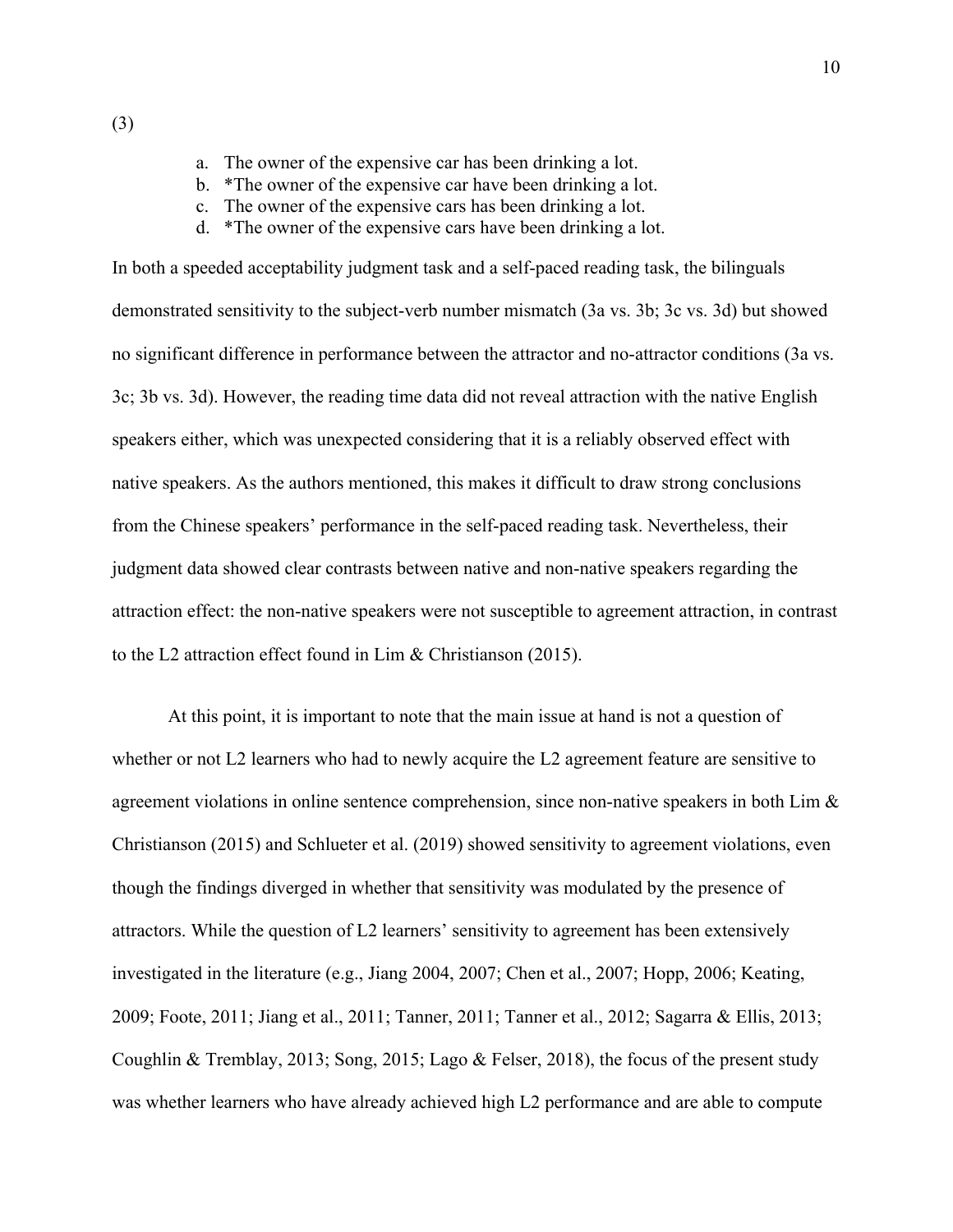agreement in real-time use the same kind of mechanism to do so as native speakers. We therefore examined L2 agreement attraction with highly proficient bilinguals in order to avoid the risk of measuring effects that are due to less developed proficiency rather than their processing mechanisms (Keating, 2017).

Resolving the conflict between the two earlier works is important because they support different theories on L2 agreement processing, either claiming a qualitative difference between L1 and L2 processing or supporting a common system with potentially quantitative differences. Lim and Christianson's (2015) data supports the idea that there is only a quantitative difference, as the native and non-native speakers showed similar attraction effects, with the non-native speakers only exhibiting a delay in the effect. Conversely, Schlueter et al. (2019) proposed that Chinese-English bilinguals process agreement in a qualitatively different way compared to native speakers, in that they only use the retrieval cue that is available in both L1 and L2 (i.e., structural cue [+subject]) and not the newly acquired cue which is specific to L2 (i.e., number cue [+plural]). Since the learners do not use the [+plural] cue, the plural attractor does not interfere with the search for the head noun, which makes the learners actually outperform native speakers who use both types of cues and become susceptible to attraction. This suggests that there is a qualitative difference in the way native and non-native speakers compute agreement, whereas the former account proposes that there is only a quantitative difference. There is also an independently motivated view which predicts L2 learners to be more prone to agreement attraction or other kinds of similarity-based interference than native speakers (Cunnings, 2017). While these accounts differ in their predictions, the conflicting findings from Lim & Christianson (2015) and Schlueter et al. (2019) cannot provide clear answers, given that the two studies differed in many ways.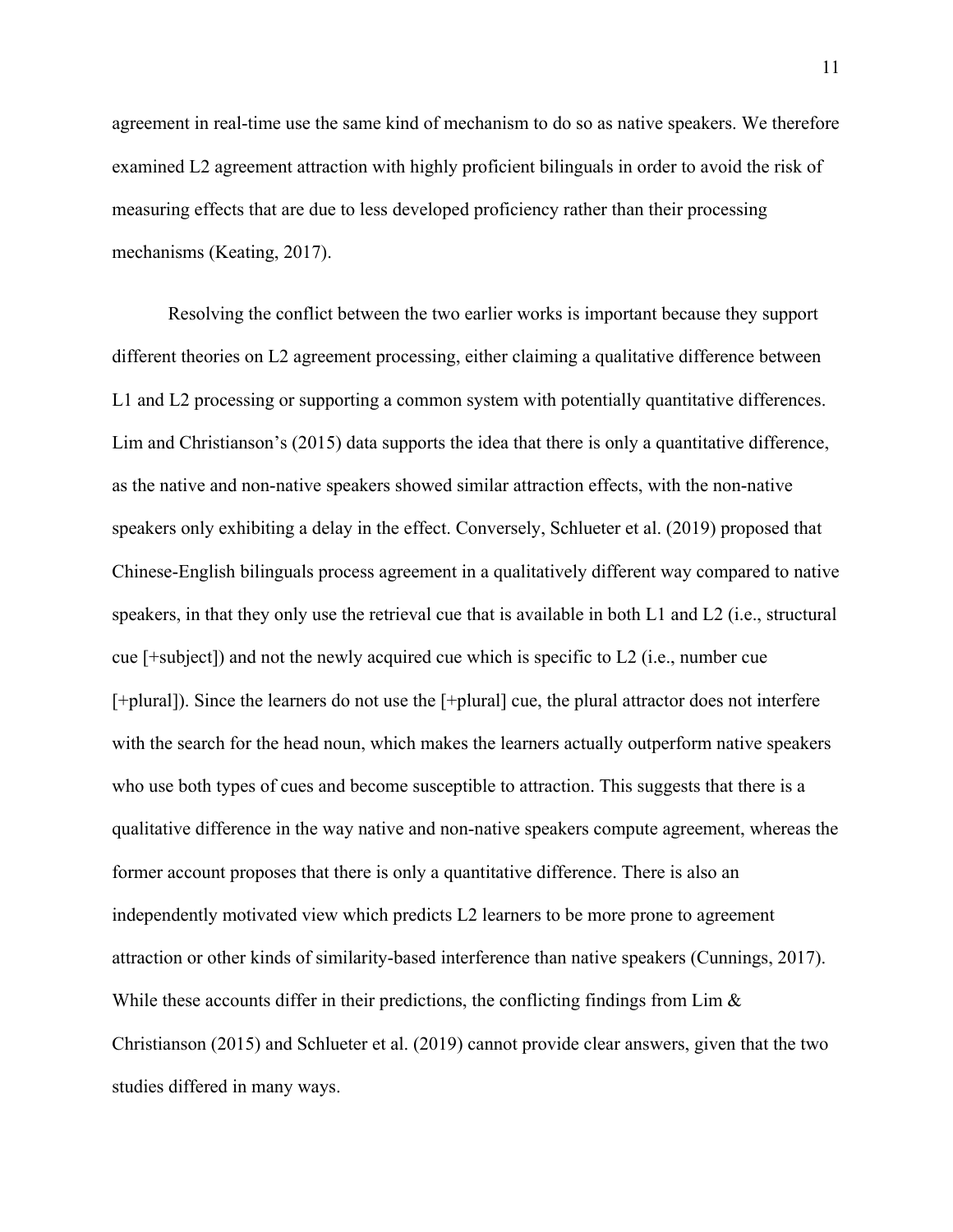One critical contrast between the two studies was that Lim and Christianson (2015) used sentences with relative clause (RC) subject modifiers (e.g., *The teacher that instructed the student was very strict.*), while Schlueter et al. (2019) used prepositional phrase (PP) modifiers (e.g., *The owner of the expensive car has been drinking a lot.*). The fact that L2 agreement attraction was found in the former study with RCs, and not in the latter with PPs is surprising, given that native speakers reliably show attraction effects with both types of structures in comprehension (Tanner, 2011) and sometimes even show a lack of attraction with RCs (Parker & An, 2018), or the opposite pattern, in production (e.g., Bock & Miller, 1991; Bock & Cutting, 1992). Even bilinguals whose L1 has grammatical agreement showed attraction effects with both RC and PP modifiers under the same experimental condition (e.g., Spanish-English bilinguals; Tanner, 2011). Therefore, the contrast between Lim & Christianson (2015) and Schlueter et al. (2019) calls for further examination.

The two previous studies targeted different L1 speakers (Korean vs. Chinese), used different methods (eye-tracking vs. behavioral judgments), and tested different conditions (singular vs. plural head nouns), which makes it difficult to draw strong conclusions about the contribution of the difference between PPs and RCs in L2 agreement attraction. In the present study, we directly compared the two structures in the same within-subjects design with the same group of participants while controlling for other variables. We set out to investigate whether advanced Korean-English bilinguals whose L1 does not have subject-verb number agreement are prone to number attraction and whether this is modulated by sentence structure. In Experiment 1, we used a speeded acceptability judgment task to examine the native and non-native speakers' real-time judgments of sentences with and without attractors and searched for an attraction effect in the two structures, PPs and RCs. Based on the results from Experiment 1, we used a modified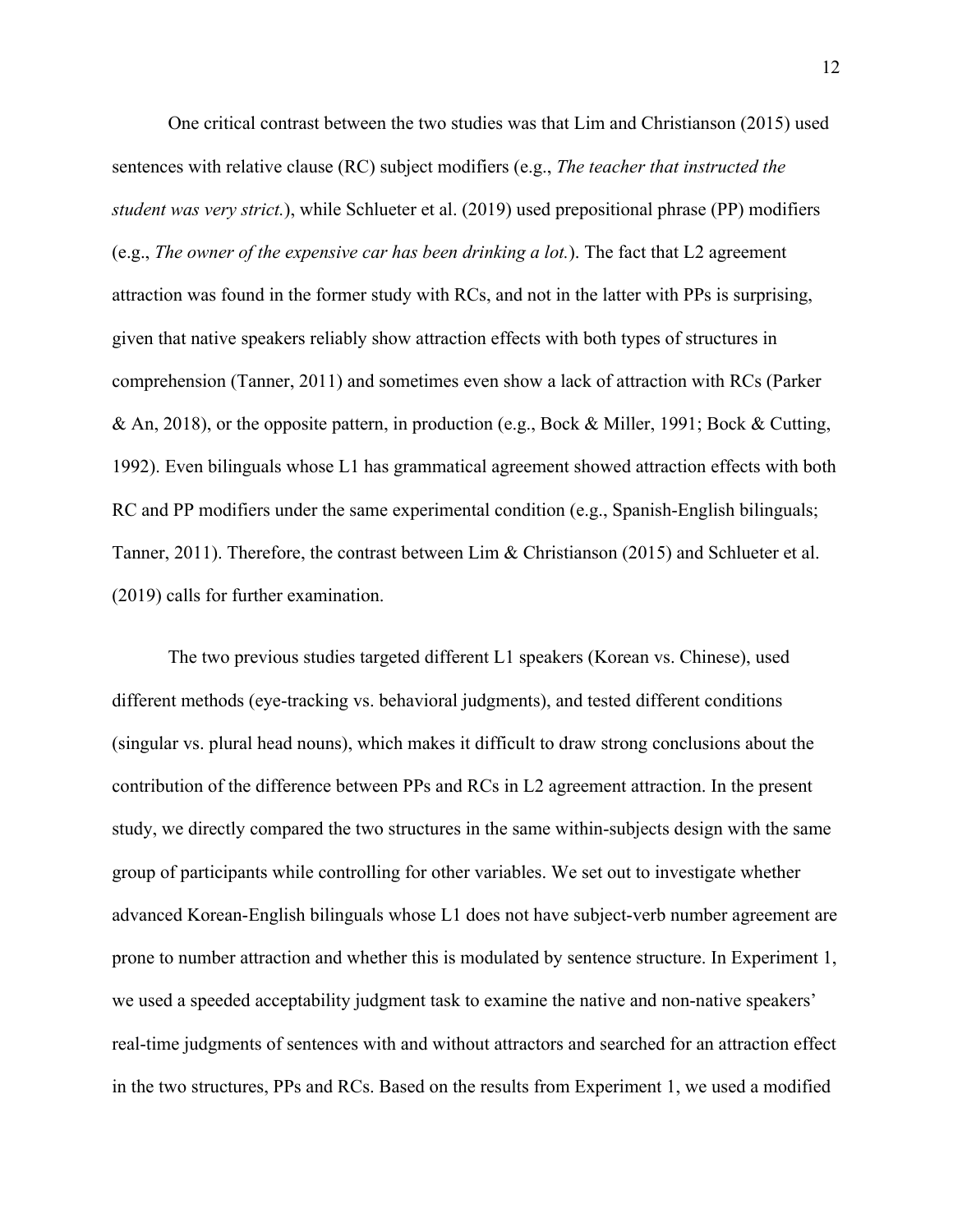paradigm in Experiment 2, a speeded forced-choice judgment task to probe more immediate judgments as well as reaction times as an additional measure, in order to examine potential attraction effects that may not have been detected in the judgments.

### **Experiment 1**

The goal of Experiment 1 was to test whether highly proficient bilinguals would show similar or different agreement attraction effects between sentences with PP and RC modifiers in the same experimental design. The main data of interest was the presence of an attraction effect (differences between sentences containing attractors and sentences without attractors), in the PP and RC conditions, as well as the presence of the grammatical asymmetry, i.e., an interaction between grammaticality and attraction, with larger attraction effects in the ungrammatical condition.

The potential outcomes and their implications were as follows: If Korean-English bilinguals do not use a native-like mechanism to compute subject-verb agreement in the L2, they would not show attraction effects with PPs and RCs, unlike native speakers. If Korean-English bilinguals use a native-like mechanism to compute subject-verb agreement in the L2, they would show attraction effects with both PPs and RCs, like native speakers.

#### **Method**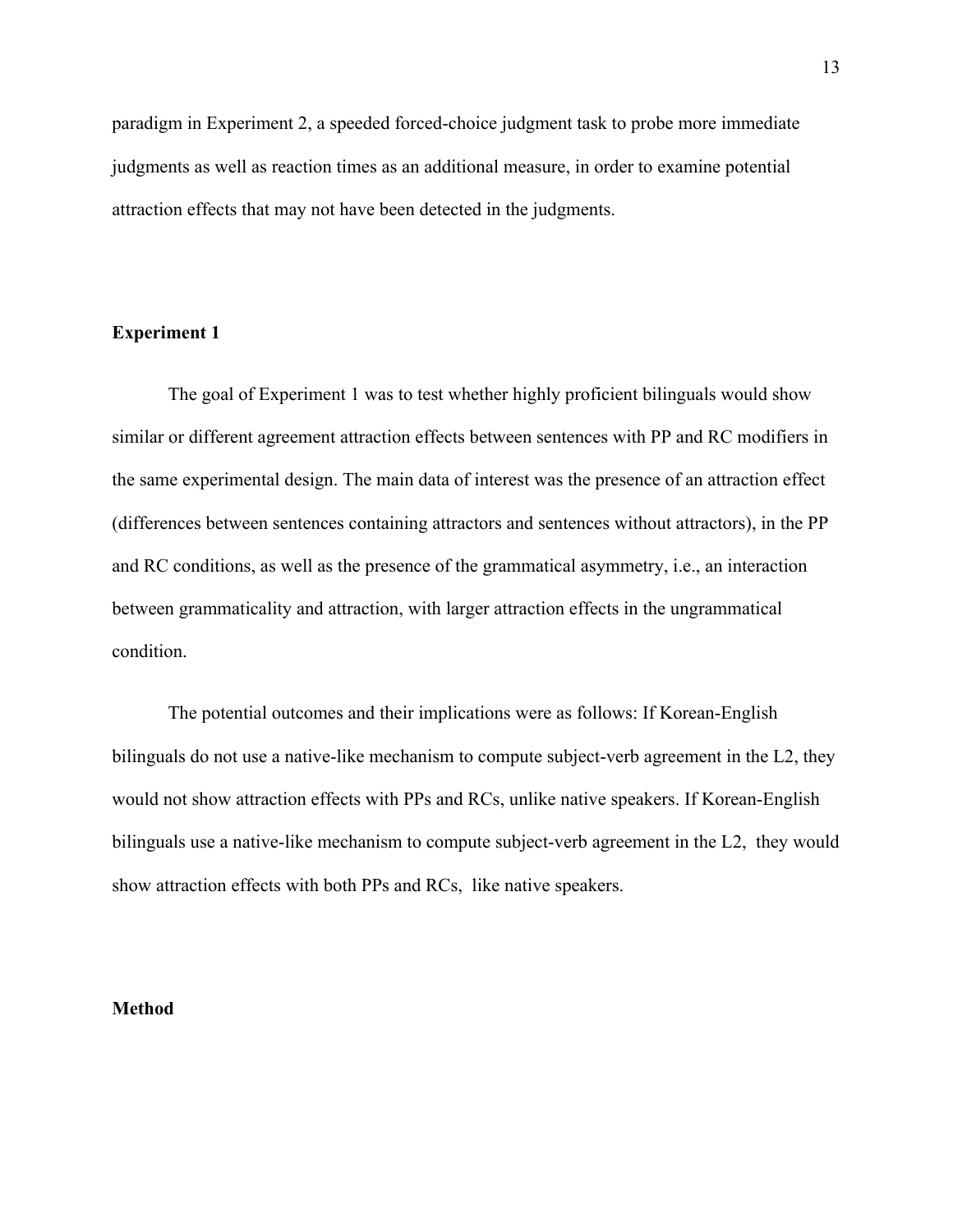#### *Participants*

Participants were 41 native Korean speakers (28 females, mean age = 24) attending Seoul National University in Korea who were highly proficient in English, evidenced by their high standardized English proficiency test scores (mean iBT TOEFL score  $= 112$  out of  $120$ )<sup>2</sup>. In addition, a control group of 23 native English speakers (10 females, mean age = 19.31) were recruited<sup>3</sup>. They were all undergraduate students enrolled at the University of Maryland. No participant reported having any visual impairments.

#### *Materials*

For the speeded acceptability judgment task, 48 sets of target items were constructed in a 2 x 2 x 2 design, manipulating modifier structure (PP vs. RC), grammaticality (grammatical vs. ungrammatical), and attractor (attractor vs. no attractor). Thus, for every target sentence, eight (2 x 2 x 2) different versions were created. Half included PP modifiers while the other half included RC modifiers, and for each modifier type, half were grammatical and the other half were ungrammatical, each with and without a verb-matching attractor. The eight conditions and example sentences are presented in Table 1.

<sup>&</sup>lt;sup>2</sup> Their mean self-rating proficiency on a scale of 1 (low) to 10 (high) were as follows: reading  $(M = 8.22, SD = 1.08)$ , listening  $(M = 7.27, SD = 1.72)$ , speaking  $(M = 6.32, SD = 2.02)$ , writing  $(M = 6.59, SD = 1.69).$ 

<sup>&</sup>lt;sup>3</sup> A total of 25 native speakers were initially recruited; data from two participants who performed below or at chance-level (52% and 48% accuracy) were excluded from analyses.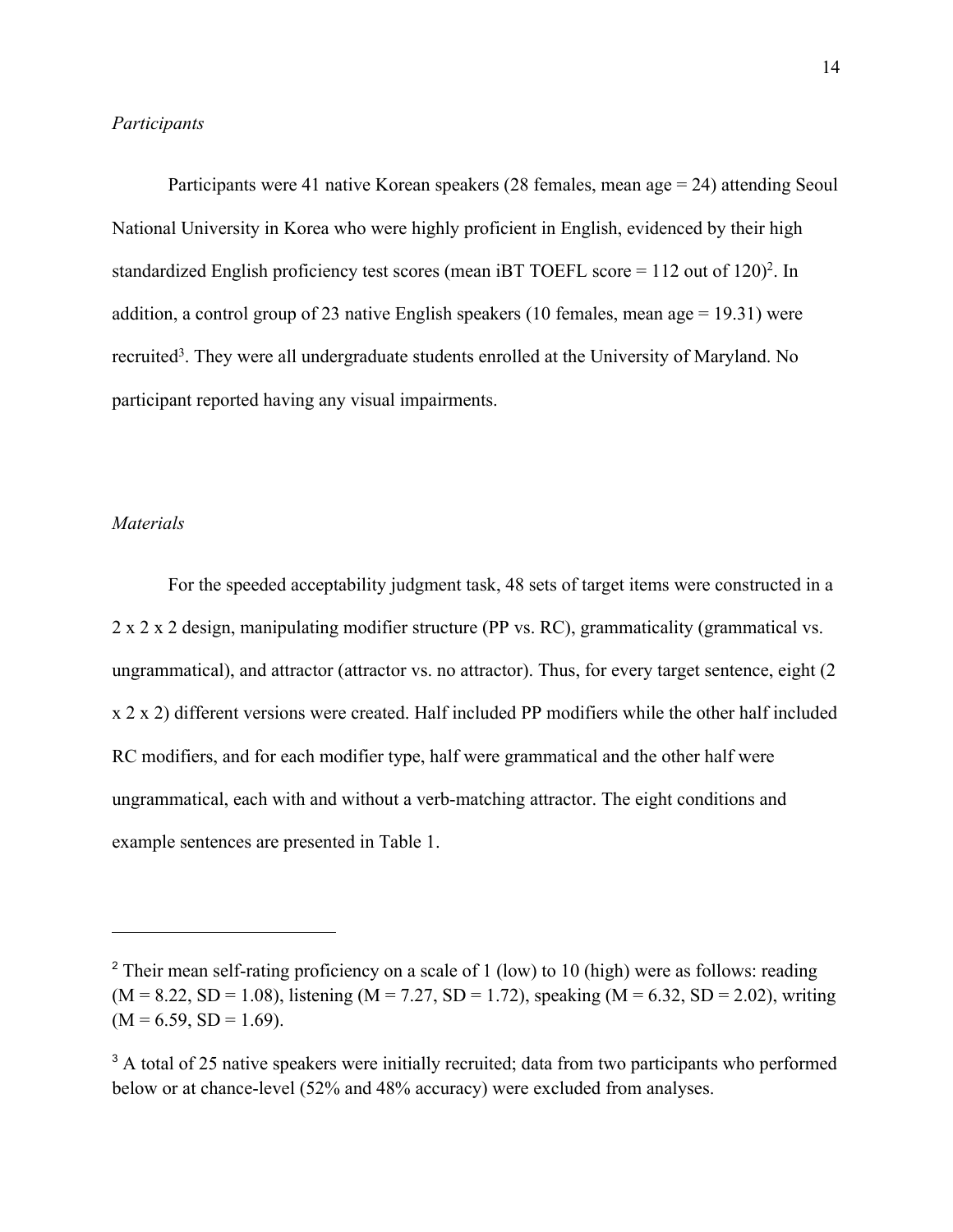| <b>Structure</b> | <b>Grammaticality</b> | <b>Attractor</b>            | S/P        | <b>Sentence</b>                                           |
|------------------|-----------------------|-----------------------------|------------|-----------------------------------------------------------|
| PP               | Grammatical           | No<br>attractor             | <b>SSS</b> | The artist with the tall<br>sculpture is very talented.   |
|                  |                       | Attractor                   | <b>SPS</b> | The artist with the tall<br>sculptures is very talented.  |
|                  | Ungrammatical         | N <sub>0</sub><br>attractor | <b>SSP</b> | The artist with the tall<br>sculpture are very talented.  |
|                  |                       | Attractor                   | <b>SPP</b> | The artist with the tall<br>sculptures are very talented. |
| RC               | Grammatical           | $\rm No$<br>attractor       | <b>SSS</b> | The artist who made the<br>sculpture is very talented.    |
|                  |                       | Attractor                   | <b>SPS</b> | The artist who made the<br>sculptures is very talented.   |
|                  | Ungrammatical         | N <sub>o</sub><br>attractor | <b>SSP</b> | The artist who made the<br>sculpture are very talented.   |
|                  |                       | Attractor                   | <b>SPP</b> | The artist who made the<br>sculptures are very talented.  |

Table 1. *Experimental conditions and example stimuli for Experiment 1*

*Note*:  $S =$  singular noun,  $P =$  plural noun.

Most of the items were adapted from Tanner (2011), where careful measures were taken to balance the items between the PP and RC conditions, such as inserting an adjective at the end of PP modifiers to control the distance between the subject and verb in both conditions. Verbs with strong transitive biases were specifically chosen to ensure that the attractors in the RC condition would be parsed as the object of the verb in the relative clause and to prevent gardenpath effects (Tanner, 2011). Target sentences included only singular head nouns, in order to avoid complications with the markedness effect (Wagers et al., 2009), while the distractor sentences contained both singular and plural subjects. The present and past tense forms of the beverb (i.e., *is/are*, *was/were*) were used.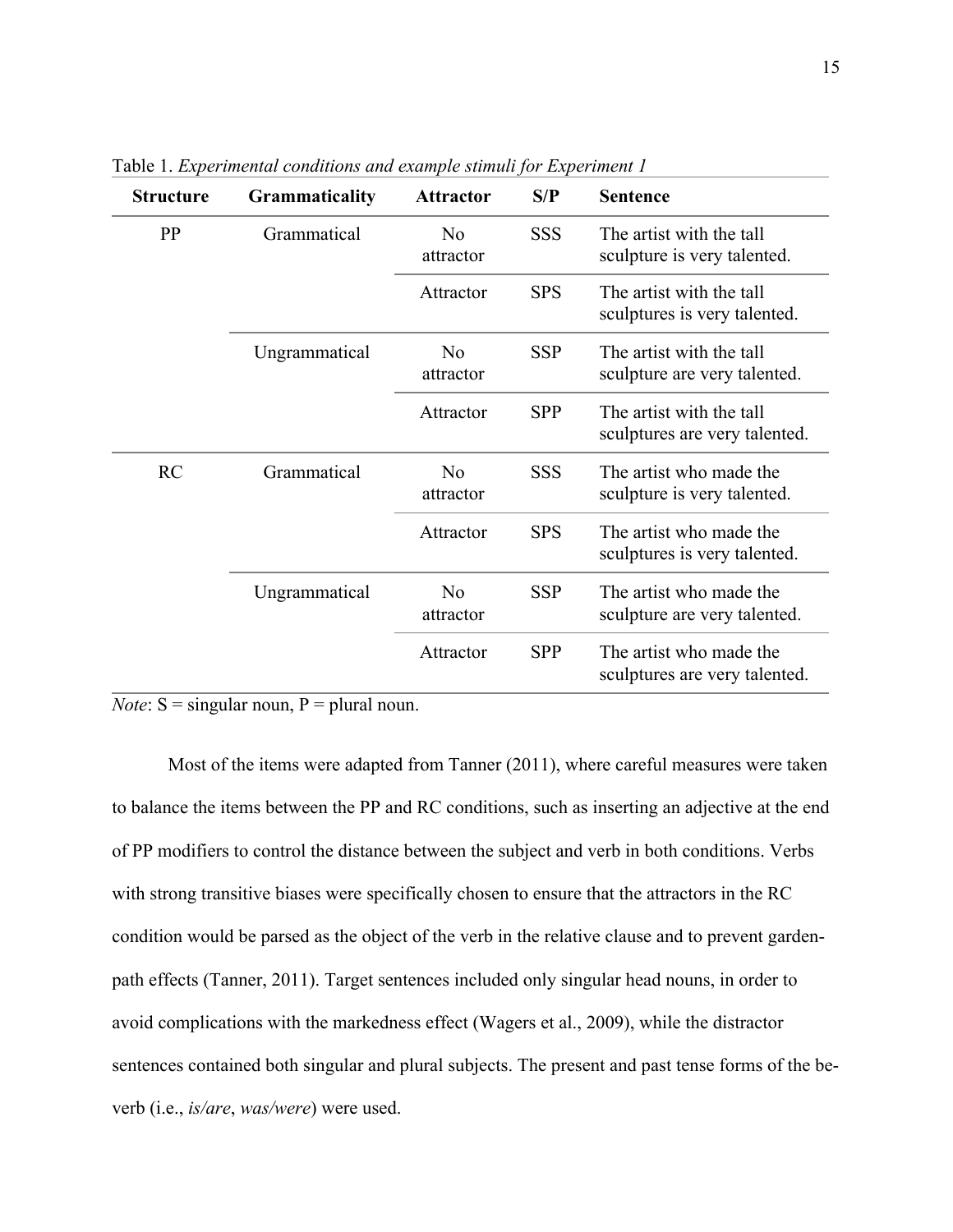Each participant saw six sentences from each condition, resulting in 48 target items in total, half grammatical and half ungrammatical. In addition, 48 distractor items were created, which included manipulations of pronoun gender, past and future tense, and third person -*s*. These were also half grammatical and half ungrammatical. In total, each participant saw 96 sentences, plus the four practice items in the beginning of the experiment.

#### *Procedure*

The experiment was conducted in a quiet lab, where participants were seated in front of a computer monitor and keyboard. Participants provided written consent and then were given instructions about the experimental procedure.

The speeded acceptability judgment task was presented using Psychopy (Peirce, 2007). Experimental sentences were presented word-by-word on the computer screen and participants were asked to judge whether or not each sentence was acceptable in English. Each sentence was preceded by a fixation mark that was presented for 1000ms for the native speaker control group and 1500ms for the L2 group. After the fixation mark, each word was presented one at a time on the screen, 400ms per word for native speakers and 500ms per word for nonnative speakers. The speed at which the fixation mark and the words were presented was different for the two groups, taking into account that delays in reading time are often observed in L2 processing<sup>4</sup>. At the end

<sup>4</sup> The decision to give the learners a slower presentation rate was based on a pilot study where some learners reported that the presentation was too fast to process the sentences. Even when we matched the presentation rate between native and non-native speakers in the second experiment, we replicated the contrast between the two groups, which indicates that the group differences are unlikely to be due to different presentation rates.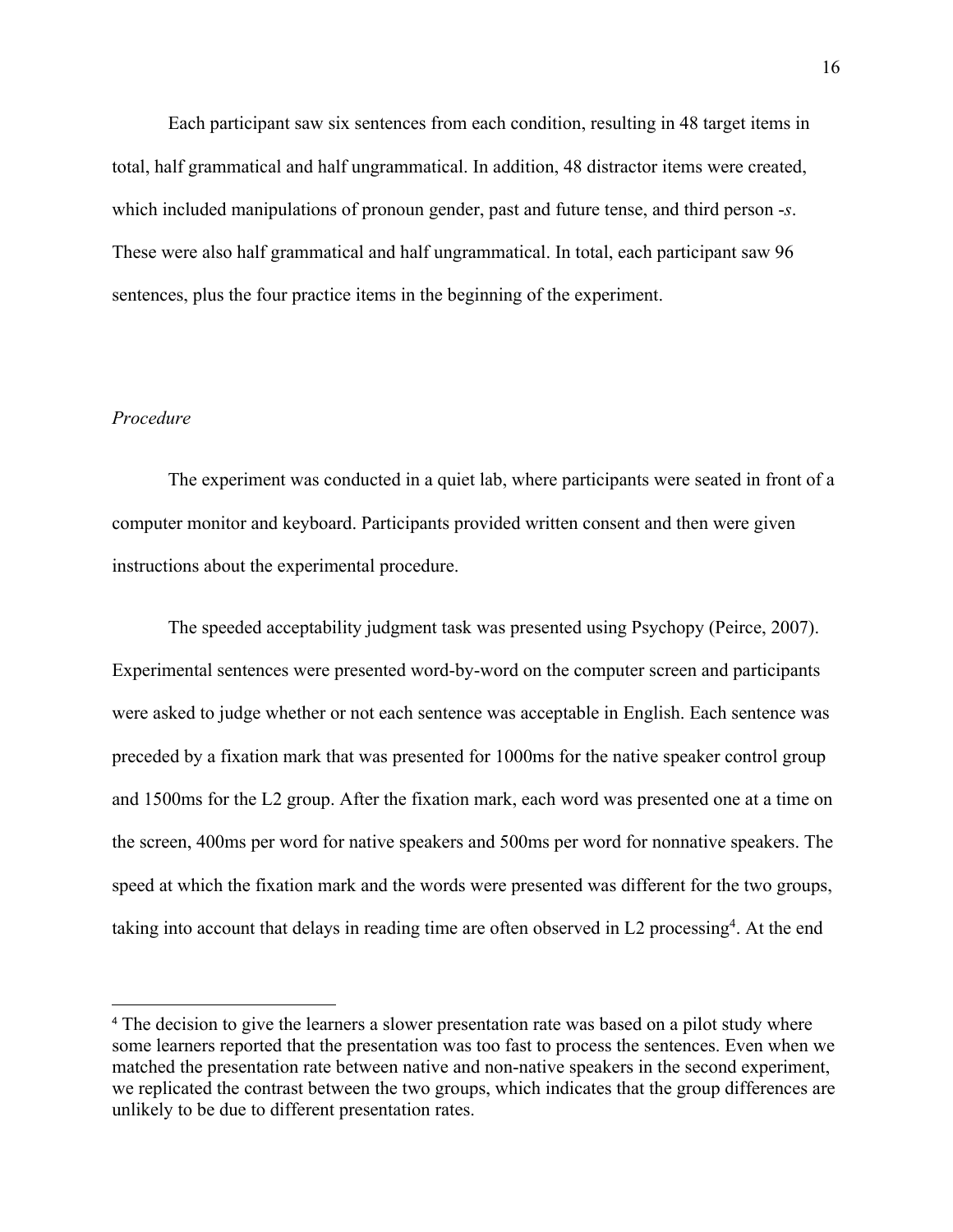of every sentence, the question, "Was that acceptable?" appeared, and participants had to press either the F or J key on the keyboard to respond "yes" or "no," respectively, as quickly as possible. The entire experiment session took no more than 30 minutes, and participants were compensated at the end of the experiment.

### *Analysis*

Responses exceeding three seconds for native speakers and four seconds for non-native speakers were removed from analysis (6.16% of data from native speakers, 5.34% of data from non-native speakers). Statistical analyses were conducted by constructing generalized linear mixed effects logit models for acceptance rates (Jaeger, 2008), in the R computing environment (R Core Team, 2017) using the "lme4" package (Bates et al., 2015) and the "bobyqa" optimizer (Powell, 2009). The models for each group included Grammaticality ( $G =$  grammatical,  $U =$ ungrammatical), Attractor ( $N =$  no attractor,  $A =$  attractor), and Structure ( $PP =$  prepositional phrase, RC = relative clause) as fixed effects, and post-hoc models for each modifier structure were built when there was a three-way interaction. We analyzed the data from the two groups in separate models in order to ensure comparability with prior studies on attraction in single groups. This also avoided the difficulty of interpreting the presence or absence of a 4-way interaction. The random effects structures were maximally specified and random slopes were progressively dropped until the models converged (Barr et al., 2013). The resulting random effects structures included by-subject and by-item random intercepts as well as by-subject random slope for Grammaticality, unless noted otherwise. All reported models represent the final converged models. All factors were deviation coded as follows: Grammaticality  $(G = .5, U = -.5)$ , Attractor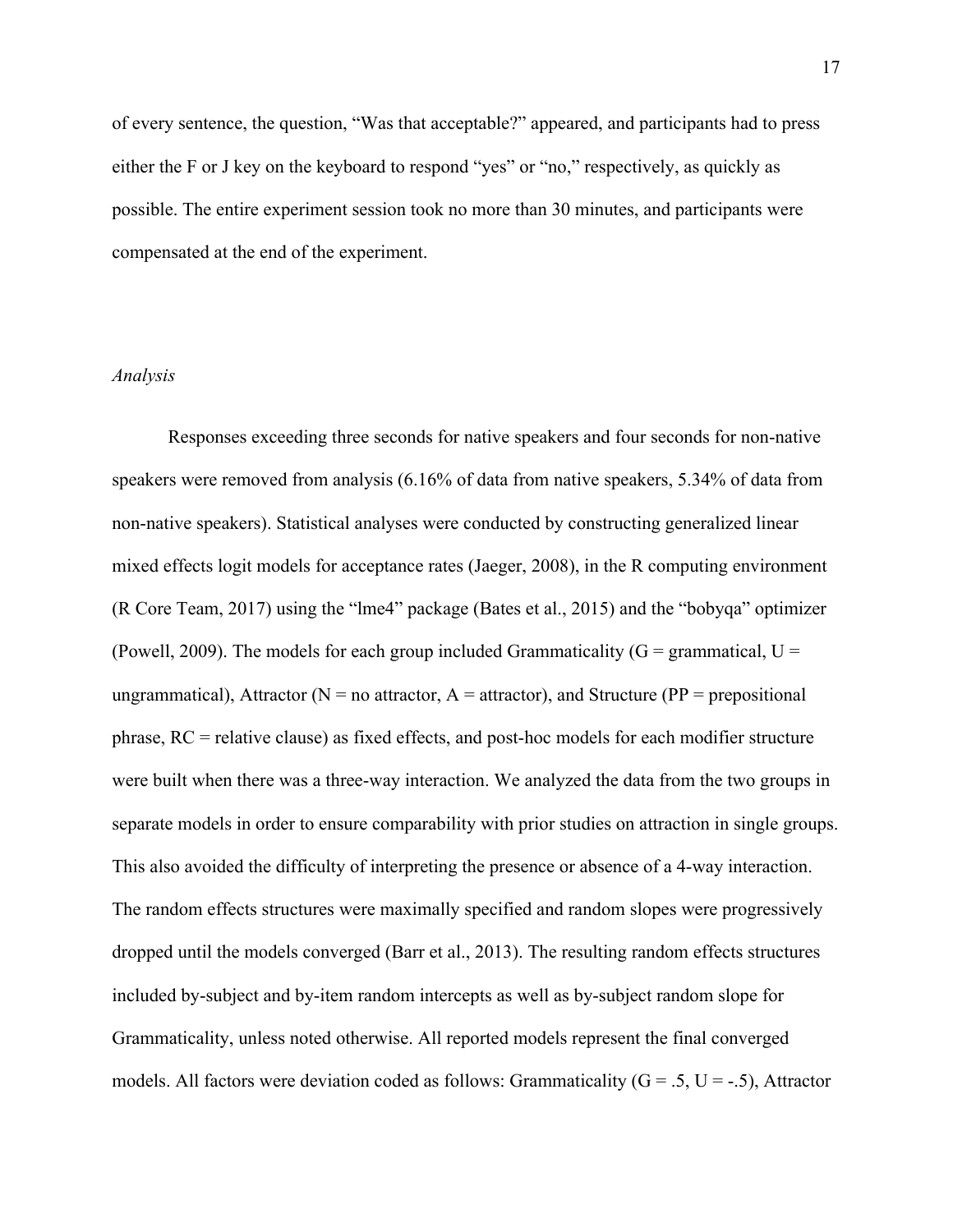$(N = .5, A = .5)$ , and Structure (PP = .5, RC = -.5). The statistical significance of main effects and interactions were judged based on p-values ( $p < .05$ ).

### **Results**

Figure 1 represents participants' mean acceptance rates (proportion of accepted sentences), and Table 2 summarizes the results of the logit models on acceptance rates.



Figure 1. Native and non-native speakers' mean acceptance rates in Experiment 1

*Note*: Error bars indicate standard error of the mean (SEM).

|                | <b>Native speakers</b> |      |              |                              | <b>Non-native speakers</b> |             |  |                  |
|----------------|------------------------|------|--------------|------------------------------|----------------------------|-------------|--|------------------|
|                | Est.                   |      | $SE \t z$    | $\boldsymbol{p}$             |                            | Est. SE $z$ |  | $\boldsymbol{p}$ |
| (Intercept)    | 0.74                   | 0.13 |              | $5.58 \cdot <.001$           | $0.46$ $0.17$ 2.79         |             |  | .01              |
| Grammaticality | 4.00                   |      | $0.25$ 15.78 | $\leq 0.001$ 5.24 0.37 14.05 |                            |             |  | $\leq .001$      |

Table 2. *Results of the mixed logit models on acceptance rates in Experiment 1*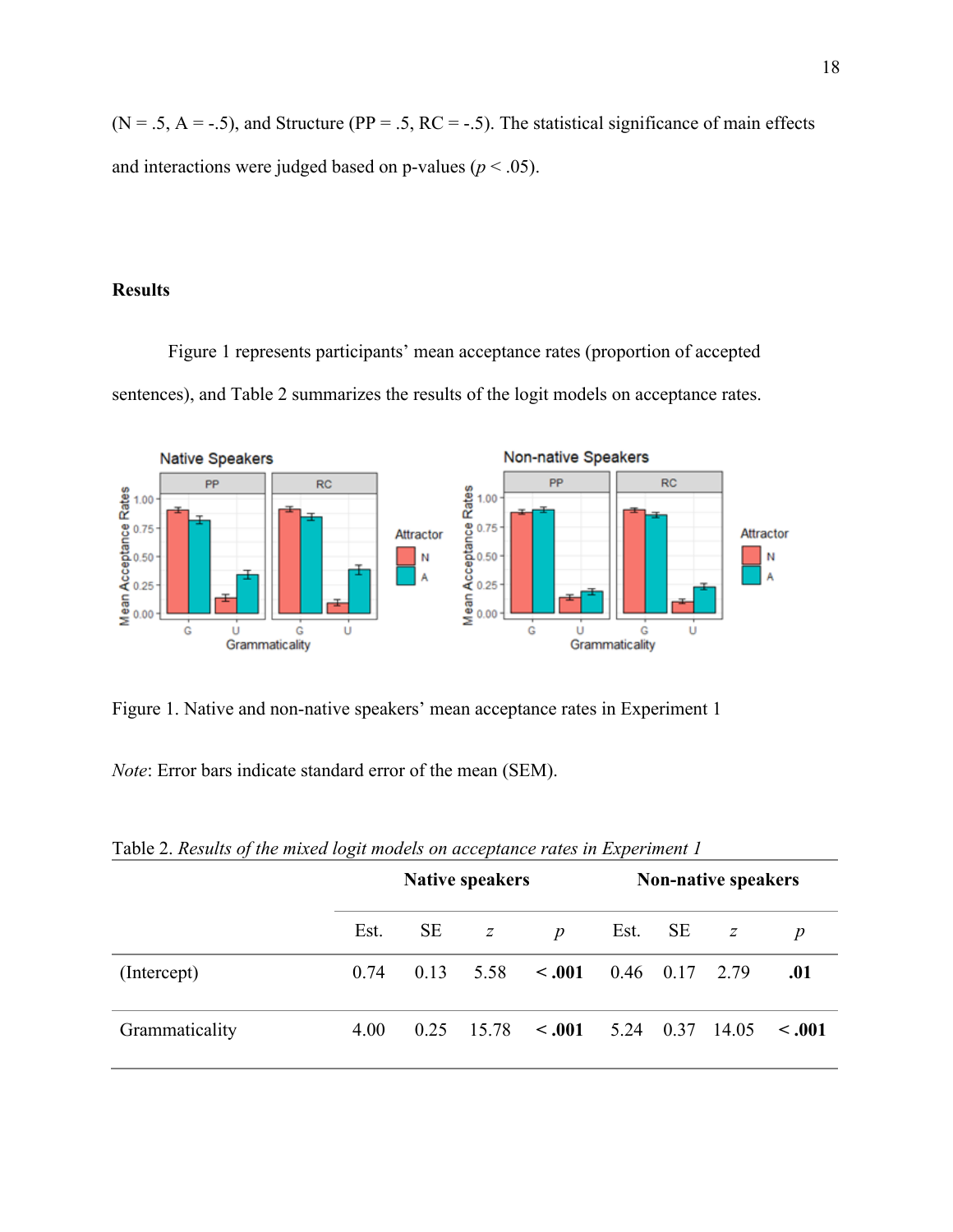| Attractor                                 | 0.29    | 0.25 | 1.14    | .26         | 0.26           | 0.18 | 1.44    | .15         |
|-------------------------------------------|---------|------|---------|-------------|----------------|------|---------|-------------|
| <b>Structure</b>                          | $-0.23$ | 0.02 | $-1.04$ | .30         | $0.00^{\circ}$ | 0.18 | 0.01    | 1.00        |
| Grammaticality x Attractor                | $-2.55$ | 0.49 | $-5.25$ | $\leq .001$ | $-1.16$ 0.36   |      | $-3.23$ | $\leq .001$ |
| Grammaticality x Structure                | $-0.58$ | 0.45 | $-1.30$ | .19         | $-0.09$        | 0.36 | $-0.26$ | .80         |
| Attractor x Structure                     | $-0.27$ | 0.45 | $-0.61$ | .54         | 0.02           | 0.36 | 0.06    | .95         |
| Grammaticality x Attractor<br>x Structure | 0.72    | 0.90 | 0.80    | .42         | 1.95           | 0.72 | 2.72    | .01         |

*Note*: Significant main effects and interactions are in bold.

 The model for the native speakers' acceptance rates revealed a significant main effect of Grammaticality and a Grammaticality x Attractor interaction (both *p* < .001), indicating the commonly observed grammatical asymmetry, in which attractors improve acceptance of ungrammatical sentences, but do not lower the acceptance of ungrammatical sentences. This attraction effect did not interact with Structure  $(p = .42)$ , indicating that the same pattern applied to both PP and RC modifiers.

 Similarly, the non-native speakers' acceptance rates showed a main effect of Grammaticality and a Grammaticality x Attractor interaction (both *p* < .001), revealing the same grammatical asymmetry found with the native speakers. However, unlike the native speakers, there was a significant three-way interaction between Grammaticality, Attractor, and Structure (*p* = .01) for the non-native speakers, suggesting that the attraction effect differed between the PP and RC conditions.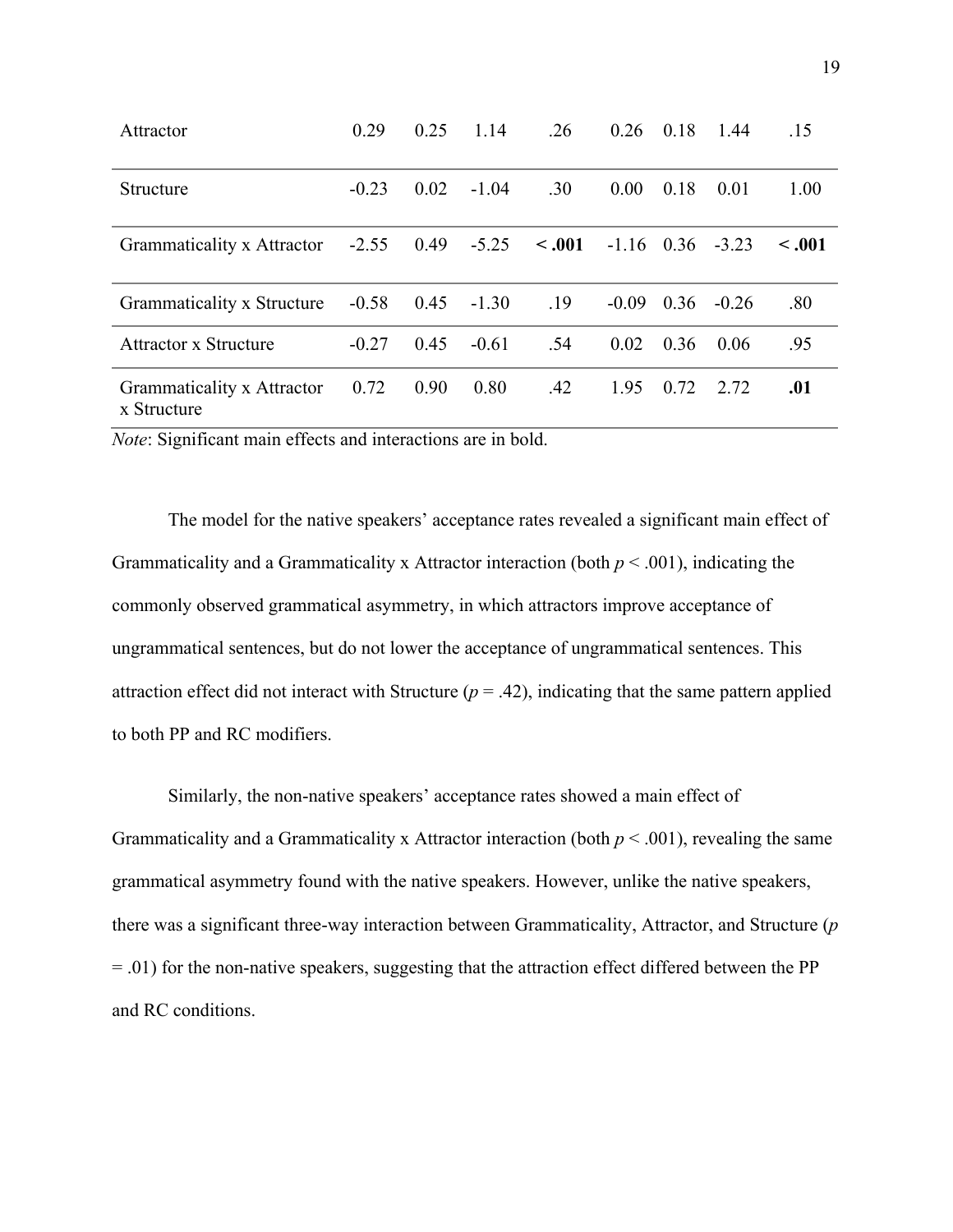Separate post-hoc models were built for each of the two structures. The model for the non-native speakers' PP condition revealed the expected Grammaticality main effect, where nonnative speakers accepted grammatical sentences more than ungrammatical sentences (est. = 5.16,  $SE = 0.45$ ,  $z = 11.35$ ,  $p < .001$ ), while there was no significant Grammaticality x Attractor interaction (est. = -0.19,  $SE = 0.49$ ,  $z = -0.40$ ,  $p = .69$ ). In contrast, the model for the non-native speakers' RC condition revealed a Grammaticality main effect (est. = 5.36,  $SE = 0.51$ ,  $z = 10.56$ ,  $p < .001$ ) and a significant Grammaticality x Attractor interaction (est. = -2.13, SE = 0.53, z = -4.04,  $p < .001$ ), with patterns resembling native speakers' (i.e., higher acceptance rates for grammatical items than ungrammatical items, and higher acceptance rates for ungrammatical sentences with attractors than without attractors). In other words, the Korean-English bilinguals showed an attraction effect only with items containing RC modifiers and not with sentences containing PP modifiers.

# **Discussion**

The results of the speeded acceptability judgment task in Experiment 1 revealed a divergence between native and non-native speakers' susceptibility to agreement attraction: the native speakers showed comparable attraction between PP and RC conditions, while the Korean-English bilinguals showed an attraction effect only with the RC modifier. There was an interaction between grammaticality and attractor, indicating the grammatical asymmetry expected under the cue-based memory retrieval model. For the non-native speakers, this interacted with modifier structure, and subsequent analyses indicated an attraction effect with sentences containing an RC modifier and not with sentences containing a PP modifier. These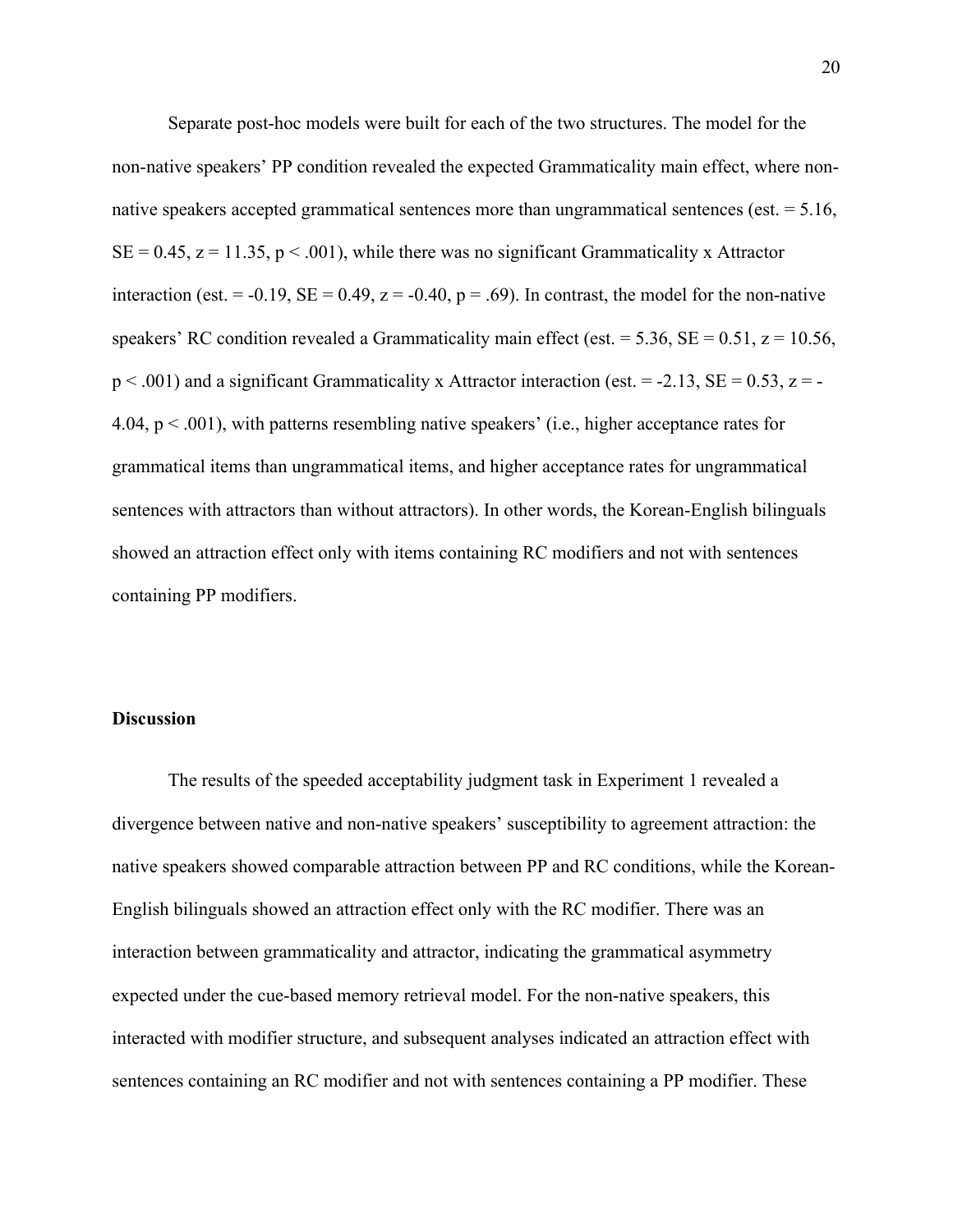results overall replicated the contrast found between the two previous studies. Schlueter et al. (2019) did not find L2 attraction with PPs, while Lim and Christianson (2015) found attraction with RCs. It had been difficult to determine the cause of divergence between the earlier findings because they were based on studies that used different experimental designs, different participant backgrounds, as well as different structures. Our results indicate that out of those factors, structure (PP vs. RC) was a likely source of the diverging findings and they show that the same contrast can be replicated in a within-subjects design when other factors are controlled for. Thus, agreement attraction with RCs and no attraction with PPs appears to be a systematic contrast found with non-native speakers whose L1 lacks number agreement.

The structural contrast found in L2 attraction challenges previous accounts which either predict parallel attraction effects in the different types of structures (Schlueter et al., 2019; Lim & Christianson, 2015) as well as an account that predicts stronger attraction effects in L2 than in L1 processing (Cunnings, 2017). However, the contrast leaves open the question of whether it is the PPs or RCs that counts as the exceptional case. Under the account that learners do not use the plural cue that is not available in their L1 (Schlueter et al., 2019), the RCs seems to be the exceptional case where attraction is not observed. In contrast, if it is the case that learners use all available cues in the L2 (Lim & Christianson, 2015), then the PPs are the unusual case where learners seem to do better than native speakers in avoiding attraction.

Although the results from Experiment 1 confirmed the structural contrast observed across the two previous studies, it was necessary to replicate the same contrast in a more direct measure that reflects real-time retrieval processes right at the verb. While the speeded acceptability judgment task used in Experiment 1 has been widely used to observe agreement attraction effects in previous studies, a limitation is that it reflects end-of-sentence judgments, which makes it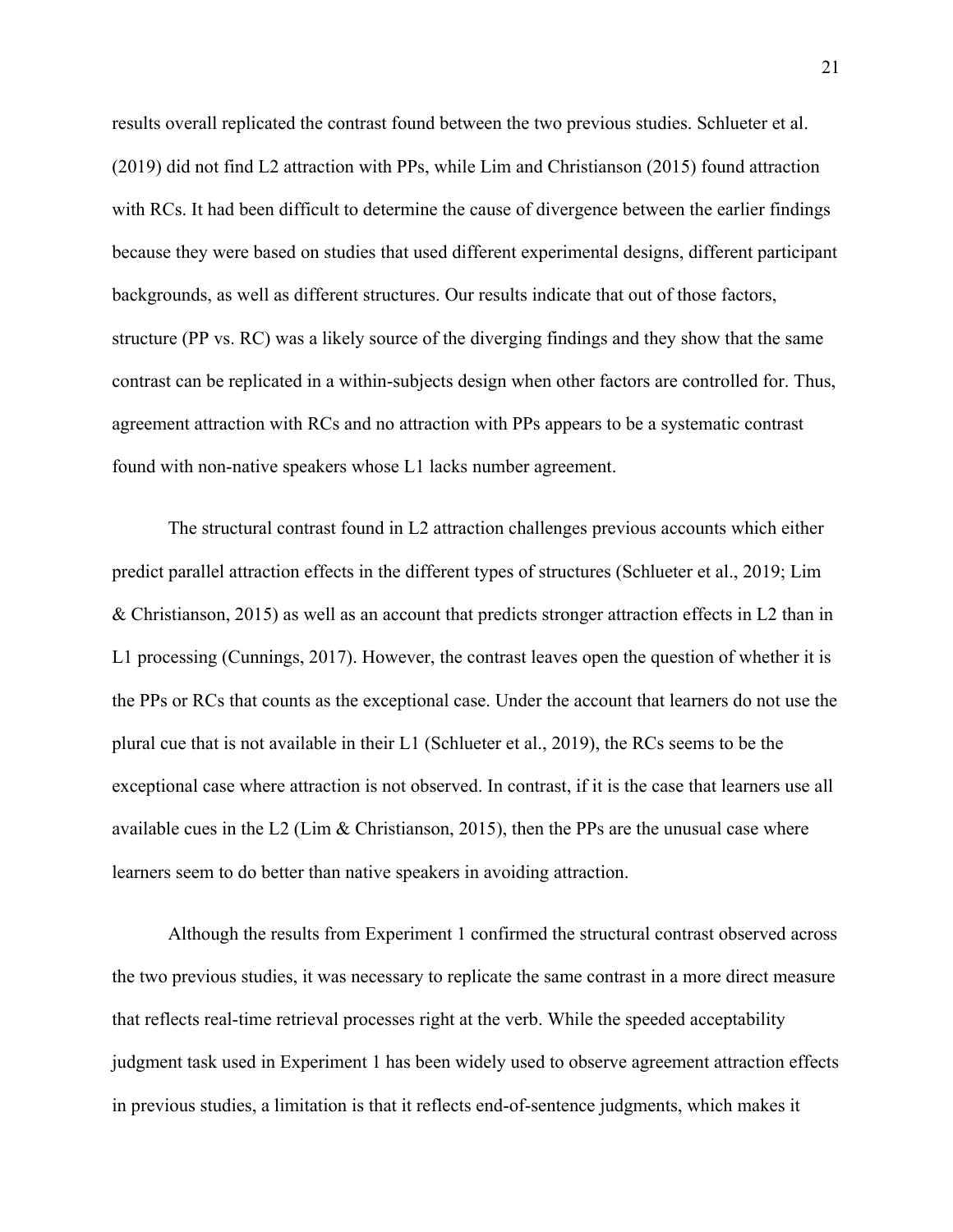difficult to observe responses at the verb when subject-verb agreement checking occurs. Therefore, in Experiment 2, we examined attraction effects using a speeded forced-choice comprehension task (Hammerly et al., 2019). The modified paradigm allowed us to: 1) directly probe decision processes at the verb when retrieval occurs, and more importantly, 2) examine any hints of interference from attractors even in trials where participants made correct judgments, by measuring the time it took to make those judgments. If there was any interference from attractors, we expected it to appear as a delay in reaction times, even if it did not modulate the actual judgments. This additional reaction time measurement could also help determine whether it is the PPs or RCs that should be treated as the exceptional case where non-native speakers' attraction effect deviates from that of native speakers.

### **Experiment 2**

# **Method**

### *Participants*

A total of 38 native Korean speakers attending Seoul National University in Korea (25 females, mean age = 25) participated in Experiment  $2<sup>5</sup>$ . They were all advanced learners of

<sup>&</sup>lt;sup>5</sup> Two participants were removed from analysis because they did not fit the recruitment criteria.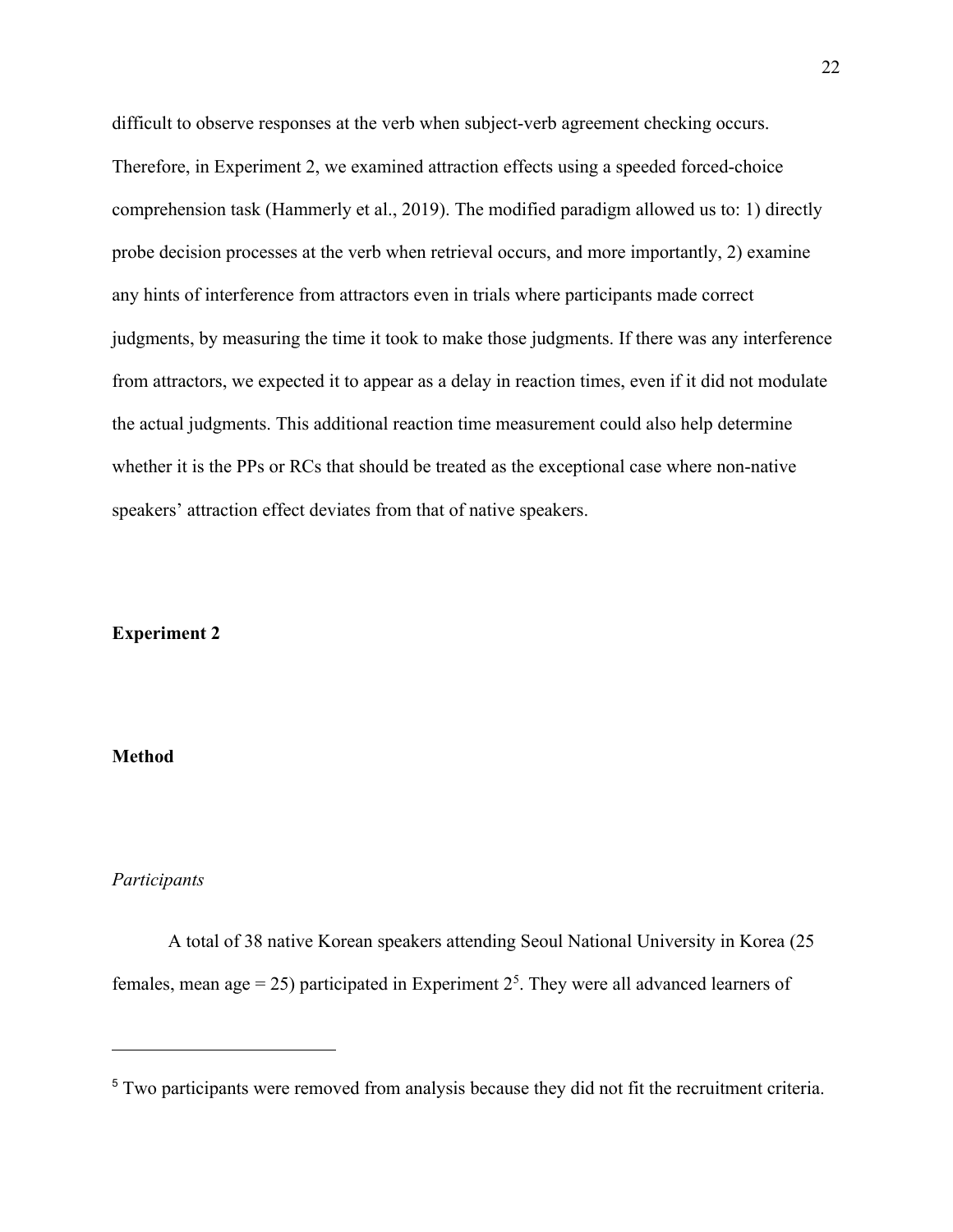English, who began learning English after age 6 and had high standardized English proficiency test scores (mean iBT TOEFL score  $= 111$  out of 120). For the control group, 36 native English speakers (10 females, mean age = 32) were recruited in Amazon Mechanical Turk. None of the participants had taken part in Experiment 1. No participant reported having any visual impairments.

### *Materials*

The same stimuli used in Experiment 1 were used to create the preambles for the speeded forced-choice comprehension task in Experiment 2. The critical sentences used in Experiment 1 were cut off after the verb, such that the last word of the preamble was the verb, which either agreed with the subject in grammatical number or caused an agreement violation (e.g., *The key to the brown cabinet/cabinets*), and the target word was the verb (e.g., *was/were*). The same distractor items were used, and they were edited such that the last word of the preambles determined the grammaticality of the sentence (e.g., a reflexive either matching the grammatical gender of the subject or not). Since we used the same items from Experiment 1, the type of errors participants had to make judgments about were the same as in the previous experiment. To prevent participants from focusing on the types of errors included in the task, given that the forced-choice task drew more attention to the target verb which determined acceptability, a portion of the items (23%) were presented in full sentences rather than preambles and were followed by comprehension questions that asked about the content of the sentence (i.e., "comprehension trials").

#### *Procedure*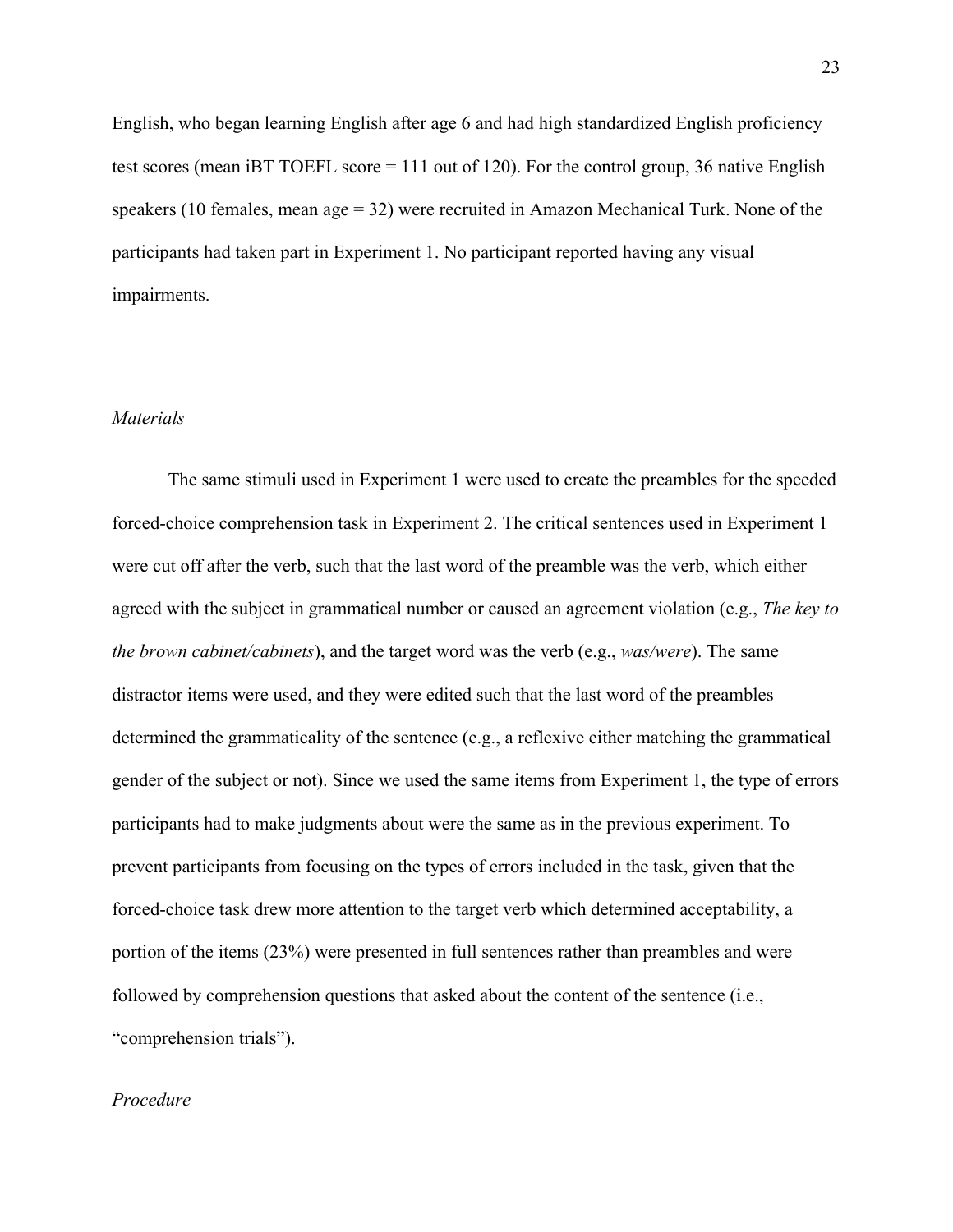All experimental procedures for Experiment 2 were conducted online due to situation changes regarding the COVID-19 pandemic. The speeded forced-choice comprehension task was presented using PCIbex (Zehr & Schwarz, 2018). Participants gave written consent and were given written instructions for the experiment.

 Sentence preambles were presented on the screen word-by-word in RSVP. For each trial, a fixation cross appeared for 1500ms, followed by the words of the sentence that were presented for 400ms each. Participants were asked to read the sentence as the words appeared on the screen, and at the point of seeing a word in green color, they were to judge whether that word was a good continuation of the sentence by pressing the F or J key to respond yes or no, respectively. For the few comprehension trials, the preamble continued after the participant responded to the green word, then a comprehension question appeared at the end of the sentence, and participants had to respond using the same yes/no keys. Participants were asked to respond as quickly as possible, no later than three seconds. After the time limit, a warning message appeared, and the screen moved on to the next trial. Negative feedback was provided for incorrect responses to the comprehension questions. The total experiment session took no more than 30 minutes, and participants were compensated at the end of the experiment.

#### *Analysis*

Acceptance rates were analyzed using the same procedures in Experiment 1. Reaction times for the correctly responded trials were analyzed using linear mixed effects models (Baayen et al., 2008), following the same procedures as for the acceptance rates. The statistical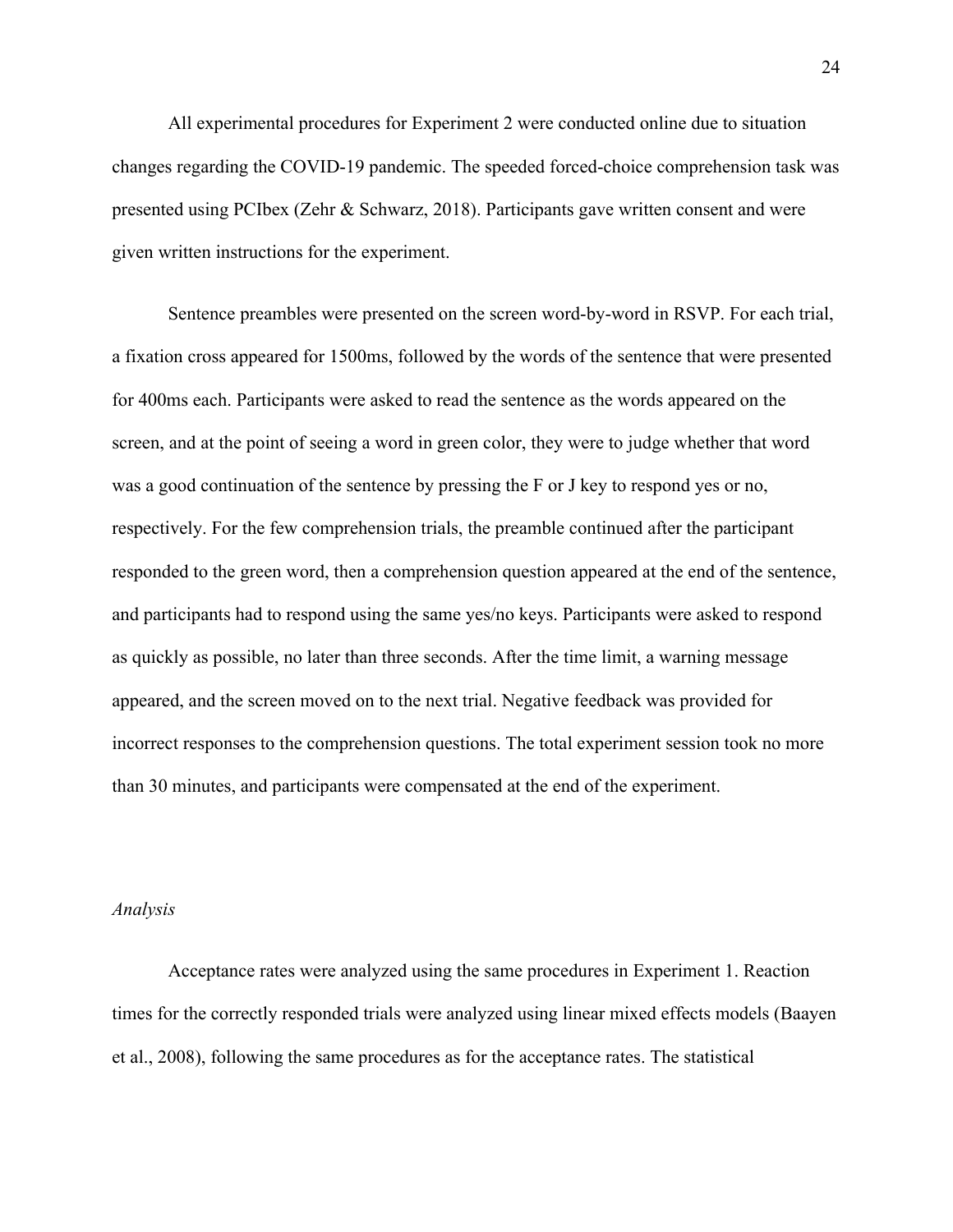significance of main effects and interactions for reaction times was judged based on t-values (|t| > 2) (Gelman & Hill, 2007).

## **Results**

# *Acceptance rates*

 The mean acceptance rates are shown in Figure 2, and the results of the logit models on acceptance rates are presented in Table 3.



Figure 2. Native and non-native speakers' mean acceptance rates in Experiment 2

*Note*: Error bars indicate SEM.

Table 3. *Results of the mixed logit models on acceptance rates in Experiment 2*

|             | <b>Native speakers</b> |         |                                                           |                  | <b>Non-native speakers</b> |  |             |  |
|-------------|------------------------|---------|-----------------------------------------------------------|------------------|----------------------------|--|-------------|--|
|             |                        | Est. SE | $Z$ and $Z$                                               | $\boldsymbol{D}$ |                            |  | Est. SE $z$ |  |
| (Intercept) |                        |         | $-2.26$ 0.04 $-58.81$ < 0.01 $-2.87$ 0.09 $-32.32$ < 0.01 |                  |                            |  |             |  |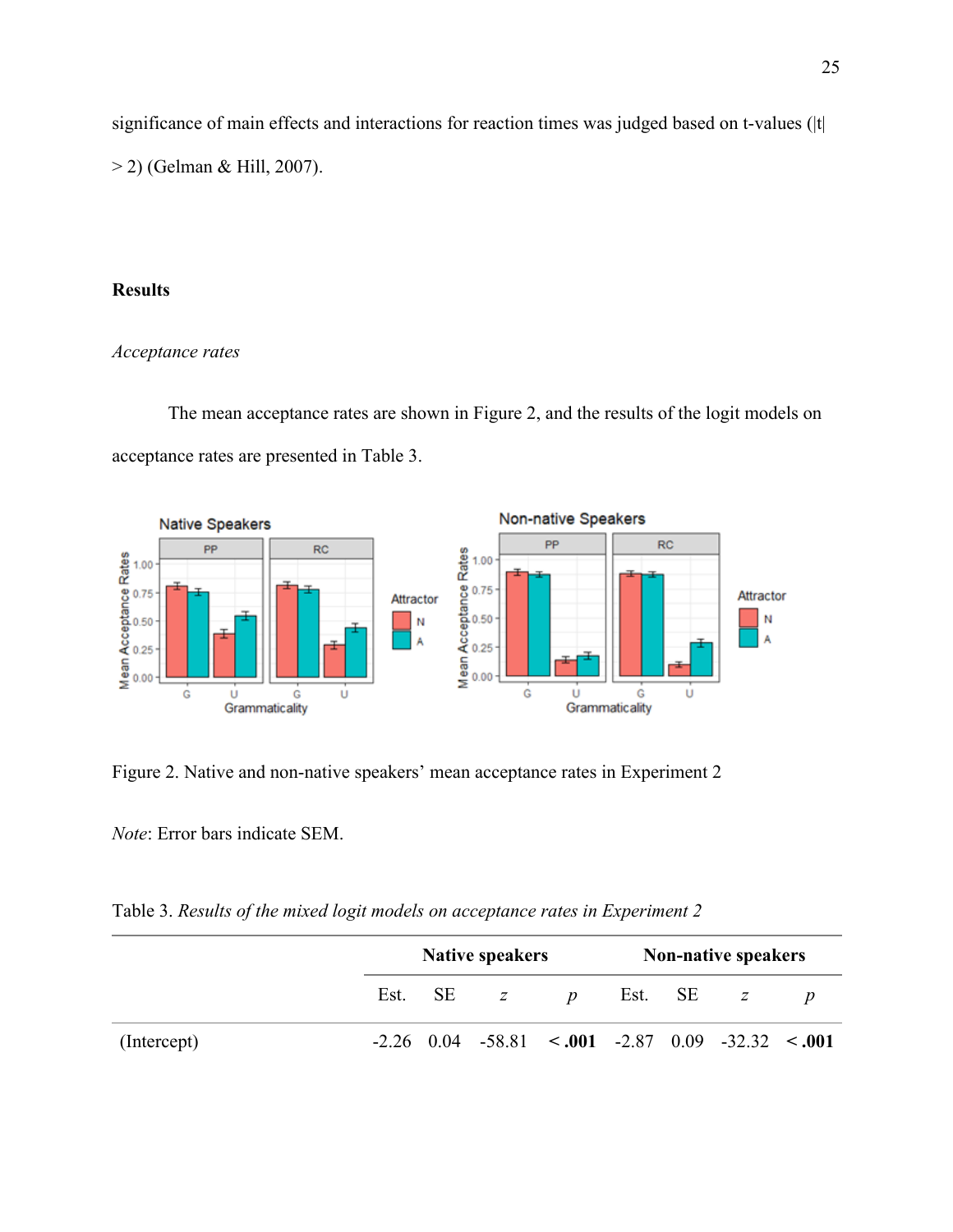| Grammaticality                            | 0.78    | 0.11 | 7.30    | $-.001$ | 2.13    | 0.21 | 10.33   | < .001      |
|-------------------------------------------|---------|------|---------|---------|---------|------|---------|-------------|
| Attractor                                 | 0.19    | 0.08 | 2.56    | .01     | 0.30    | 0.11 | 2.85    | < .001      |
| <b>Structure</b>                          | 0.12    | 0.08 | 1.61    | .11     | $-0.03$ | 0.11 | $-0.32$ | .75         |
| Grammaticality x Attractor                | $-0.44$ | 0.15 | $-2.90$ | $-.001$ | $-0.68$ | 0.21 | $-3.23$ | $\leq .001$ |
| Grammaticality x Structure                | $-0.27$ | 0.15 | $-1.77$ | .08     | 0.10    | 0.21 | 0.49    | .63         |
| <b>Attractor x Structure</b>              | $-0.03$ | 0.15 | $-0.17$ | .86     | $-0.44$ | 0.21 | $-2.07$ | .04         |
| Grammaticality x Attractor x<br>Structure | 0.14    | 0.30 | 0.47    | .64     | 0.78    | 0.42 | 1.86    | .06         |

*Note*: Significant main effects and interactions are in bold.

For the native speakers, there was a main effect of Grammaticality ( $p < .001$ ) and Attractor  $(p = .01)$ , where acceptance rates were higher in the grammatical items than the ungrammatical ones and in sentences without attractors than those containing attractors. There was also a Grammaticality x Attractor interaction ( $p < .001$ ), where the presence of an attractor affected the ungrammatical conditions more than the grammatical ones, indicating a standard grammatical asymmetry.

 The non-native speaker group also showed a main effect of Grammaticality and Attractor, as well as the Grammaticality x Attractor interaction (all  $p < .001$ ), revealing similar patterns to the native group's. A critical difference, however, was that the non-native speaker group also showed a Attractor x Structure interaction ( $p = .04$ ), indicating a greater effect of the attractor in the RC structure than the PP structure. The three-way Grammaticality x Attractor x Structure interaction was marginally significant ( $p = .06$ ). Subsequent models for both the PP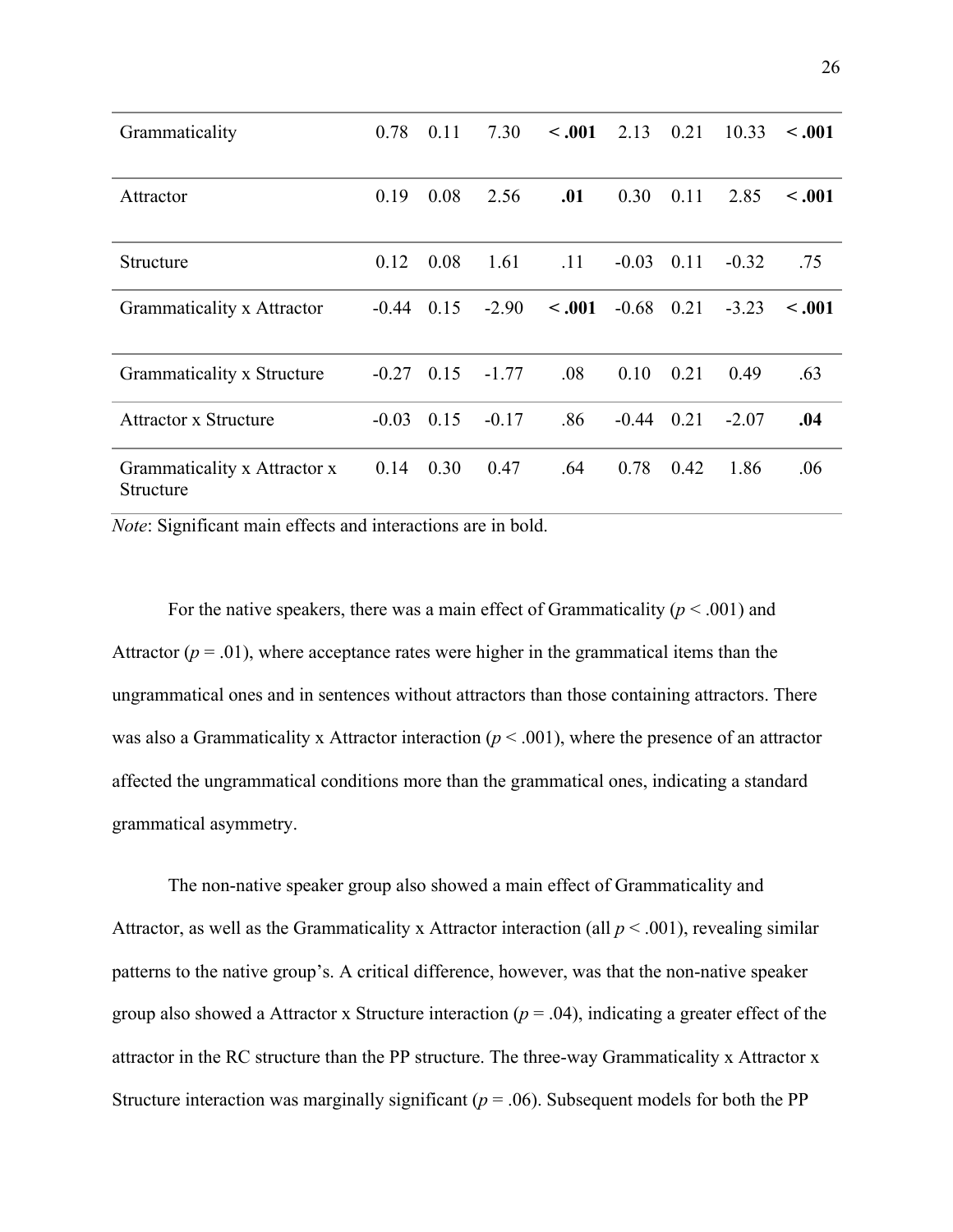and RC conditions revealed that the Grammaticality x Attractor interaction was only present in the RC structure ( $p < .001$ ), while absent in the PP structure ( $p = .33$ ). The results overall suggest greater attraction effects in the RC structures compared to PPs in the non-native speaker group, similar to Experiment 1.

### *Reaction times*

 The mean reaction times for correct trials are presented in Figure 3, and the results of the linear mixed effects models are shown in Table 4.



Figure 3. Native and non-native speakers' mean reaction times (ms) in Experiment 2

*Note*: Error bars indicate SEM.

Table 4. *Results of the linear mixed effects models on reaction times in Experiment 2*

|                |          | <b>Native speakers</b> |         | <b>Non-native speakers</b> |           |         |  |  |
|----------------|----------|------------------------|---------|----------------------------|-----------|---------|--|--|
|                | Est.     | <b>SE</b>              |         | Est.                       | <b>SE</b> |         |  |  |
| (Intercept)    | 1054.06  | 54.02                  | 19.51   | 1319.44                    | 61.29     | 21.53   |  |  |
| Grammaticality | $-92.03$ | 37.55                  | $-2.45$ | $-83.21$                   | 26.35     | $-3.16$ |  |  |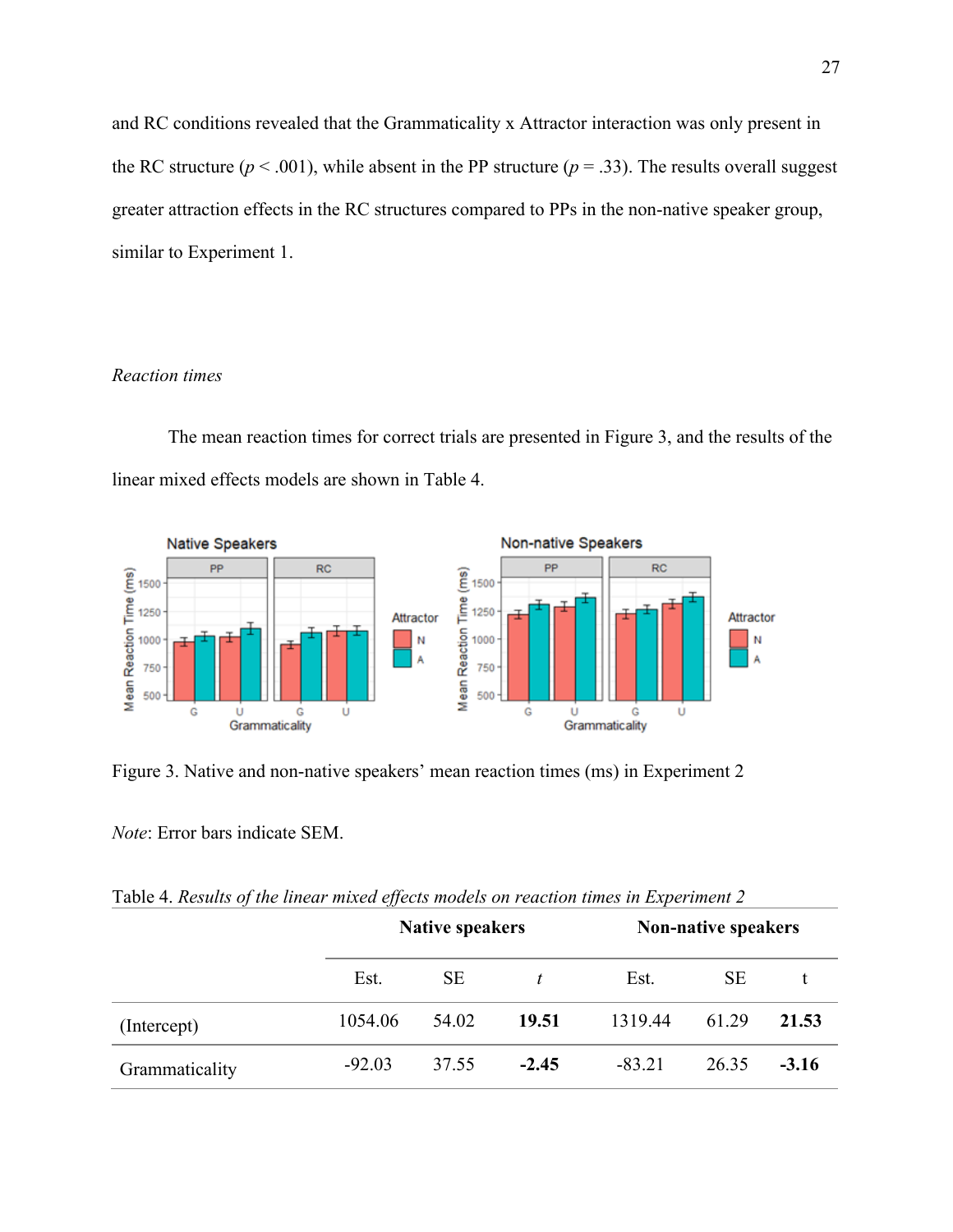| Attractor                               | 92.05     | 23.91 | 3.85    | 71.66    | 23.13 | 3.10    |
|-----------------------------------------|-----------|-------|---------|----------|-------|---------|
| <b>Structure</b>                        | 21.07     | 23.92 | 0.88    | $-15.76$ | 23.12 | $-0.68$ |
| Gram. x Attractor                       | $-0.21$   | 47.68 | $-0.01$ | $-10.65$ | 46.26 | $-0.23$ |
| Gram. x Structure                       | $-6.85$   | 47.74 | $-0.14$ | 42.53    | 46.20 | 0.92    |
| Attractor x Structure                   | 64.25     | 48.10 | 1.34    | 29.22    | 46.25 | 0.63    |
| Gram. x Attractor x<br><b>Structure</b> | $-159.43$ | 96.05 | $-1.66$ | 45.43    | 92.47 | 0.49    |

*Note*: Significant main effects and interactions are in bold.

 In the native speaker group, there was a main effect of Grammaticality (*t* = -2.45) and a main effect of Attractor  $(t = 3.85)$ , where native speakers were faster to judge the grammatical sentences than the ungrammatical ones and the sentences without attractors than with attractors. While the non-native speakers overall showed slower reaction times compared to the native speakers, they exhibited the same pattern of attraction: a main effect of Grammaticality (*t* = - 3.16) and a main effect of Attractor (*t* = 3.10), with faster reaction times for grammatical sentences and for sentences without attractors. These effects did not interact with each other or with Structure, in either group ( $|t|$  < 2).

### **Discussion**

 The judgment accuracy in the speeded forced-choice comprehension task in Experiment 2 replicated the pattern found in Experiment 1 and the comparison between previous studies on L2 agreement attraction (Schlueter et al., 2019; Lim & Christianson, 2015). Native English speakers were susceptible to interference from a plural attractor, regardless of the structure,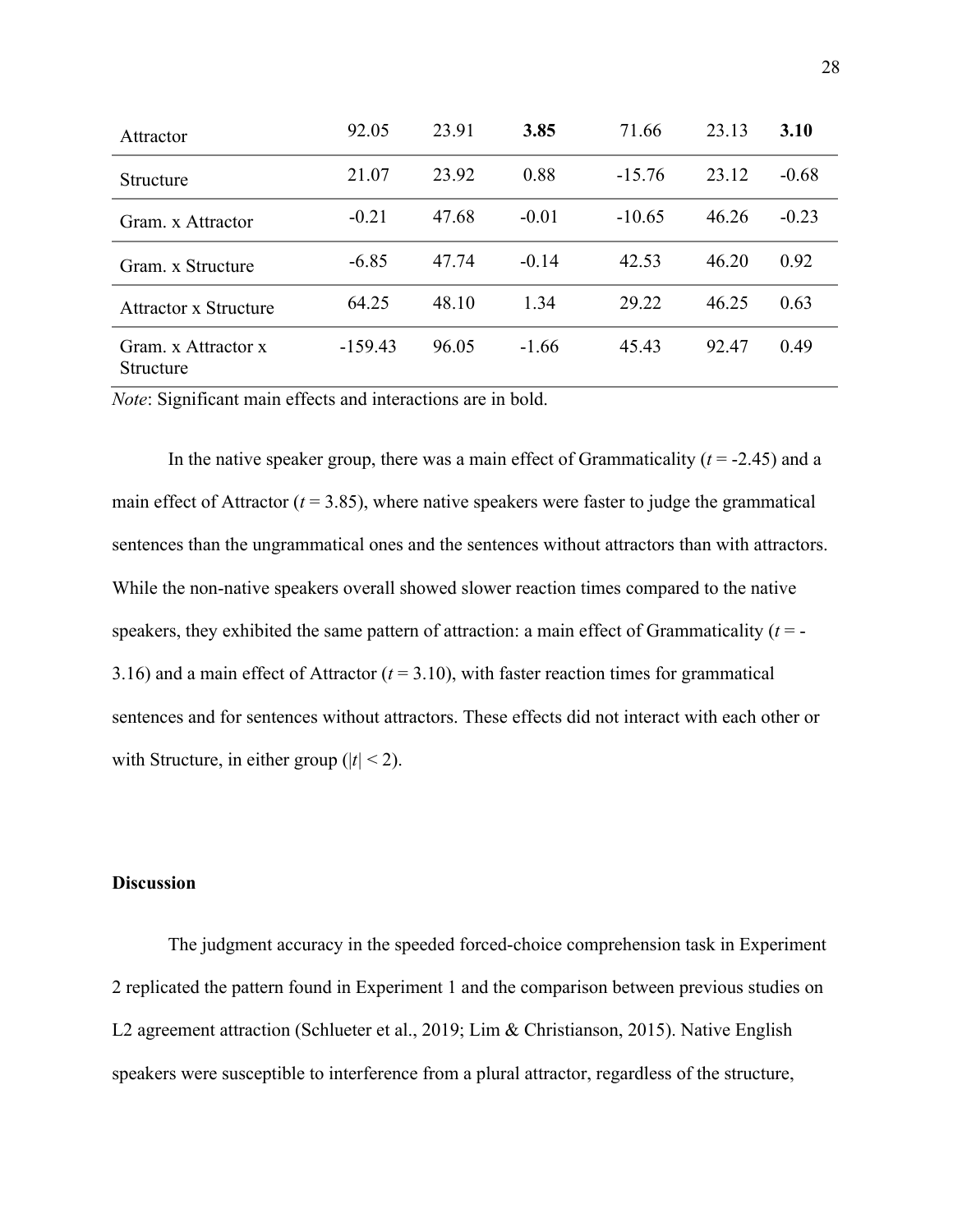whereas Korean-English bilinguals, who do not have subject-verb number agreement in their L1, showed attraction with RCs but not with PPs. The interaction between attractor and grammaticality indicated the attraction effect with the grammatical asymmetry in both groups, while the effect of modifier structure only appeared with the non-native speakers, through an interaction between attractor and structure and a marginally significant three-way interaction of these two factors with grammaticality. While the three-way interaction found in Experiment 1 turned out marginally significant in Experiment 2, the significant interaction between attractor and structure suggests that the effect of the attractor was modulated by the structure the attractor was in (PP vs. RC).

 The reaction time data revealed a different pattern from the judgments. In both the native and non-native speaker groups, participants were slower to correctly respond to trials in the attractor condition than in the no-attractor condition, regardless of grammaticality or modifier structure. Such pattern found with reaction times diverges from the judgment data in two critical ways: an absence of the grammatical asymmetry (i.e., no difference between grammatical and ungrammatical conditions in the effect of attractors) and an absence of the structural asymmetry in L2 attraction (i.e., no difference between PPs and RCs). The reaction times revealed a more general effect of the presence of an attractor than was found with acceptance rates, and importantly, it revealed an attraction effect in the non-native speakers' PP conditions, which did not show attraction in judgments. Taken together, the judgment and reaction time results indicate that overall, the non-native speakers exhibited similar patterns of attraction to native speakers, with the exception of the judgments for PPs, which did not show an attraction effect in both Experiment 1 and 2. We further discuss the implications in the General Discussion.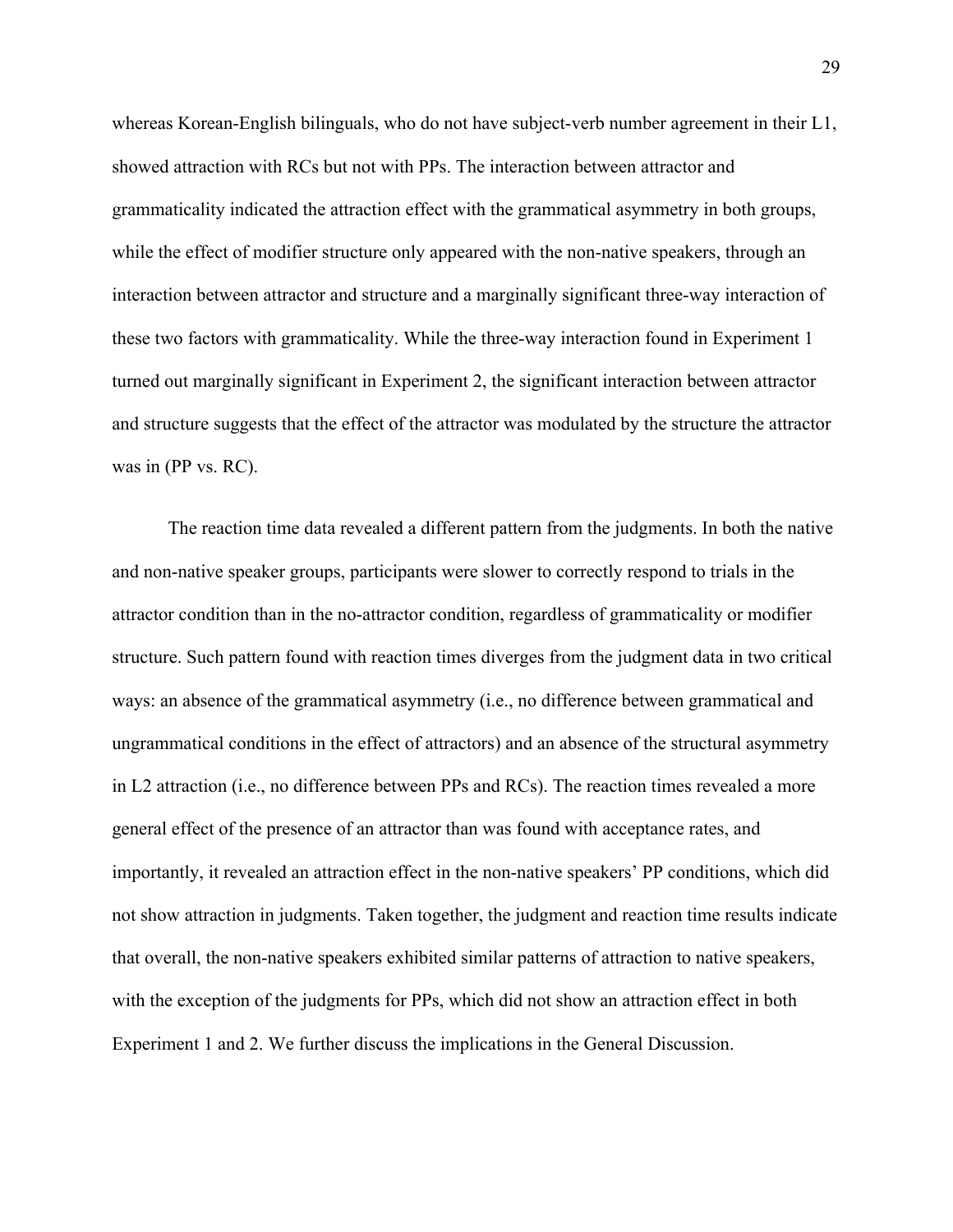One may wonder why the native speakers showed relatively poor performance in the forced-choice task in Experiment 2, compared to the non-native speakers as well as the native speakers in Experiment 1. The two experiments differed in many ways aside from the task, including the data collection method and participant background. Unlike Experiment 1, which was conducted in-person, all procedures in Experiment 2 were carried out online, including recruitment of the native control group. The native speakers were recruited through an online crowd-sourcing platform (i.e., Amazon Mechanical Turk), where the participant pool tends to show wide variation in factors such as age and level of education. The native speakers in Experiment 1, in contrast, were all undergraduate students in the same university in the US, representing a more homogenous, highly educated group, as well as the Korean speakers who were recruited from a highly selective university in Korea. Moreover, in the forced-choice task in Experiment 2, the native speakers showed overall significantly faster reaction times than the nonnative speakers, which suggests that the relatively poor performance could be a consequence of a speed-accuracy trade-off. A combination of these factors could have contributed to the greater variability and increased error rates in the native speakers' judgments in Experiment 2.

## **General Discussion**

 The main goal of the study was to examine whether bilinguals with an L1 that does not have subject-verb number agreement are susceptible to number attraction in L2 agreement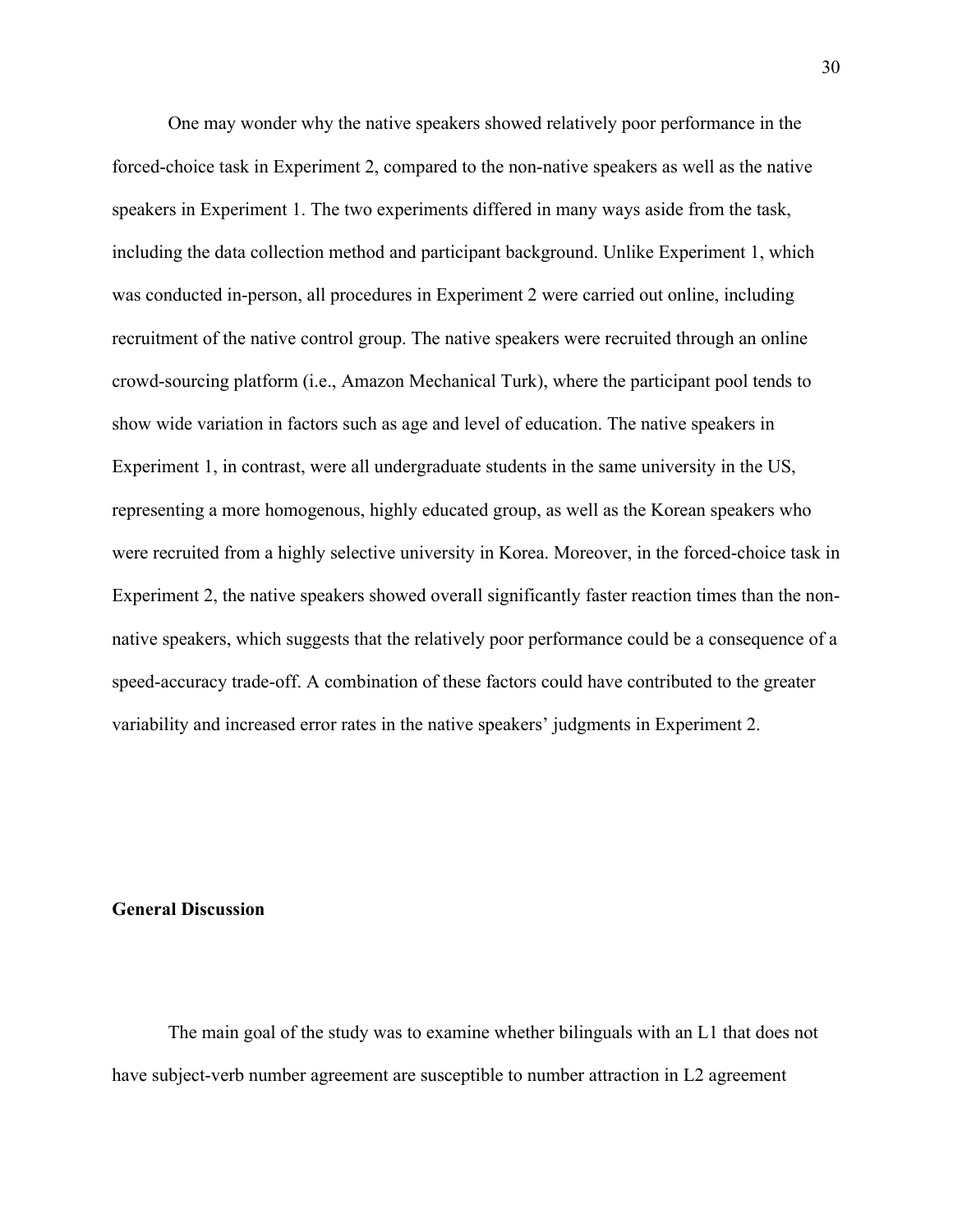processing. While previous studies have found native-like attraction effects in bilinguals who speak languages with agreement (e.g., Jegerski, 2016; Lago & Felser, 2018; Tanner 2011), there have been conflicting findings with learners who had to newly acquire the number agreement feature in the L2 (Lim & Christianson, 2015; Schlueter et al., 2019; Chung & Nam, 2019). Through two experiments, using a speeded acceptability judgment task and a speeded forcedchoice comprehension task, we examined highly proficient Korean-English bilinguals' susceptibility to agreement attraction in L2 English using sentences containing different types of subject modifiers. The speeded judgments in Experiment 1 and 2 showed that the bilinguals were indeed prone to interference from plural attractors but in a selective way: attraction with RC subject modifiers but not with PP subject modifiers. This structural asymmetry was not observed with native speakers, who were affected by the presence of a number-matching attractor regardless of sentence structure. However, the reaction times in Experiment 2 revealed a general attraction effect in both groups with both PP and RC modifiers. A summary of the findings is presented in Table 5. In the following discussion, we first explain how the judgment data from Experiment 1 and 2 indicates a structural asymmetry in L2 agreement attraction, then discuss the divergence between the accuracy and reaction time measures from Experiment 2 and whether they represent different attraction effects, and finally provide some explanations for the structural asymmetry found with the bilinguals and the implications for existing theories of L2 agreement processing.

**Native speakers Non-native speakers**

Table 5. *Summary of results from the present study and previous studies*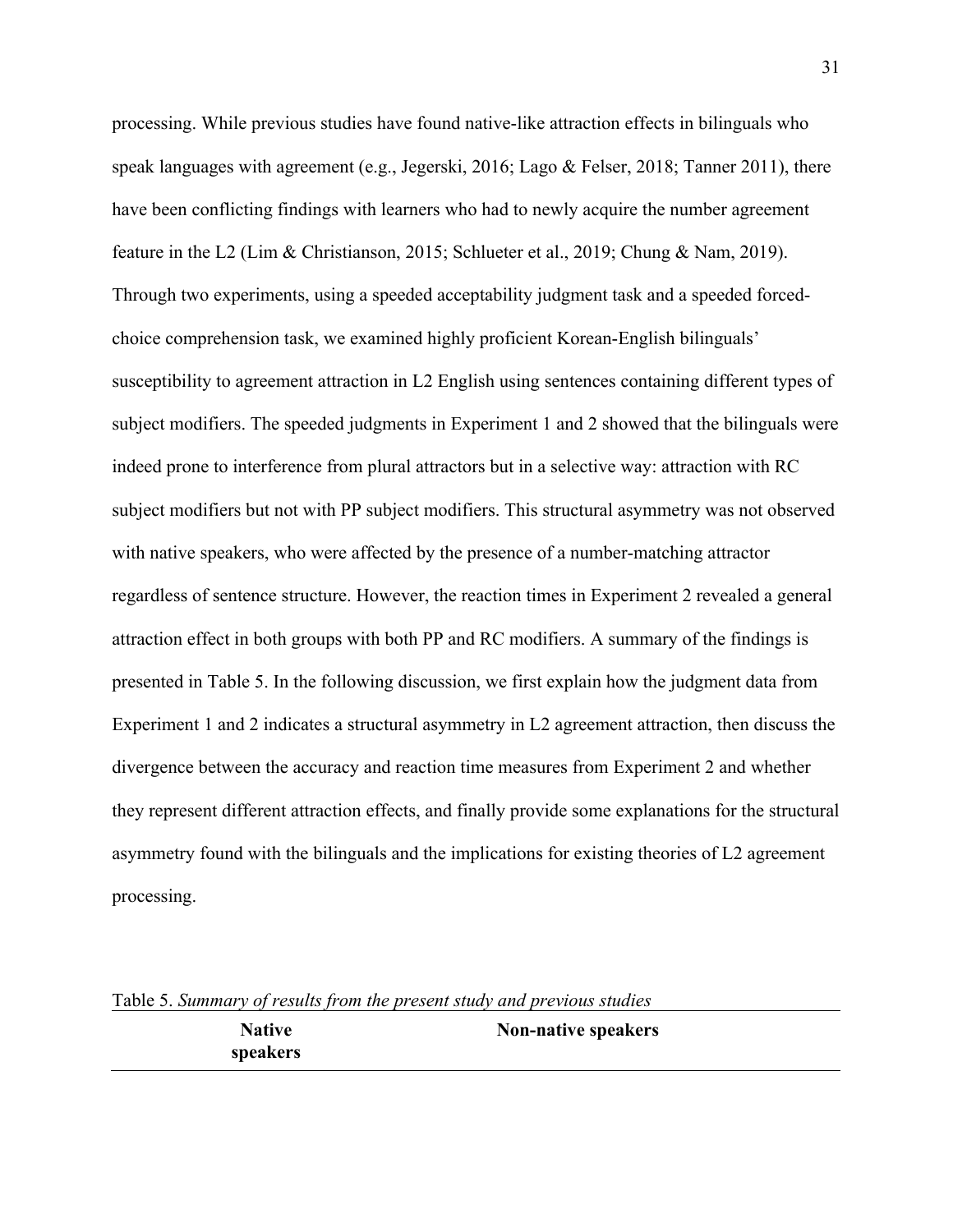|                   |                     | Schlueter<br>et al.<br>(2019)    | Lim $\&$<br>Christianson<br>(2015) | <b>Present study</b>             |            |                               |            |                 |            |
|-------------------|---------------------|----------------------------------|------------------------------------|----------------------------------|------------|-------------------------------|------------|-----------------|------------|
|                   |                     |                                  |                                    | Experiment 1                     |            |                               |            | Experiment 2    |            |
| L1                | English             | Chinese                          | Korean                             | Korean                           |            |                               |            |                 |            |
| <b>Measure</b>    | Judgments<br>& RTs  | End-of-<br>sentence<br>judgments | Eye-<br>tracking                   | End-of-<br>sentence<br>judgments |            | Mid-<br>sentence<br>judgments |            |                 | <b>RTs</b> |
| <b>Structure</b>  | PPs &<br><b>RCs</b> | <b>PPs</b>                       | RCs                                | <b>PPs</b>                       | <b>RCs</b> | PP <sub>S</sub>               | <b>RCs</b> | PP <sub>S</sub> | RCs        |
| <b>Attraction</b> | $\Omega$            | X                                | O                                  | X                                | $\Omega$   | X                             | $\Omega$   | $\Omega$        | $\Omega$   |

 The main finding based on the judgment accuracies in Experiment 1 and 2 was the structural contrast found in the Korean speakers' susceptibility to agreement attraction. In the speeded acceptability judgment task in Experiment 1, both the native and non-native speakers made more judgment errors when an intervening noun matched the verb's number than when it mismatched, and this effect was found in the ungrammatical sentences only, representing the classic attraction effect with the grammatical asymmetry expected under a cue-based retrieval model (Lewis & Vasishth, 2005; Martin & McElree, 2009; McElree, 2000; McElree, Foraker & Dyer, 2003; Van Dyke & McElree, 2006). Critically, in the non-native speaker group, the attraction effect interacted with modifier structure, where attraction was found with RC modifiers but not with PP modifiers. The native controls did not show this structural contrast. A similar pattern emerged in the judgments in the speeded forced-choice comprehension task in Experiment 2, where both groups tended to erroneously accept ungrammatical sentences when there was an attractor, but only the Korean speakers showed an interaction with modifier structure, where the presence of the attractor affected judgments in the RC condition but not the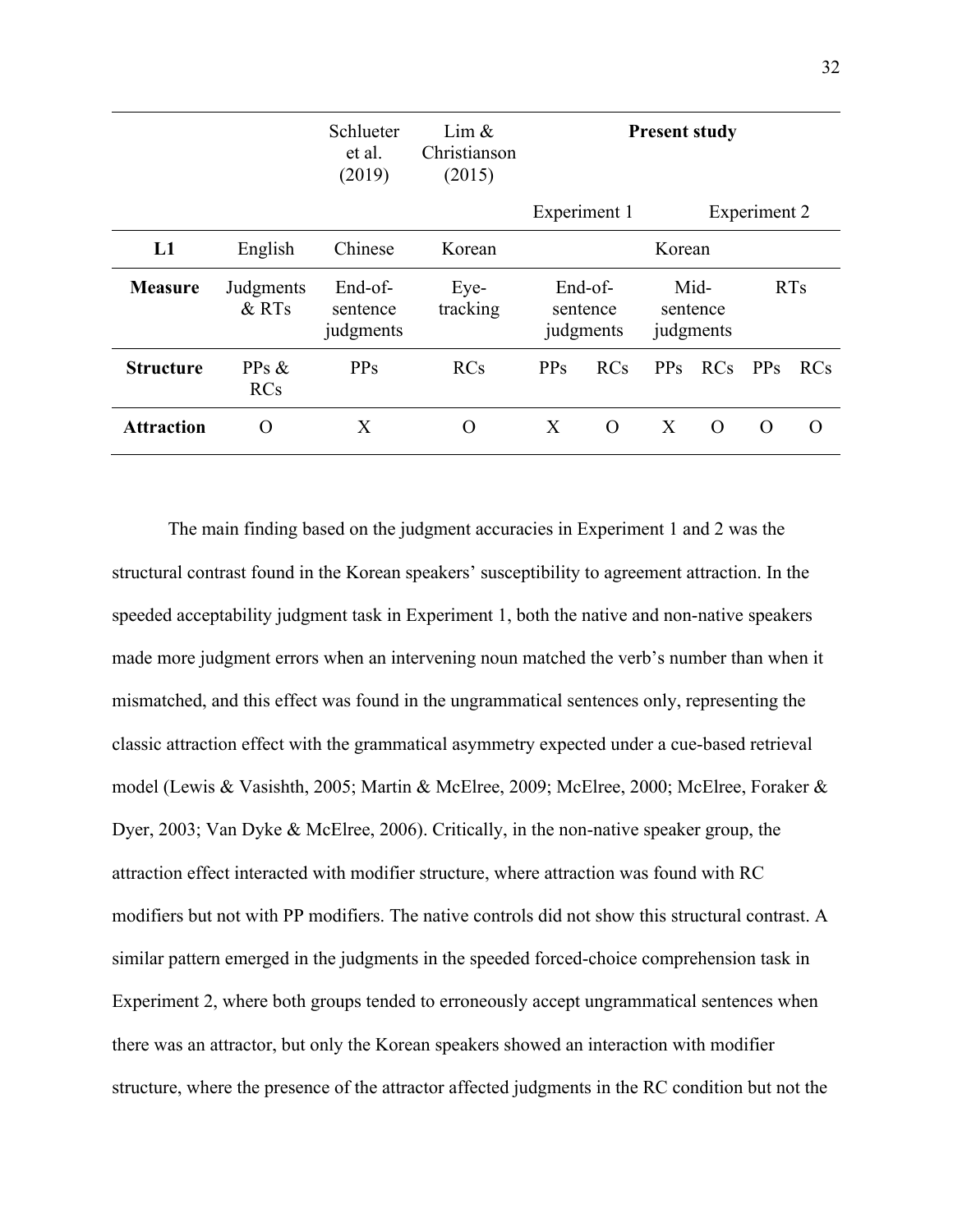PP condition. The judgment data from the two experiments together suggests that non-native speakers' susceptibility to number interference is modulated by sentence structure.

 These results provide a potential explanation for the diverging findings between earlier works: Lim & Christianson (2015) which found L2 attraction with RC modifiers and Schlueter et al. (2019) which did not find L2 attraction with PP modifiers. Given that the two previous studies used different tasks, tested different structures, with participants with different L1 backgrounds, it was difficult to determine whether the contrasting findings were strictly due to the sentence structure or were an artifact of other experimental variables. In the present study, we directly compared the two structures, PPs and RCs, while controlling for other differences such as the distance between the subject and verb, in a within-subject design where the same participants made judgments for both structures, and we were able to replicate the contrast in two experiments. This suggests that the different patterns observed in the previous studies were due to the structure investigated, and the fact that native English speakers did not show the contrast between PPs and RCs in either of our experiments or in the earlier studies indicates that it is a unique pattern observed with L2 learners.

 Unlike the judgment data, however, the reaction times from Experiment 2 revealed a general attraction effect, even in the case where judgments did not reveal attraction, in the nonnative speakers' PP condition. The speeded forced-choice comprehension task in Experiment 2, made it possible to examine interference effects even when the participants were getting the judgments correct. Unlike acceptance rates, the reaction times for the correct trials showed a main effect of attractor in both groups, which was not modulated by whether the subject and verb agreed or not (i.e., no grammatical asymmetry) or whether the attractor was in a PP or RC (i.e., no structural asymmetry). Both the native and non-native speakers were relatively slow at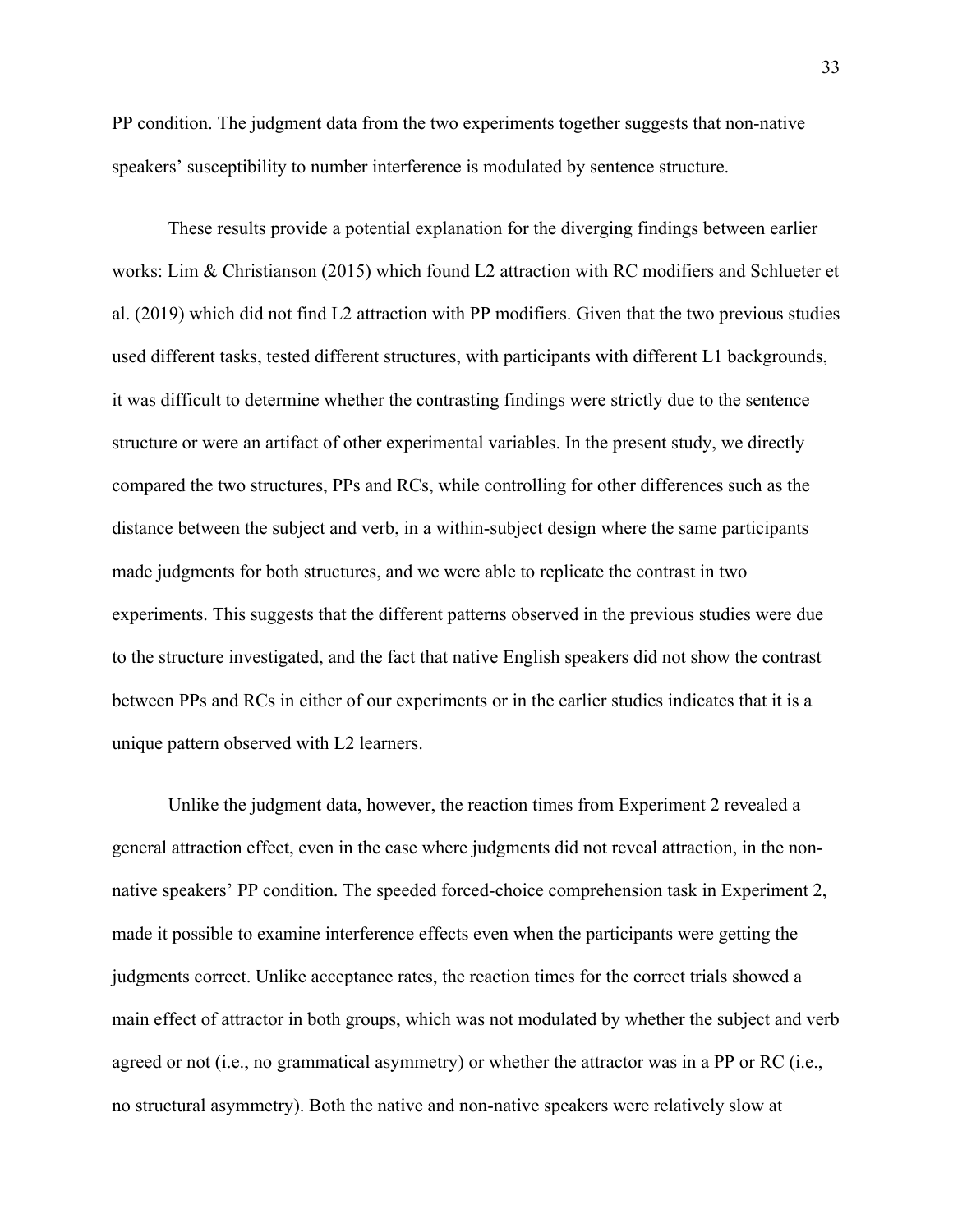judging sentences containing an attractor, indicating that even in trials where they made correct judgments, the presence of an attractor delayed the speed of those decisions.

 The judgment and reaction time results together suggest that Korean-English bilinguals are indeed susceptible to number attraction in a similar way to native speakers, although the learners sometimes show immunity to attraction in one specific combination of tasks and structures (i.e., judgments for PP modifiers). This raises the question of why we see a divergence between judgments and reaction times, where we only see immunity to attraction in the Korean speakers' judgments and not in their reaction times. We break this into two questions. First, mechanistically, how can attraction impact judgment times but not the judgments themselves? Second, why should the Korean speakers behave differently in PP and RC conditions?

On the first question, we suggest that interference from a plural attractor can be high enough to influence reaction times but below the threshold for affecting judgments. That is, the reaction time measure could detect an interference effect that is too weak to impact final judgments. It may take longer to judge the acceptability of a plural verb given a singular subject and a plural attractor noun compared to when the nouns are both singular, but for the learners, this interference from the plural attractor can sometimes be successfully overcome at the end, resulting in similar judgment accuracies in the attractor and no-attractor conditions. Mechanistically, this contrast between measures is possible in an activation-based retrieval model such as ACT-R (Anderson & Lebiere, 1998; Lewis & Vasishth, 2005), where the presence of a partially matching item may delay retrieval times without ultimately changing the item that is retrieved as the best match to the retrieval cues.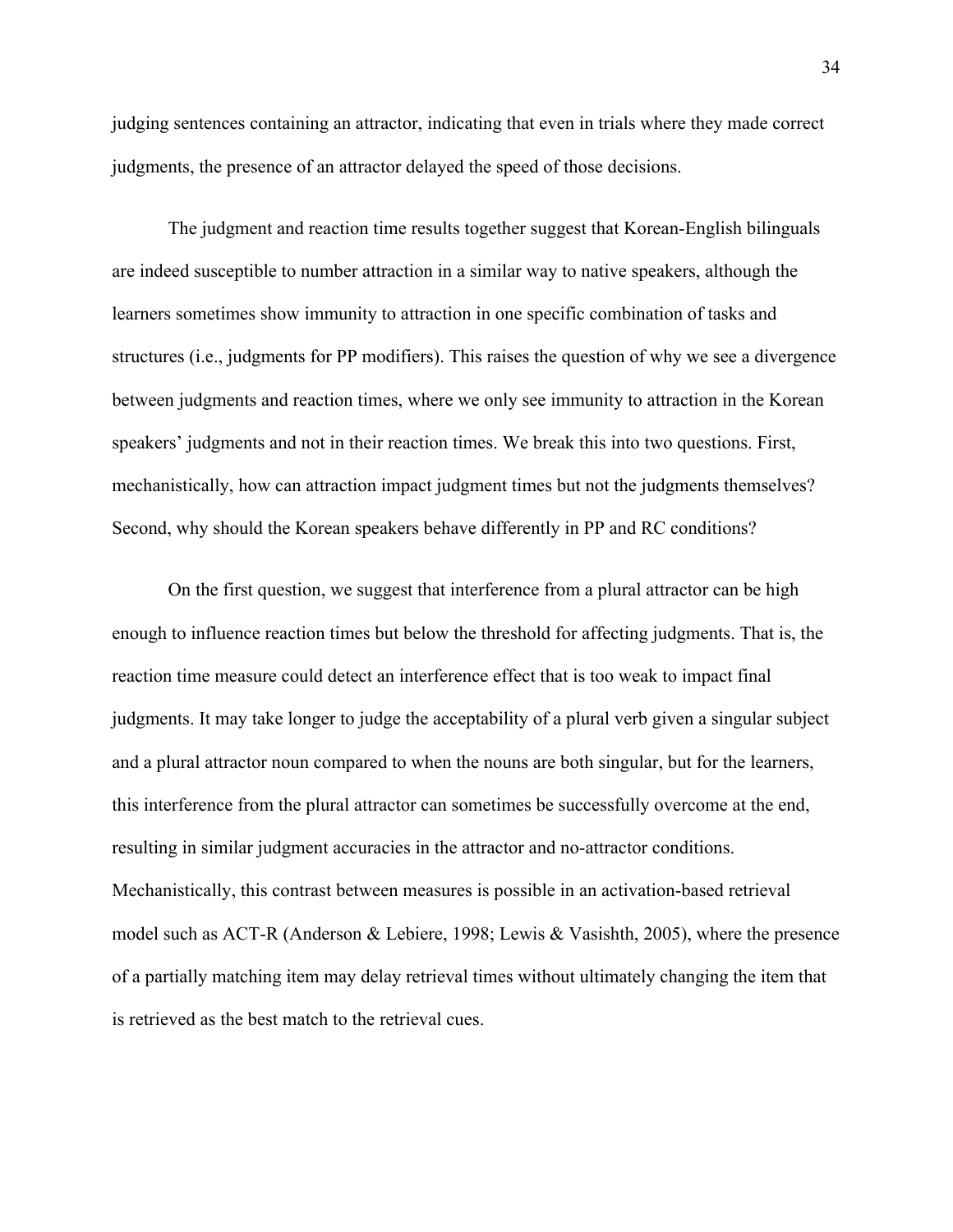Second, why are the learners doing better than native speakers, in the PP condition? We consider two possibilities. One is that the interference from a plural attractor is somehow weaker in a PP than in a RC due to its structural position. It may be the case that for L2 learners, having a number-matching noun in an oblique argument position (e.g., *The key to the brown cabinets…*) interferes less with subject-verb agreement processing than having an attractor in a core argument position (e.g., *The key that opened the cabinets…*). However, previous studies on agreement attraction with native speakers (mostly in production but also recently found in comprehension) have found that native speakers tend to show the opposite effect, where being in a core argument position makes the attractor irrelevant to subject-verb agreement processing, and hence, sometimes does not create illusions (e.g., Parker & An, 2018). Thus, it seems difficult to explain that for L2 learners having an attractor in a core argument position makes them more susceptible to attraction.

Another potential reason why we see immunity to attraction in the Korean speakers' judgments is that the learners have additional control of the L2 that helps them overcome the interference and avoid judgment errors. This explanation may be supported by the fact that our Korean participants were all highly proficient bilingual speakers, highly educated, with substantial experience with the L2. It is possible that some combination of these factors allowed them to avoid interference in the particular measure we used; the proficient learners may have additional control over their L2 that native speakers do not have, and this may actually help them to resist interference from a number-matching attractor and correctly rule out agreement violations in their judgments, even though it slows down their reaction times.

Critically, these factors seem to come into play only when the sentence structure is simple as with PPs, whereas more complex structures like RCs induce an attraction effect that is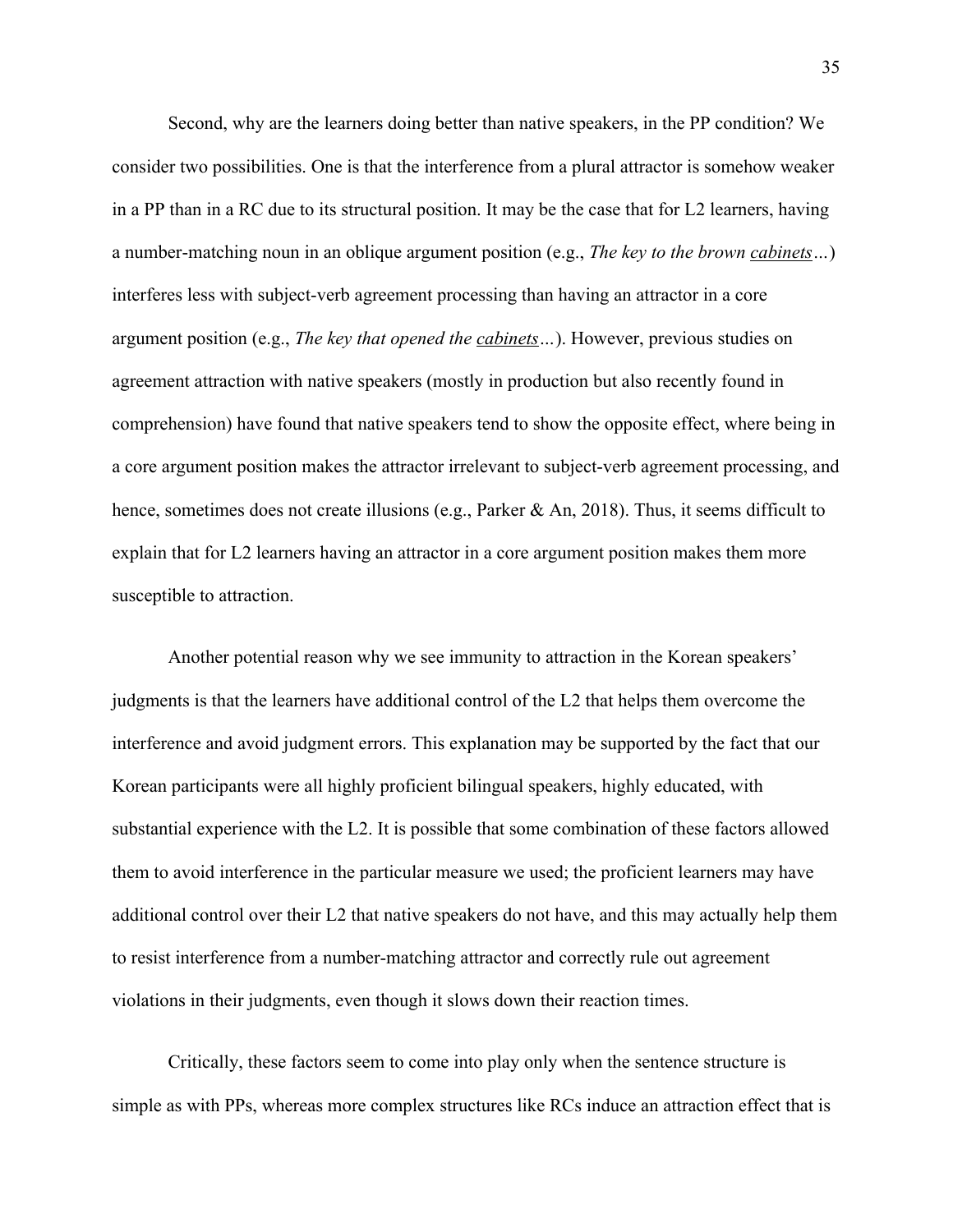unable to be avoided or overcome. Processing a RC involves determining the boundary of the embedded clause, computing a filler-gap dependency, and figuring out its relation to the main clause, which for non-native speakers, may invoke greater cognitive resources, especially in realtime comprehension (Kim et al., 2015; Dussias & Guzzardo Tamargo, in press). Previous studies have shown that structural manipulations modulate non-native speakers' ability to compute agreement more than they affect native speakers' processing (Keating, 2009; Lago & Felser, 2018; Song, 2015). Thus, the greater complexity of RCs could prevent learners from being able to overcome the interference from plural attractors which they are able to do with a simpler structure.

 The present findings contribute to the advancement of existing theories and accounts on L2 agreement processing in several respects. First, the robust attraction found with RCs, as well as the hidden attraction effect found with PPs in reaction times, suggests that non-native speakers whose L1 lacks subject-verb number agreement use a cue-based retrieval mechanism to compute number agreement in the L2, which makes them susceptible to similarity-based interference like native speakers (e.g., Lim & Christianson, 2015). The pattern of the learners' attraction effect revealed a grammatical asymmetry like native speakers' which is consistent with a cue-based memory retrieval mechanism in subject-verb agreement processing (Wagers et al., 2009; Dillon et al., 2013; Lago et al., 2015), whereas representational accounts do not predict this asymmetry (e.g., Pearlmutter et al., 1999; Franck et al., 2002; Eberhard et al., 2005). Although there is a possibility that the asymmetry arises from response biases rather than from the mechanism involved (Hammerly et al., 2019), it is questionable whether L2 learners would have similar response biases as native speakers to account for the similar attraction pattern observed in the present study. Moreover, even if response biases generalize across the two groups, it is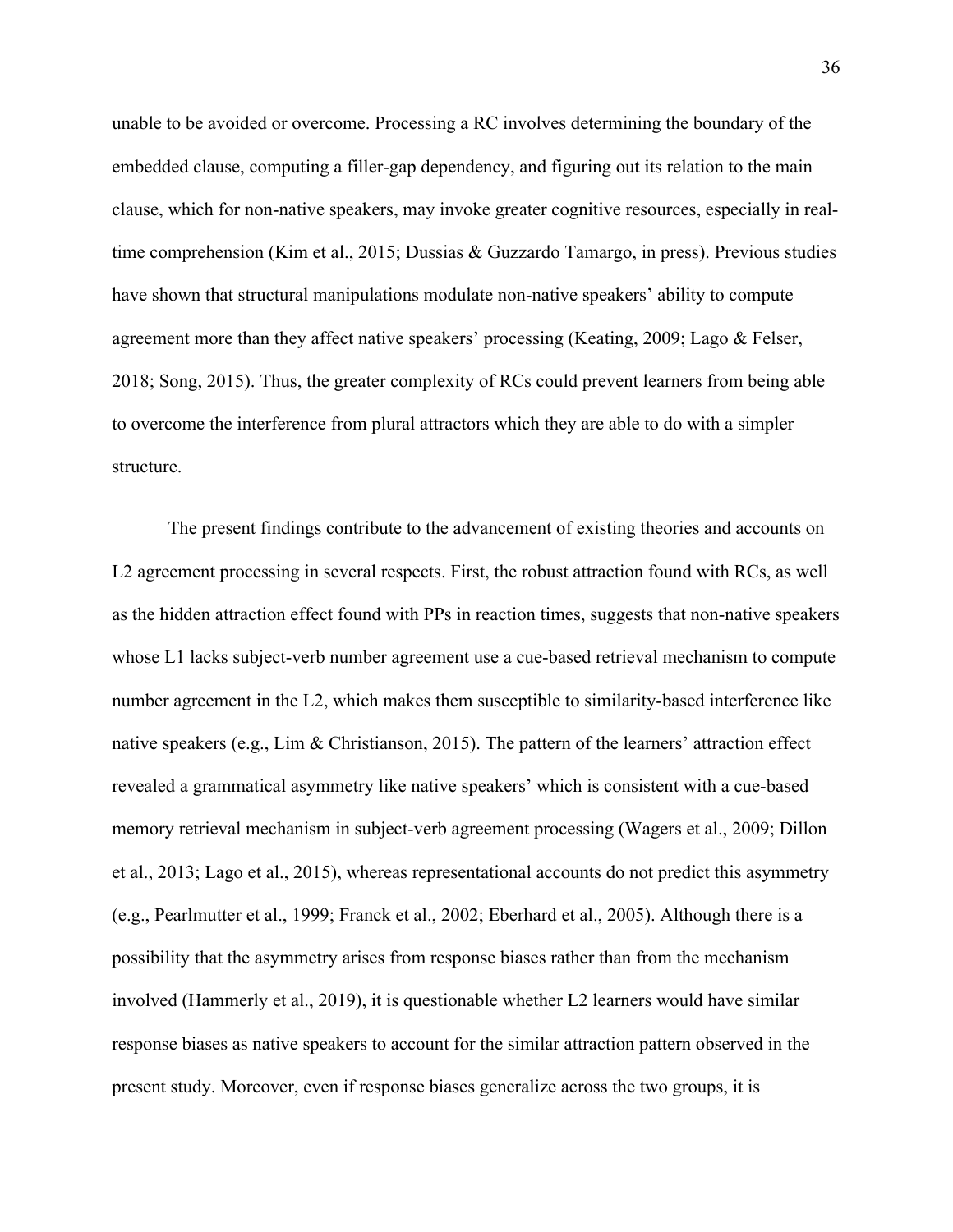questionable how a representational account can capture the structural contrast between PPs and RCs in the learners' attraction effects, as well as the divergence between the judgment and RT measures. It is unclear whether and why response biases would differ across different structures, and how this contrast only appears in the learners' judgment measures, specifically. The attraction effect found with the Korean-English bilinguals also challenges an account that claims that non-native speakers do not use the number cue that is absent in their L1 (e.g., Schlueter et al., 2019). However, the lack of an attraction effect in the PP judgments suggests that the nonnative speakers' way of computing agreement allows them to avoid the illusion under certain circumstances. While previously, it has been suggested that non-native speakers' inability to use all the available cues in the language helps them avoid attraction in judgments (Schlueter et al., 2019), our findings indicate that it may actually be what the highly proficient learners have additional to native speakers, such as greater language control, that prevents them from making judgment errors and leads to immunity to attraction in judgments. Finally, our results suggest that non-native speakers do not show greater susceptibility to similarity-based interference than native speakers (cf. Cunnings, 2017), but rather that they generally show attraction effects to a similar or even smaller extent where they sometimes overcome the interference, depending on sentence structure and the learners' L1 background and experience with the L2.

 It should be noted that the present findings were based on data from a specific population of L2 learners – those whose L1 lacks subject-verb number agreement and who have high L2 proficiency. Although previous studies with learners of L1 and L2 that both have agreement were not found to show this structural contrast in attraction effects (e.g., Spanish-English bilinguals; Tanner, 2011), it is questionable whether other structural manipulations that potentially change the relative activation levels of the subject and attractor noun influence the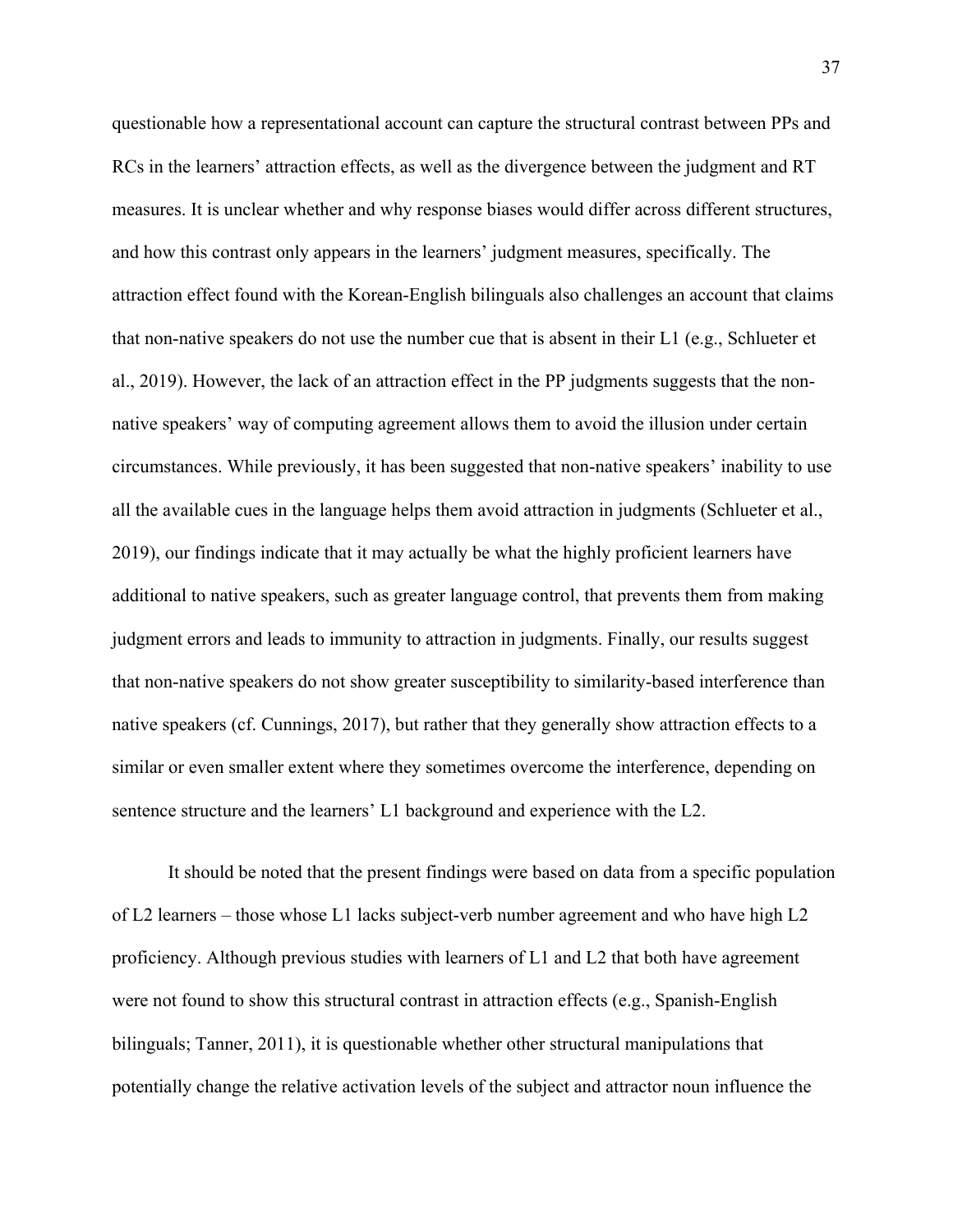degree to which non-native speakers become susceptible to interference. It is also reasonable to expect that the pattern of findings in the present study extends to other cases where L2-specific computations are required, such as English-Spanish bilinguals' use of the gender cue when checking Spanish gender agreement (e.g., Shantz & Tanner, 2019). These questions remain to be investigated in future studies. Moreover, L2 participants with high English proficiency were recruited for the present study, because we had to ensure the learners were sensitive to agreement in the L2 in order to test whether they show susceptibility to agreement attraction. Also, exploring these questions with the most advanced learners helps avoid the risk of measuring performance differences that are simply due to underdeveloped proficiency (Keating, 2017). However, if the immunity to attraction effects in the judgment data is indeed due to the L2 learners' proficient control of the L2, it would be predicted that susceptibility to attraction will be more pronounced in less proficient speakers who may have had less experience with L2-specific computations like agreement, which could lead to increased errors in judgments or a lack of attraction due to less experience with the L2-specific number cue. Future studies could explore how other L1 backgrounds and individual differences like proficiency modulate non-native speakers' susceptibility to interference effects. Finally, the divergence between judgment and reaction time measures found in the forced-choice task in Experiment 2 suggests that effects observed with one type of measure could sometimes be misleading, depending on how sensitive the measure is in detecting a specific effect. For example, the grammatical asymmetry that was reliably observed in the judgment measure in both of our experiments did not appear in reaction times. Given that the only previous study we know of which used a similar measure (RTs of correct forced-choice judgments) did find an asymmetry in RTs (Hammerly et al., 2019), it is difficult to explain the cause of the divergence. One possibility is that although the attractor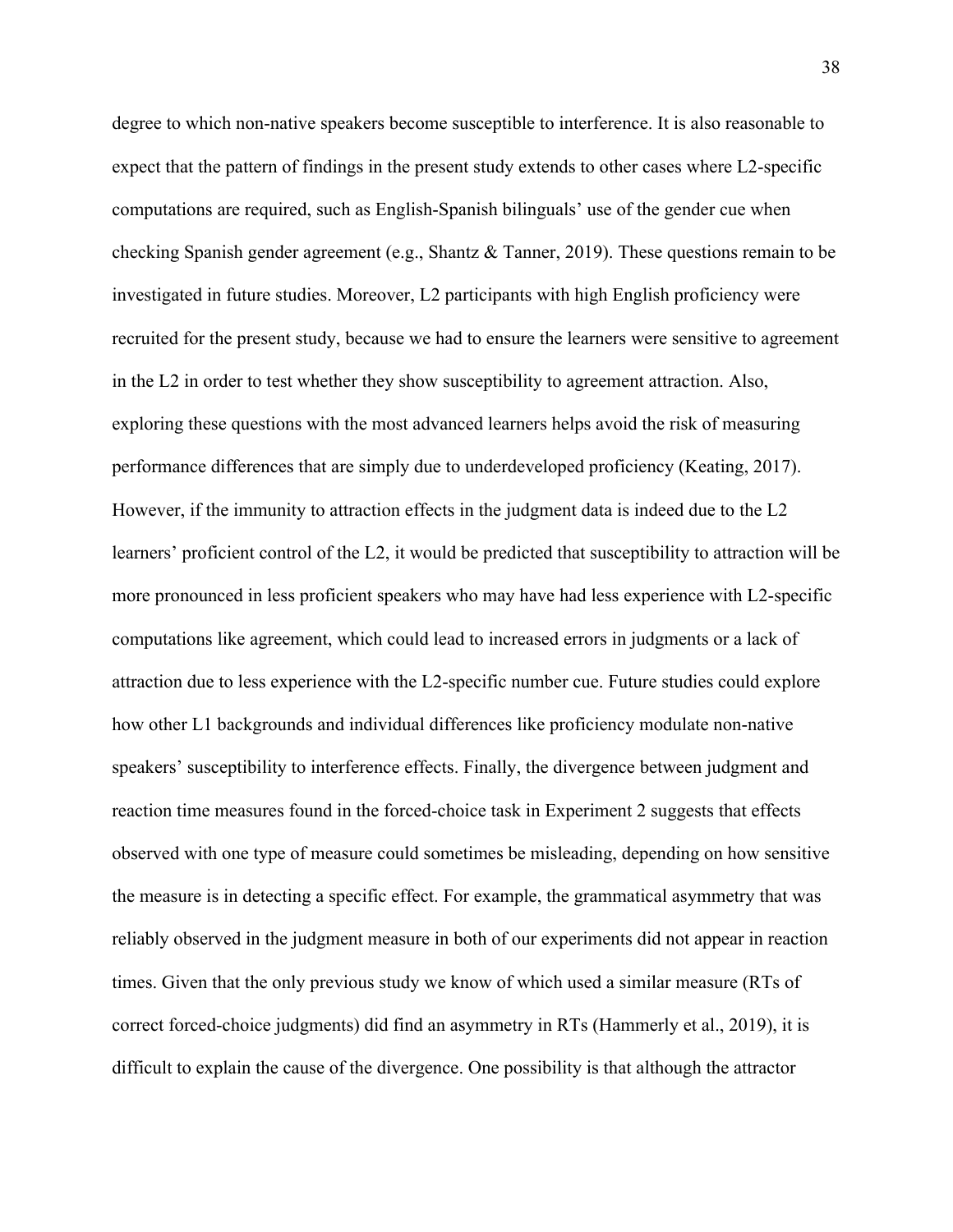affects the retrieval and judgment-making process in grammatical sentences, as reflected in RTs, the interference is not strong enough to affect final judgments, because in the grammatical sentences, the head noun matches more retrieval cues of the verb than the attractor which only has a partial match, while in the ungrammatical sentences, both the head noun and attractor have partial matches with retrieval cues. We leave it to future work to explore this issue further considering that different kinds of measurements may be sensitive to varying activation thresholds in agreement attraction.

### **Conclusion**

This study examined Korean-English bilinguals' susceptibility to agreement attraction in L2 sentence processing, comparing sentences with PP and RC subject modifiers. The results of a speeded acceptability judgment task and a speeded forced-choice comprehension task indicated overall native-like attraction effects in the learners' judgment accuracies and reaction times, except for one exceptional case. The learners consistently showed immunity to attraction in their judgments with PPs, across two experiments in the present study as well as in a previous work with a different L2 group (Schlueter et al., 2019). In all other measures, the learners' pattern of attraction closely resembled the effect found with native speakers, including the grammatical asymmetry. Together, the findings suggest that non-native speakers whose L1 does not have number agreement use a cue-based retrieval mechanism to compute subject-verb agreement like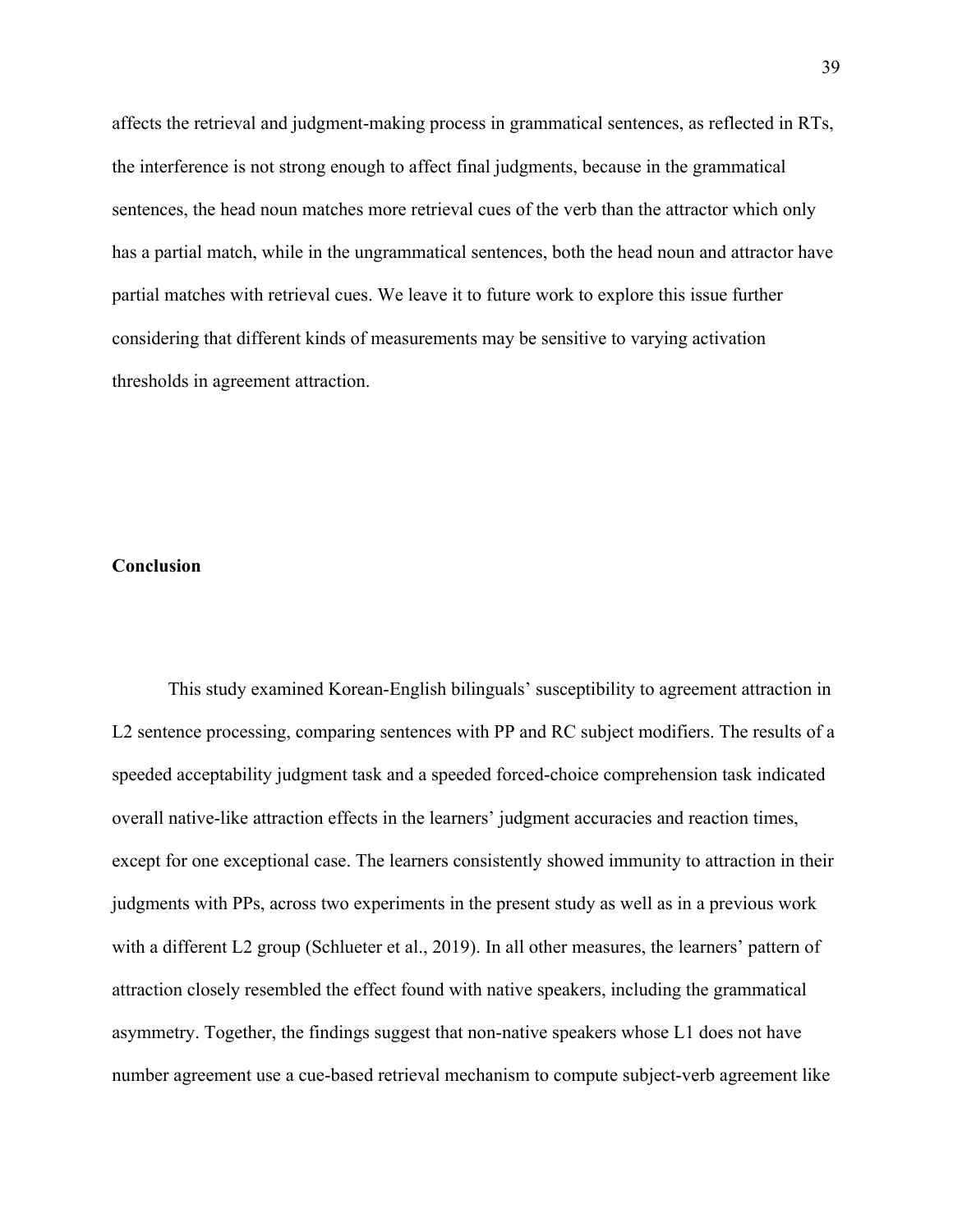native speakers, which makes them susceptible to interference from number-matching attractors in the L2. However, the learners may show immunity to attraction in certain cases, as with simpler structures like PPs, when they are able to use their additional language control to overcome interference effects and make correct judgments.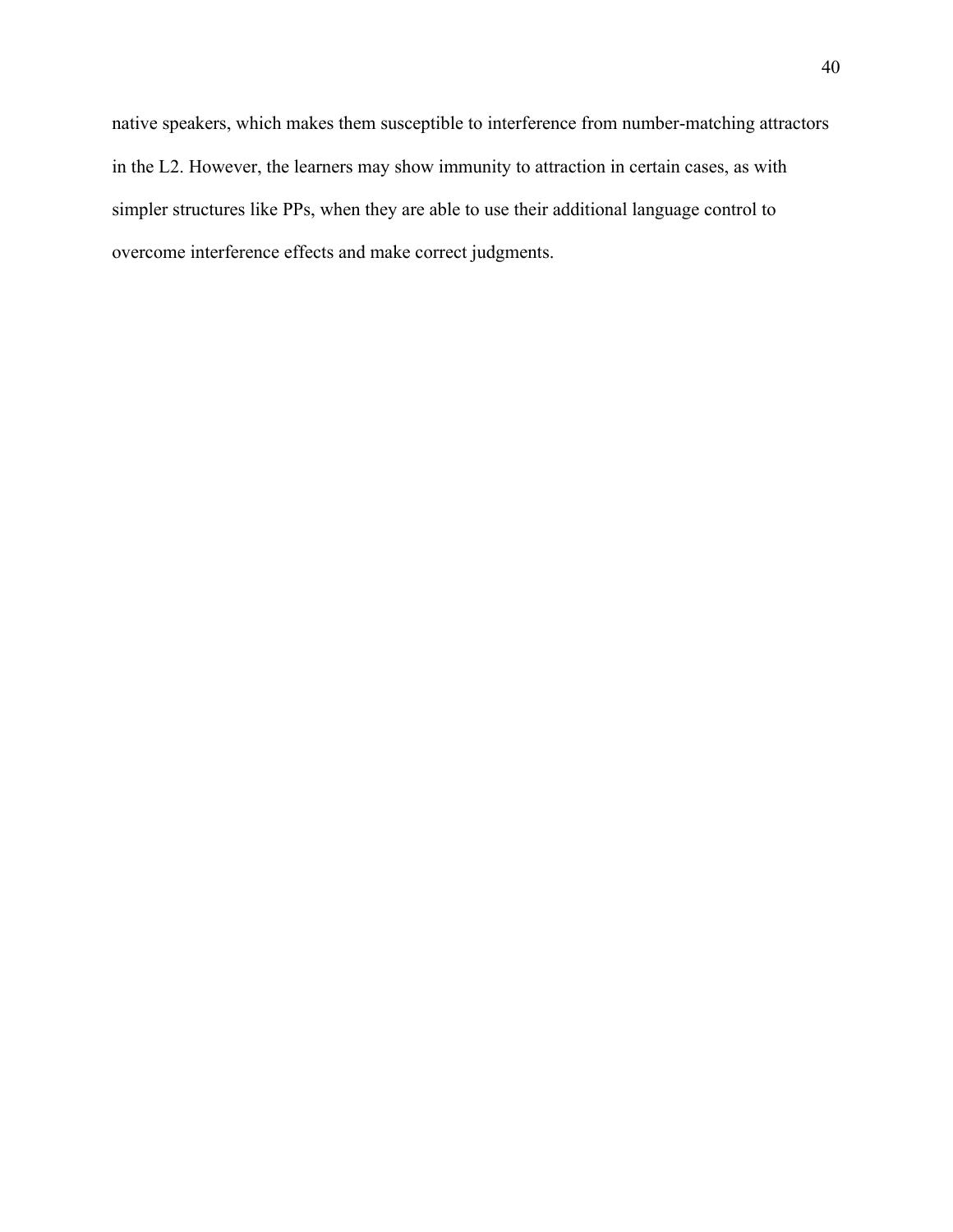### **References**

- Anderson, J. R., and Lebiere, C. (1998). *Atomic Components of Thought*. Hillsdale, NJ: Lawrence Erlbaum Associates, Inc.
- Armstrong, A., Bulkes, N., & Tanner, D. (2018). Quantificational cues modulate the processing of English subject-verb agreement by native Chinese speakers: An ERP study. *Studies in Second Language Acquisition*, *40*(4), 731-754.
- Baayen, R. H., Davidson, D. J., & Bates, D. M. (2008). Mixed-effects modeling with crossed random effects for subjects and items. *Journal of Memory and Language*, *59*(4), 390-412.
- Barr, D. J., Levy, R., Scheepers, C., & Tily, H. J. (2013). Random effects structure for confirmatory hypothesis testing: Keep it maximal. *Journal of Memory and Language*, *68*(3), 255-278.
- Bates, D. M., Maechler, M., Bolker, B. M., & Walker, S. (2015). Fitting linear mixed‐effects models using lme4. *Journal of Statistical Software, 67*(1), 1-48.
- Bock, K., & Miller, C. A. (1991). Broken agreement. *Cognitive Psychology*, *23*(1), 45-93.
- Bock, K., & Cutting, J. C. (1992). Regulating mental energy: Performance units in language production. *Journal of Memory and Language*, *31*(1), 99-127.
- Chen, L., Shu, H. U. A., Liu, Y., Zhao, J., & Li, P. (2007). ERP signatures of subject–verb agreement in L2 learning. *Bilingualism: Language and Cognition*, *10*(2), 161-174.
- Chung, H., & Nam, Y. (2019). An eye-tracking study on the effect of agreement attraction in Korean-English L2 learners' processing: Focusing on local noun animacy and verb number type. *Language and Linguistics 84*, 77-102.
- Clifton, C., Frazier, L., & Deevy, P. (1999). Feature manipulation in sentence comprehension. *Rivista di Linguistica, 11*, 11-39.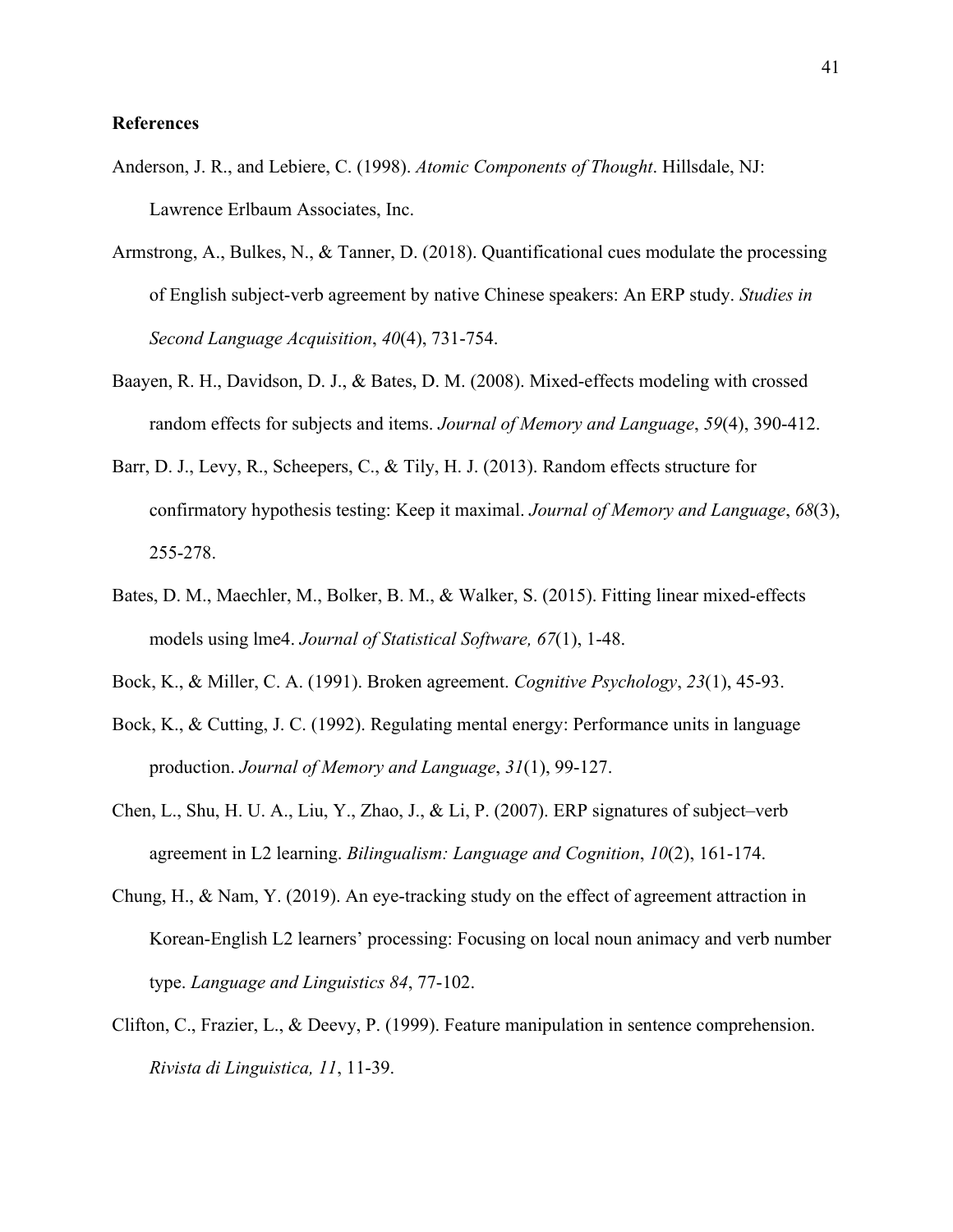Cunnings, I. (2017). Parsing and working memory in bilingual sentence processing. *Bilingualism: Language and Cognition*, *20*(4), 659-678.

- Dillon, B., Mishler, A., Sloggett, S., & Phillips, C. (2013). Contrasting intrusion profiles for agreement and anaphora: Experimental and modeling evidence. *Journal of Memory and Language, 69*(2), 85-103.
- Dussias, P. E., & Guzzardo Tamargo, R. E. (in press). Parsing sentences in a second language. In P. Robinson (Ed.), *Routledge Encyclopedia of Second Language Acquisition*.
- Eberhard, K. M., Cutting, J. C., & Bock, K. (2005). Making syntax of sense: number agreement in sentence production. *Psychological Review, 112*(3), 531.
- Franck, J., Vigliocco, G., & Nicol, J. (2002). Subject-verb agreement errors in French and English: The role of syntactic hierarchy. *Language and Cognitive Processes, 17*(4), 371- 404.
- Franck, J., & Wagers, M. (2018). Hierarchical structure and memory retrieval mechanisms in agreement attraction. *bioRxiv*, 422139.
- Gelman, A., & Hill, J. (2007). Data analysis using regression and hierarchical/multilevel models. *New York, NY: Cambridge*.
- Gillespie, M., & Pearlmutter, N. J. (2013). Against structural constraints in subject–verb agreement production. *Journal of Experimental Psychology: Learning, Memory, and Cognition, 39*(2), 515-528.
- Gonzalez Alonso, J., Cunnings, I., Fujita, H., Miller, D., & Rothman, J. (2021). Gender attraction in sentence comprehension. *Glossa, 6*(1).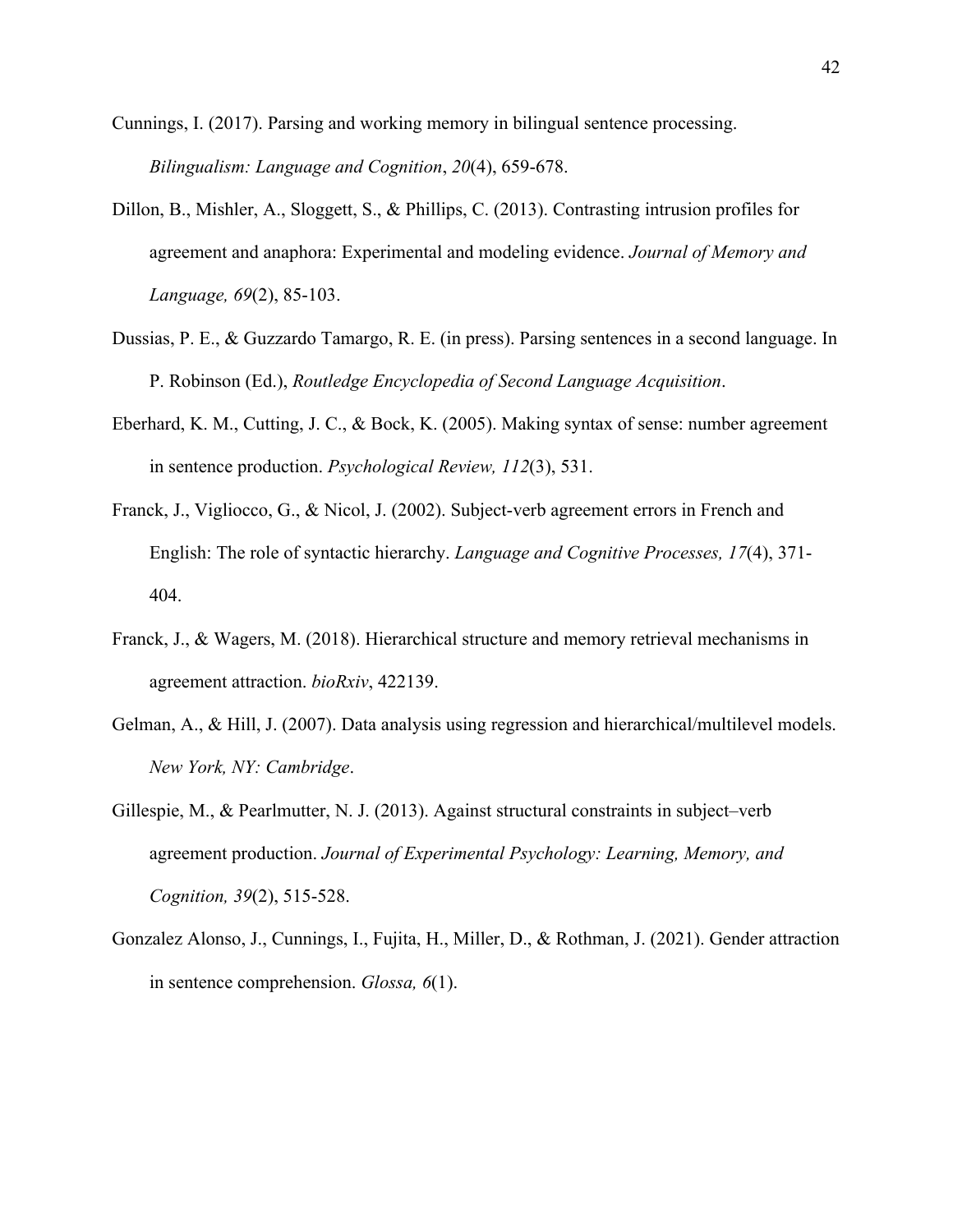- Hammerly, C., Staub, A., & Dillon, B. (2019). The grammatical asymmetry in agreement attraction reflects response bias: Experimental and modeling evidence. *Cognitive Psychology*, *110*, 70-104.
- Hartsuiker, R. J., Antón-Méndez, I., & Van Zee, M. (2001). Object attraction in subject-verb agreement construction. *Journal of Memory and Language*, *45*(4), 546-572.
- Hawkins, J. (1999). Processing complexity and filler-gap dependencies across grammars. *Language, 75*(2), 244-285.
- Hopp, H. (2006). Syntactic features and reanalysis in near-native processing. *Second Language Research*, *22*(3), 369-397.
- Hopp, H. (2010). Ultimate attainment in L2 inflection: Performance similarities between nonnative and native speakers. *Lingua*, *120*(4), 901-931.
- Jaeger, T. F. (2008). Categorical data analysis: Away from ANOVAs (transformation or not) and towards logit mixed models. *Journal of Memory and Language*, *59*(4), 434-446.
- Jäger, L. A., Engelmann, F., & Vasishth, S. (2017). Similarity-based interference in sentence comprehension: Literature review and Bayesian meta-analysis. *Journal of Memory and Language, 94,* 316-339.
- Jegerski, J. (2016). Number attraction effects in near-native Spanish sentence comprehension. *Studies in Second Language Acquisition*, *38*, 5–33.
- Jiang, N. (2004). Morphological insensitivity in second language processing. *Applied Psycholinguistics*, *25*(4), 603-634.
- Jiang, N. (2007). Selective integration of linguistic knowledge in adult second language learning. *Language Learning*, *57*(1), 1-33.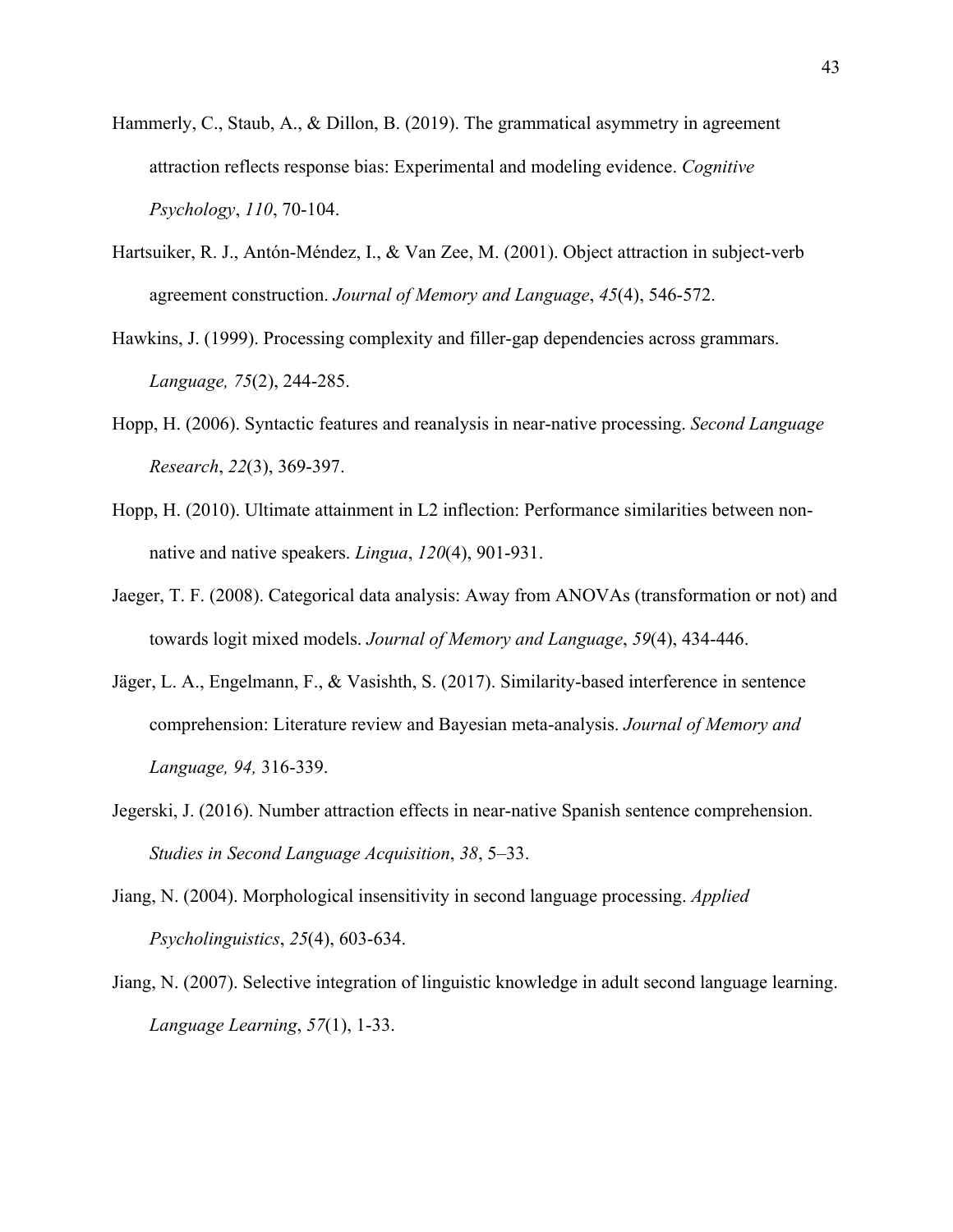- Keating, G. D. (2009). Sensitivity to violations of gender agreement in native and nonnative Spanish: An eye‐movement investigation. *Language Learning*, *59*(3), 503-535.
- Keating, G. D. (2010). The effects of linear distance and working memory on the processing of gender agreement in Spanish. *Research in Second Language Processing and Parsing*, *53*, 113-134.
- Keating, G. D. (2017). L2 proficiency matters in comparative L1/L2 processing research. *Bilingualism: Language and Cognition*, *20*(4), 700-701.
- Kwon, N., & Sturt, P. (2016). Attraction effects in honorific agreement in Korean. *Frontiers in Psychology*, *7*, 1302.
- Lago, S., Shalom, D. E., Sigman, M., Lau, E. F., & Phillips, C. (2015). Agreement attraction in Spanish comprehension. *Journal of Memory and Language*, *82*, 133-149.
- Lago, S., & Felser, C. (2018). Agreement attraction in native and nonnative speakers of German. *Applied Psycholinguistics*, *39*, 619–647.
- Lewis, R. L., & Vasishth, S. (2005). An activation‐based model of sentence processing as skilled memory retrieval. *Cognitive Science*, *29*(3), 375-419.
- Lewis, R. L., Vasishth, S., & Van Dyke, J. A. (2006). Computational principles of working memory in sentence comprehension. *Trends in Cognitive Sciences*, *10*(10), 447-454.
- Lim, J. H., & Christianson, K. (2015). Second language sensitivity to agreement errors: Evidence from eye movements during comprehension and translation. *Applied Psycholinguistics*, *36*(6), 1283-1315.
- Martin, A. E., & McElree, B. (2009). Memory operations that support language comprehension: evidence from verb-phrase ellipsis. *Journal of Experimental Psychology: Learning, Memory, and Cognition*, *35*(5), 1231.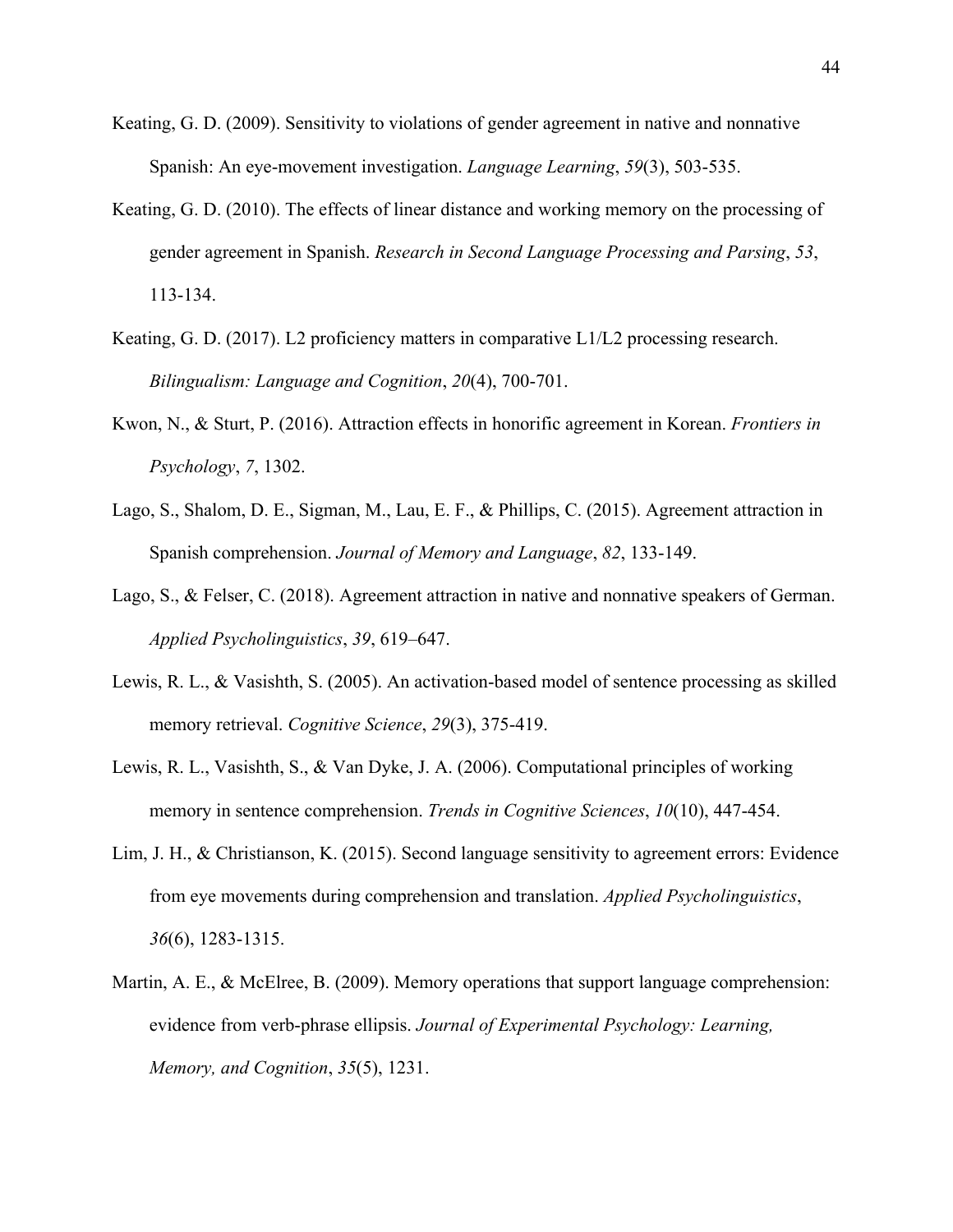- Martin, C. D., Thierry, G., Kuipers, J. R., Boutonnet, B., Foucart, A., & Costa, A. (2013). Bilinguals reading in their second language do not predict upcoming words as native readers do. *Journal of Memory and Language*, *69*(4), 574-588.
- McElree, B. (2006). Accessing recent events. *Psychology of Learning and Motivation*, *46*, 155- 200.
- McElree, B. (2000). Sentence comprehension is mediated by content-addressable memory structures. *Journal of Psycholinguistic Research*, *29*(2), 111-123.
- McElree, B., Foraker, S., & Dyer, L. (2003). Memory structures that subserve sentence comprehension. *Journal of Memory and Language*, *48*(1), 67-91.
- Montrul, S., & Tanner, D. S. (2017). Individual differences and retrieval interference in L2 processing. *Bilingualism: Language and Cognition*, *20*(4), 704-705.
- Parker, D., & An, A. (2018). Not all phrases are equally attractive: Experimental evidence for selective agreement attraction effects. *Frontiers in Psychology, 9,* 1566.
- Pearlmutter, N. J., Garnsey, S. M., & Bock, K. (1999). Agreement processes in sentence comprehension. *Journal of Memory and Language, 41*(3), 427-456.
- Peirce, J. W. (2007). PsychoPy Psychophysics software in Python. *Journal of Neuroscience Methods,* 162(1-2), 8-13.
- Peters, R., Grüter, T., & Borovsky, A. (2015). Anticipatory and locally coherent lexical activation varies as a function of language proficiency. *CogSci 2015*, 1865-1870.
- Powell, M. J. (2009). The BOBYQA algorithm for bound constrained optimization without derivatives. *Cambridge NA Report NA2009/06, University of Cambridge, Cambridge*, 26- 46.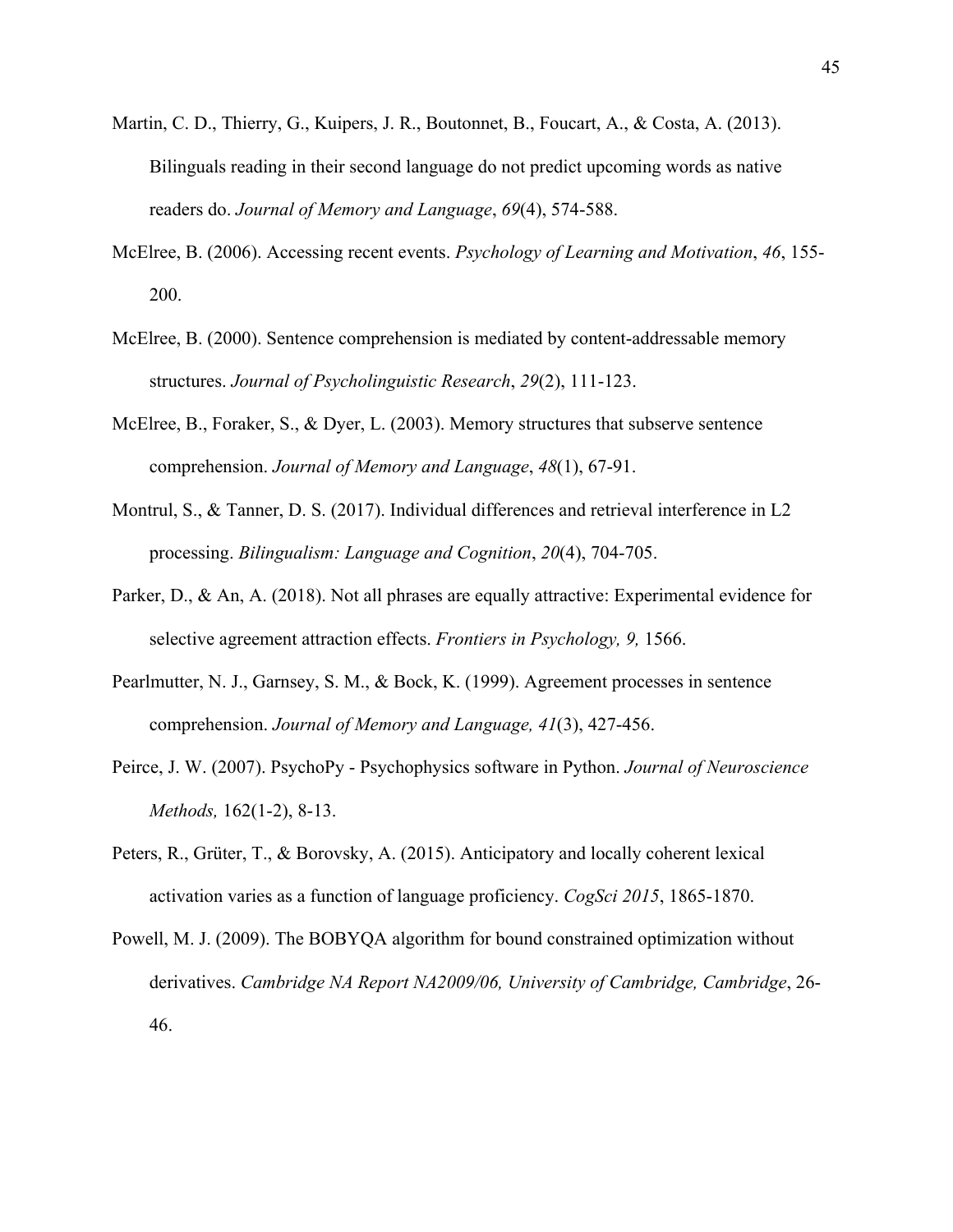- R Core Team (2017). R: A language and environment for statistical computing. R Foundation for Statistical Computing, Vienna, Austria. URL: https://www.R-project.org/
- Reifegerste, J., Hauer, F., & Felser, C. (2017). Agreement processing and attraction errors in aging: Evidence from subject-verb agreement in German. *Aging, Neuropsychology, and Cognition, 24*(6), 672-702.
- Schlueter, Z., Momma, S., & Lau, E. (2019). No grammatical illusions with L2-specific memory retrieval cues in agreement processing. Manuscript submitted for publication.
- Shantz, K., & Tanner, D. (2019). Electrophysiology finds no inherent delay for grammatical gender retrieval in non-native production. *Bilingualism: Language and Cognition*, 1-21.
- Slioussar, N. (2018). Forms and features: The role of syncretism in number agreement attraction. *Journal of Memory and Language*, *101*, 51-63.
- Slioussar, N., & Malko, A. (2016). Gender agreement attraction in Russian: Production and comprehension evidence. *Frontiers in Psychology*, *7*, 1651.
- Song, Y. (2015). L2 processing of plural inflection in English. *Language Learning*, *65*(2), 233- 267.
- Tanner, D. (2011). Agreement mechanisms in native and nonnative language processing: Electrophysiological correlates of complexity and interference (Unpublished doctoral dissertation). University of Washington, USA.
- Tanner, D., Nicol, J., & Brehm, L. (2014). The time-course of feature interference in agreement comprehension: Multiple mechanisms and asymmetrical attraction. *Journal of Memory and Language*, *76*, 195-215.
- Tremblay, A., & Coughlin, C. E. (2017). Cue-weighting mechanism and bilingualism. *Bilingualism: Language and Cognition*, *20*(4), 708-709.